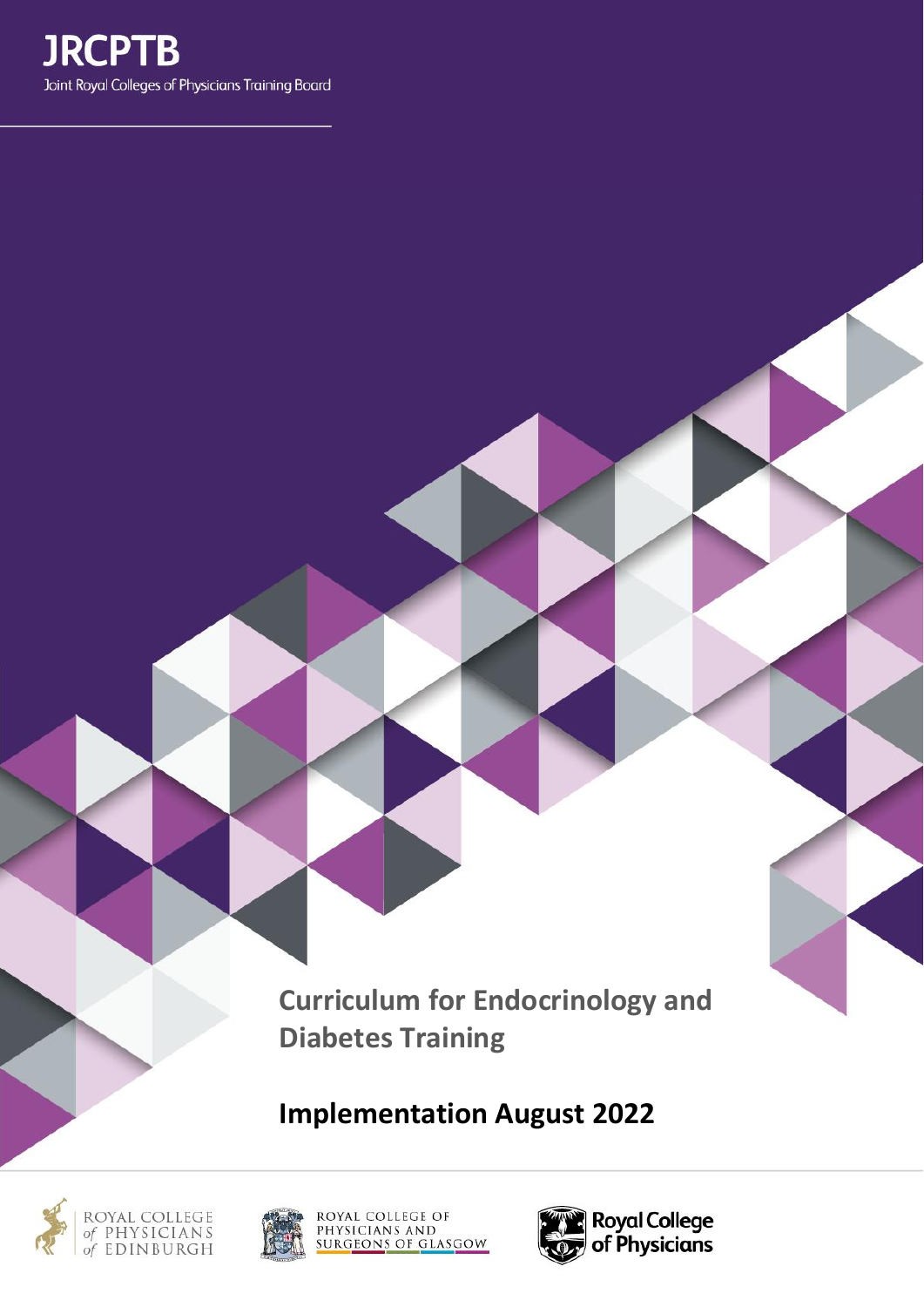## **Contents**

| 2.  |  |
|-----|--|
|     |  |
| 2.1 |  |
| 2.2 |  |
| 2.3 |  |
| 2.4 |  |
| 2.5 |  |
| 2.6 |  |
| 2.7 |  |
| 3   |  |
| 3.1 |  |
| 3.2 |  |
| 3.3 |  |
| 3.4 |  |
| 3.5 |  |
| 3.6 |  |
| 4   |  |
| 4.1 |  |
| 4.2 |  |
| 4.3 |  |
| 4.4 |  |
| 4.5 |  |
| 5   |  |
| 5.1 |  |
| 5.2 |  |
| 5.3 |  |
| 5.4 |  |
| 5.5 |  |
| 5.6 |  |
| 5.7 |  |
| 6   |  |
| 6.1 |  |
| 6.2 |  |
| 7   |  |
| 8   |  |
| 9   |  |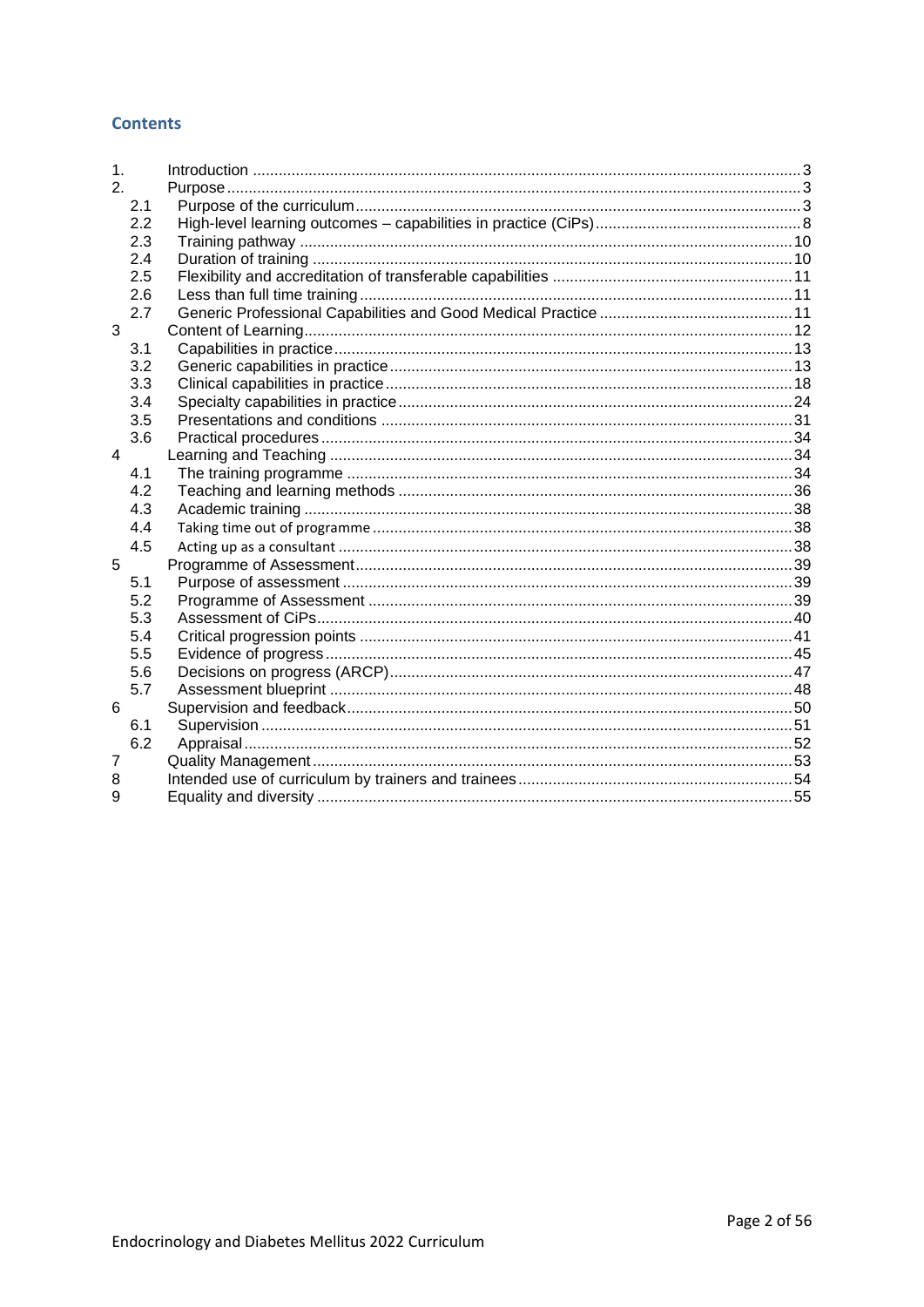# <span id="page-2-0"></span>**1. Introduction**

The purpose of the endocrinology & diabetes mellitus specialty training curriculum is to train doctors with the generic professional and specialty specific capabilities needed to manage patients presenting with endocrine disorders and diabetes mellitus, as described below. Such doctors will be qualified to practice as consultants in endocrinology and diabetes, entrusted to deliver and clinically lead services for with these disorders within hyper-acute, inpatient, outpatient and community settings. They will have the skills required to address the challenges of evolving needs of patients from the age of 16 to the end of life.

The curriculum for endocrinology and diabetes mellitus (E&D) will serve as a guide for training and codify the standards required to be listed in the specialist register of the General Medical Council (GMC) through one of the following routes-

- (a) successful completion of a formal GMC approved training program in the UK
- (b) certificate of eligibility for specialist registration (CESR)

It will be a roadmap for progression through training and should be used in conjunction with the most up to date version of the gold guide (or equivalent) and GMC guidance.

# <span id="page-2-1"></span>**2. Purpose**

# <span id="page-2-2"></span>**2.1 Purpose of the curriculum**

The Shape of Training (SoT) review was a catalyst for reform of postgraduate training of all doctors to ensure it is more patient focused, more general (especially in the early years) and with more flexibility of career structure. For physician training, the views and recommendations of SoT were similar to those of the Future Hospital Commission and the Francis report. With an ageing population, elderly patients exhibit co-morbidities and increasing complexity so acute medical and palliative medicine services need a revised approach to training the physician of the future in order to meet these needs.

A further driver for change was the GMC review of the curricula and assessment standards and introduction of the GPC framework. From May 2017, all postgraduate curricula should be based on higher level learning outcomes and must incorporate the generic professional capabilities. A fundamental component of the GPCs is ensuring that the patient is at the centre of any consultation and decision making.

JRCPTB, on behalf of the Federation of Royal Colleges of Physicians, developed a model that consists of dual training period leading to CCTs in a specialty plus internal medicine. There will be competitive entry following completion of stage 1 Internal Medicine Training (IMT) or Acute Care Common Stem - Acute Medicine (ACCS-AM), during which there will be increasing responsibility for the acute medical take and the MRCP(UK) Diploma will be achieved.

Endocrinology and diabetes mellitus is a major specialty of medicine dealing with common and uncommon disorders of hormone producing organs. The specialty serves patients with health needs from the age of 16 years to the end of life. Endocrinology deals with a broad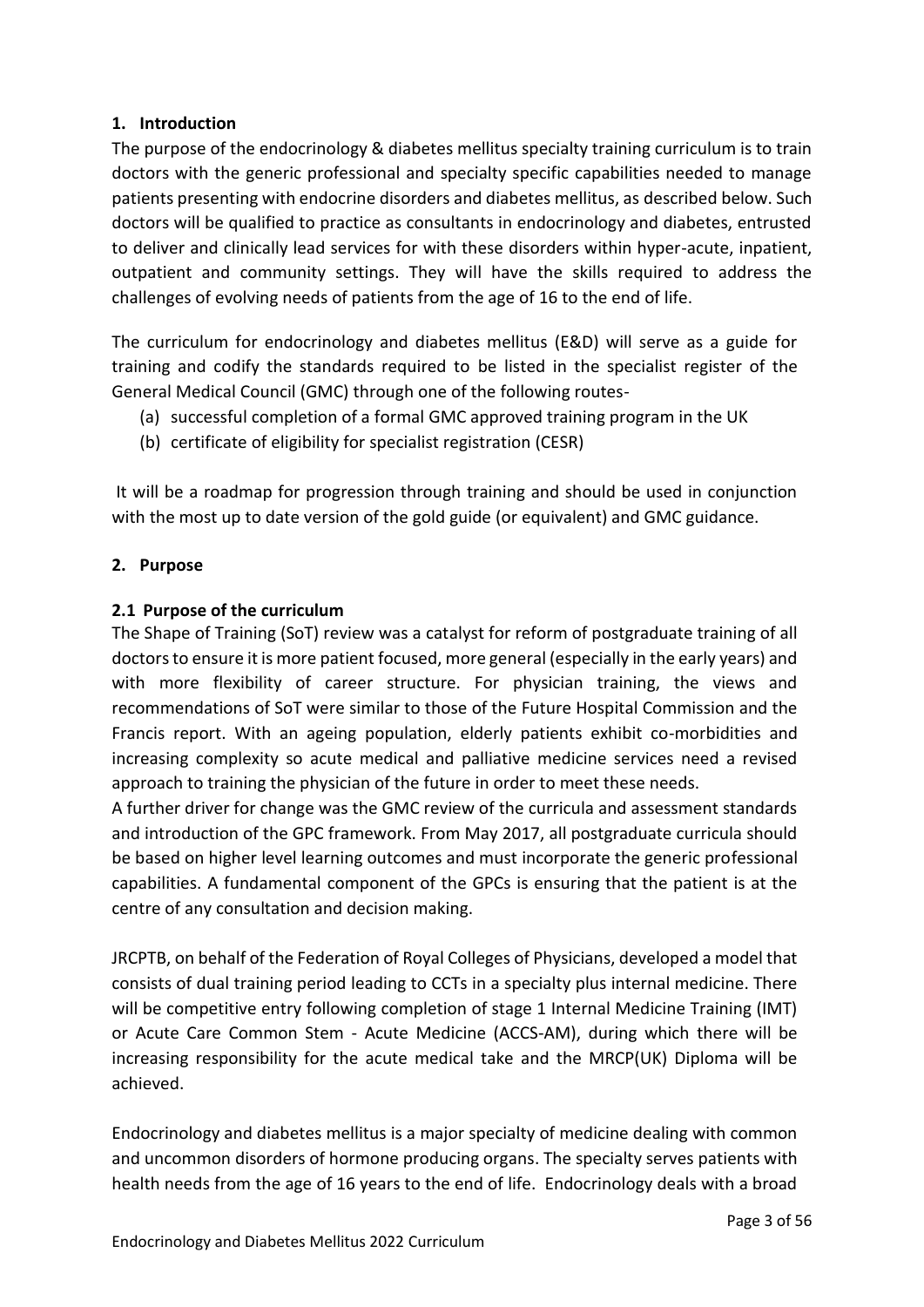range of disorders due to either structural or functional abnormalities of hormone producing organs. The diabetes mellitus aspect includes the prevention and treatment of disorders characterised by hyperglycaemia.

Both major branches of the specialty deal with either widely prevalent disorders or uncommon disorders that have a significant impact on patients' lives.

Endocrinology and diabetes is a group 1 specialty, training with general internal medicine. As endocrinology and diabetes is a major specialty of medicine, there will be considerable overlap in the training requirements and opportunities. Trainees will be required to seek learning opportunities in endocrinology and diabetes and general internal medicine to ensure both curricular requirements are satisfied.

# **Examples of clinical need in endocrinology**

Endocrine disorders range from common conditions such as thyroid disorders which have a prevalence of up to 19/1000 women to Addison's disease which has an estimated prevalence of 39 to 94 per million population (1–3).

*Thyroid diseases* - are amongst the commonest endocrine disorders. A vast array of abnormalities results in either disorders of function or structure. Thyroid diseases are managed within the NHS by a range of services including collaboration with primary care and highly specialised multidisciplinary teams, often led by consultants in E&D.

*Parathyroid and metabolic bone disease* - parathyroid disease is common, affecting up to 21/1000 women over the age of 55 (4). Consultants in E&D work in expert teams involving radiologists, surgeons and geneticists to manage parathyroid disease. They provide expertise in the optimal management of these disorders including recommending surgery when appropriate, exclusion of genetic abnormalities and conservative management when this is the best approach for the patient.

*Transition* - children who have either endocrine abnormalities or diabetes mellitus need ongoing high-quality specialised care, often for life. This is an expert area that needs not only an understanding of the disease processes, but also enhanced communication skills and an understanding of safeguarding young people who are not yet adults. Consultants in E&D work with consultant paediatricians and paediatric teams to provide these services.

*Survivors of childhood cancers* - in the UK, one in 500 children develops cancer (5). In the last four decades, there has been a doubling in five-year survival (5,6). As outcomes for children's cancers improve, there are increasing numbers who reach adulthood. Nearly 95% of these survivors will experience long term health effects, many of which are endocrine abnormalities (5). One population-based study shows that survivors of childhood cancers are nearly 5 times more likely to develop endocrine abnormalities compared to the general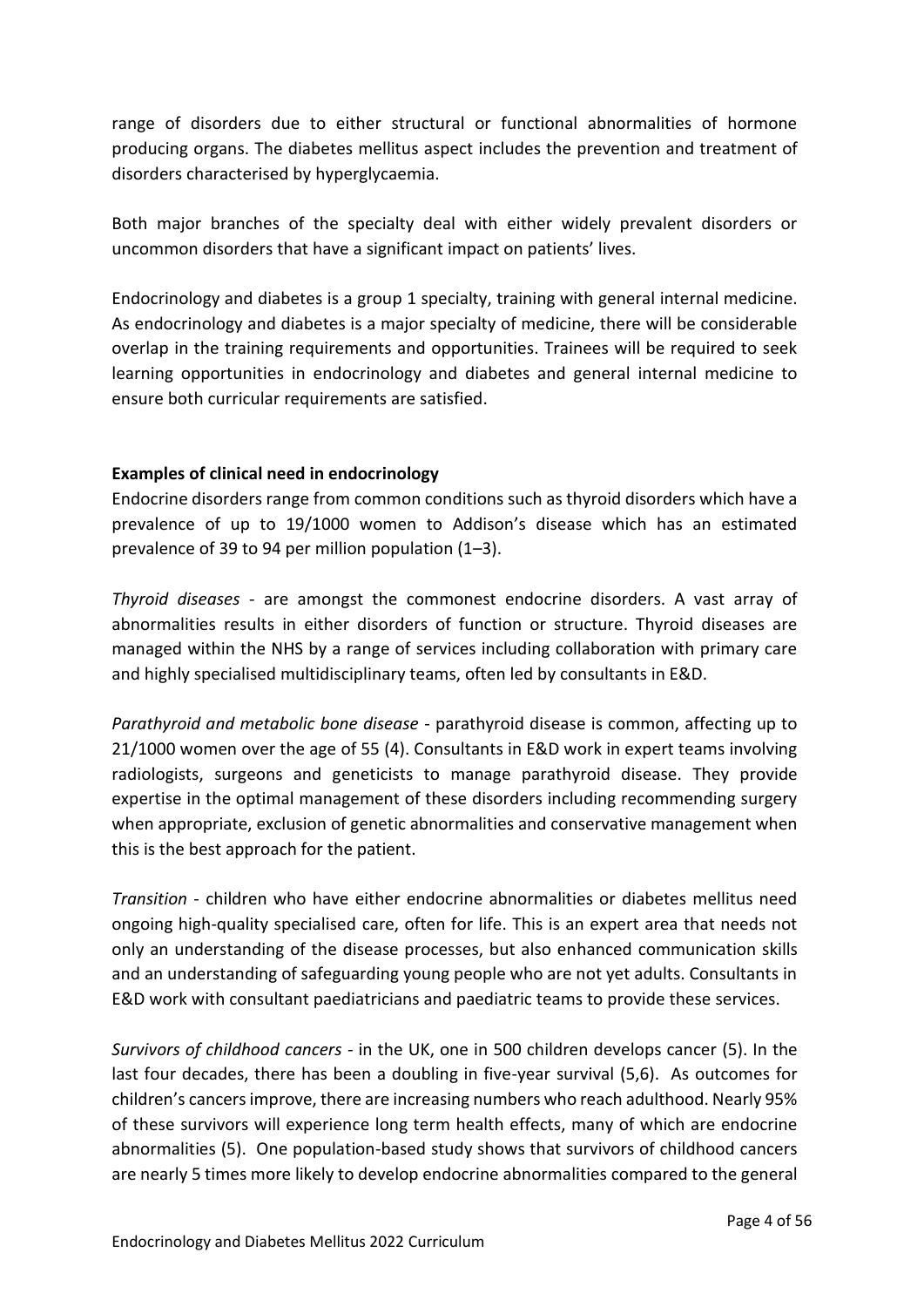population, highlighting the importance of ongoing followup (6). In addition to providing specialist care for cancer survivors, endocrinologists often coordinate other specialist care and provide general medical input for these patients when necessary.

*Obesity and weight management* - this aspect of the specialty straddles across endocrinology and diabetes mellitus. Obesity has risen in its prevalence in the UK from 15% in 1993 to 27% in 2015 (7). Obesity is a significant contributor for a number of serious and life-threatening diseases including cardiovascular disease, diabetes mellitus and cancers. Obesity services have different structures across the UK. The range of services ranges from primary care interventions to tertiary services providing bariatric surgery. Specialists in E&D work with MDTs to provide these services.

*Endocrine tumours* - tumours affect virtually all endocrine glands including the thyroid, parathyroids, adrenals, pancreas and gonads. Managing tumours in each of these glands needs considerable expertise, often by leading and working within highly specialised MDTs. Managing these tumours within these MDTs is essential to improve outcomes and minimise unnecessary and often expensive interventions. For example, adrenal tumours are incidentally discovered in up to 5% of all cross-sectional imaging of the chest/abdomen. Only 15% of these are either functionally overactive or show malignant potential, therefore needing further assessment or treatment. However, they can be demanding of resources and cause considerable anxiety for patients. Endocrinologists, working within multidisciplinary teams are responsible for identifying these patients needing further intervention and facilitating the safe discharge of others. Pituitary tumours have a prevalence of 77 per 100000 population (8). Many of these are functioning tumours that need treatment. The range of treatments includes medical, surgical or conservative. Most pituitary tumours need ongoing followup. Working within MDTs, and often leading them, consultants in E&D provide these services.

*Endocrine emergencies* - although less common than their diabetic counterparts, can be demanding on resources with a significant morbidity and mortality. Typical endocrine emergencies include hypercalcaemia and other electrolyte abnormalities including disorders of sodium, potassium and magnesium. Less common ones include hypoadrenal crises, pituitary apoplexy and phaeochromocytoma crises to name a few. These need early expert management to increase the chances of a favourable outcome as non-specialists tend to have less experience with these disorders. Specialists in E&D add value in caring for these patients by requesting and interpreting appropriate investigations and instigate the correct treatment in a timely manner.

## **Examples of clinical need in diabetes mellitus**

# *Inpatient, perioperative management of diabetes mellitus and diabetic emergencies*-The prevalence of diabetes mellitus in inpatients in the UK has been shown to be between 17-33% (9). Diabetes mellitus is associated with an increased length of stay and perioperatively has been shown to have increased mortality of up to 50% (10). In addition,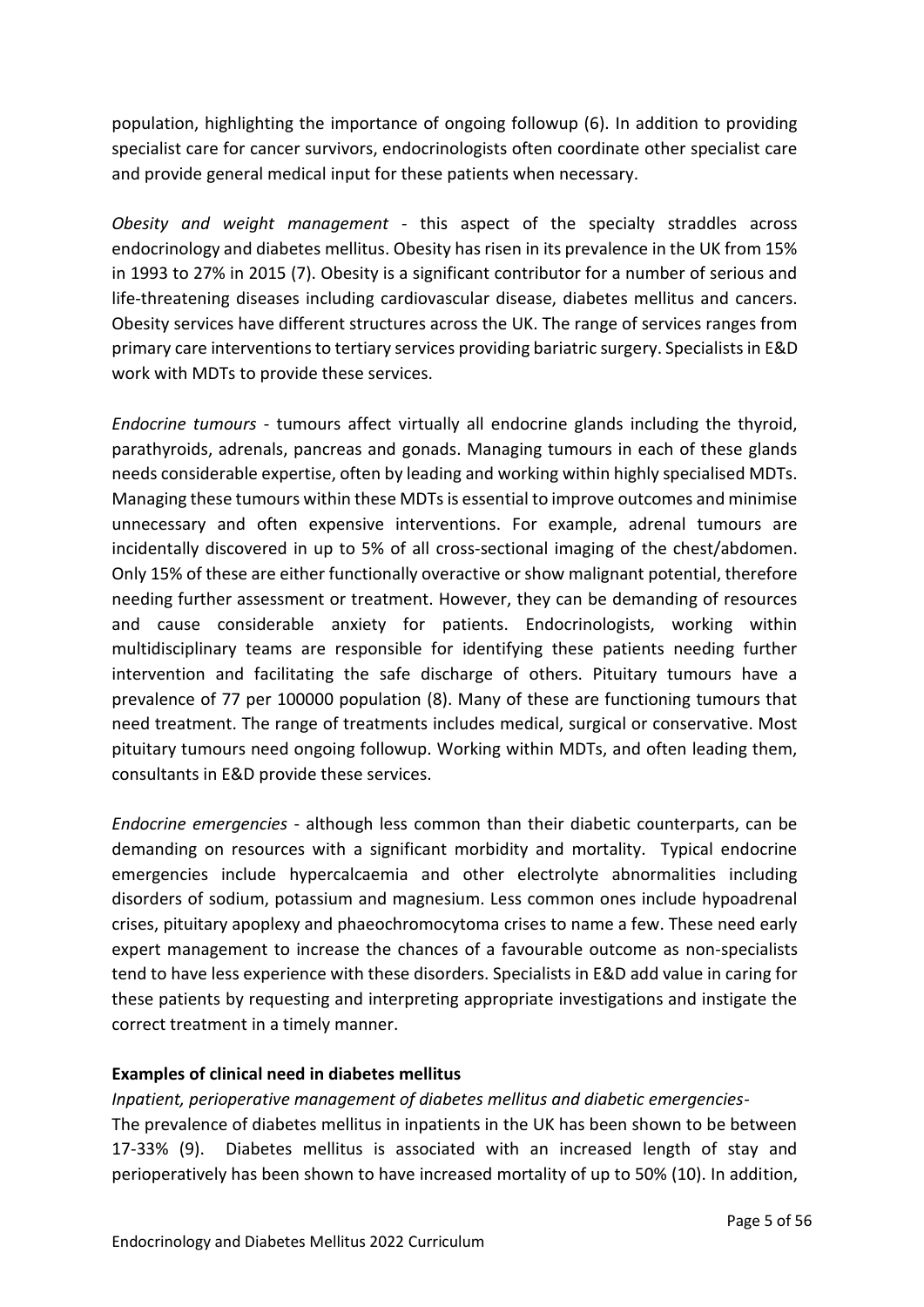patients can be excluded from day surgery where it is not necessary to do so with good perioperative management.

Inpatient diabetes teams led by consultants in E&D working with structured programs such as Think Glucose have shown significant improvements in quality when measured for parameters such as increased insulin and drug safety, reduced lengths of stay, reduced complaints and increased patient satisfaction (11). Specialists in E&D are often responsible for providing and supervising inreach services; setting local guidelines and standards. They work closely with specialist nursing teams who provide considerable expertise in these areas.

Community diabetes-diabetes mellitus is a global epidemic that results in earlier mortality and increased morbidity. In England alone, there are 3.8 million people with diabetes mellitus at the time of writing this curriculum, a number that is predicted to grow to about 4.9 million people by 2025 (12). It is expected that the proportion of people with diabetes over the age of 65 is will rise significantly, with an aging population and people with diabetes living longer (12). The hospital specialist-based care provision for all people with diabetes is not fit for purpose any more in many parts of the country and is unlikely to be the health care delivery model of the future. Many diabetes teams across the UK have established or are capitalising on already close relationships with primary care to provide the best possible diabetes care in the community. This has resulted in redefining roles of specialists and nonspecialists alike along with significant changes to commissioning of services and adapting mindsets from purely hospital based care to thinking about diabetes at a population level  $(12).$ 

*Diabetic foot disease* - diabetes is the leading cause of non-traumatic amputations of lower limbs in people of working age (13). There is evidence that 70% of people who have an amputation of the lower limb due to diabetes are at risk of dying in five years, due to cardiovascular disease (13). A report published by the NHS in 2012 estimated the cost of managing diabetic foot disease was £650 million per year. With good and timely care, the majority of amputations are likely to be avoidable. Consultants in endocrinology and diabetes lead foot MDTs that have been shown to improve outcomes such as amputations in people with diabetic foot disease.

*Perinatal* - previously diagnosed diabetes or gestational diabetes present significant risks to the mother and baby. Gestational diabetes complicates 2-6% of pregnancies, although the prevalence can be significantly higher depending on the population. Diabetes mellitus is associated with poorer outcomes for mother and baby (14). Good antenatal care is essential, starting with the pre-pregnancy stage where possible to ensure best outcomes. The care that is provided at this crucial stage has the potential to influence long term outcomes for unborn babies and their mothers. This care is provided by a multidisciplinary team including consultants in E&D, obstetricians, specialist nurses, dietitians and midwives.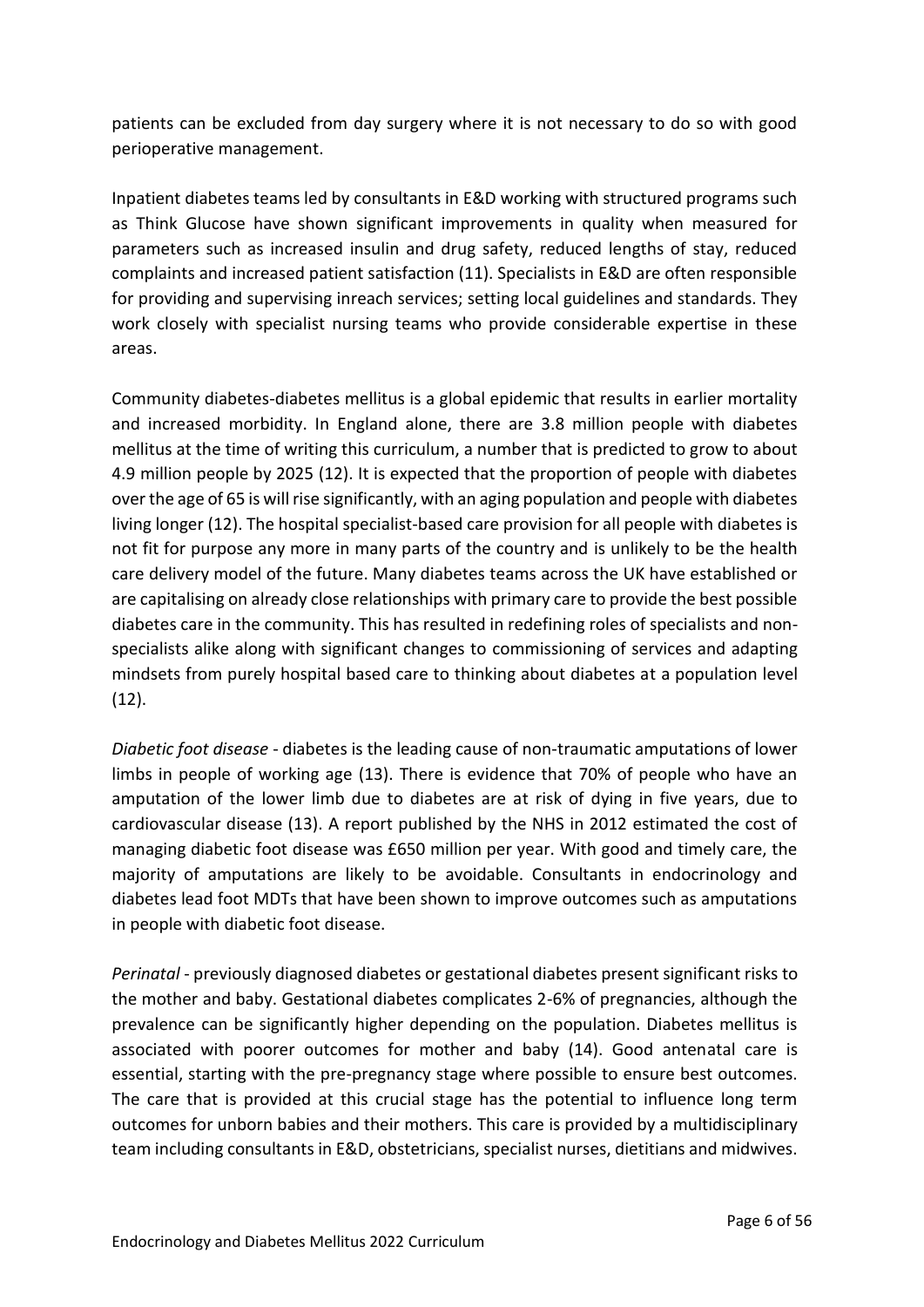*Insulin pumps and ambulatory glucose monitoring*-over the last two decades, there have been significant advances in the continuous ambulatory monitoring of glucose and precise delivery of insulin via pumps. These are now routinely used in clinical practice in the UK for appropriate patients. The use of insulin pumps is estimated to be between 6-15% in patients with type 1 diabetes mellitus and are associated with better outcomes in terms of improvement of glycaemic control and reduction of hypoglycaemia (15). This is a specialised area of practice where care delivery is provided by multidisciplinary teams, led by consultants in endocrinology and diabetes mellitus. Often working in collaboration in close collaboration with primary care colleagues, specialists help select patients who are most likely to benefit from these technologies and provide ongoing support.

#### References:

- 1. Willis AC. The prevalence of Addison's disease in Coventry, UK. Postgrad Med J. 1997;
- 2. Arlt W, Allolio B. Adrenal insufficiency. In: Lancet. 2003.
- 3. Tunbridge WMG, Evered DC, Hall R, Al. E. The spectrum of thyroid disease in a community: The Whickham survey. Clin Endocrinol (Oxf). 1977;
- 4. Adami S, Marcocci C, Gatti D. Epidemiology of primary hyperparathyroidism in Europe. J Bone Miner Res. 2002;
- 5. Hudson MM, Ness KK, Gurney JG, Mulrooney DA, Chemaitilly W, Krull KR, et al. Clinical Ascertainment of Health Outcomes Among Adults Treated for Childhood Cancer. JAMA. 2013;
- 6. De Fine Licht S, Winther JF, Gudmundsdottir T, Holmqvist AS, Bonnesen TG, Asdahl PH, et al. Hospital contacts for endocrine disorders in Adult Life after Childhood Cancer in Scandinavia (ALiCCS): A population-based cohort study. Lancet. 2014;
- 7. Health and Social Care Information Centre. Statistics on Obesity, Physical Activity and Diet: England, 2017. NHS Digital. 2017.
- 8. Fernandez A, Karavitaki N, Wass JAH. Prevalence of pituitary adenomas: A community-based, cross-sectional study in Banbury (Oxfordshire, UK). Clin Endocrinol (Oxf). 2010;
- 9. https://www.diabetes.org.uk/resources-s3/2017
- 10. Dhatairiya K, Flanagan D, Hilton L, Kilvery A, Levy N, Rayman G, et al. Management of adults with diabetes undergoing surgery and elective procedures : improving standards Summary. Jt Br Diabetes Soc Inpatient Care. 2011;
- 11. [https://www.england.nhs.uk/improvement-hub/wp](https://www.england.nhs.uk/improvement-hub/wp-)content/uploads/sites/44/2017/11/Think-Glucose-Executive-Leaders-Guide.pdf
- 12. Goenka N, Turner B, Vora J. Commissioning specialist diabetes services for adults with diabetes: Summary of a Diabetes UK Task and Finish Group report. Diabetic Medicine. 2011.
- 13. NICE. Diabetic foot problems prevention and management. NICE Guidelines. 2015;
- 14. Billionnet C, Mitanchez D, Weill A, Nizard J, Alla F, Hartemann A, et al. Gestational diabetes and adverse perinatal outcomes from 716,152 births in France in 2012. Diabetologia. 2017;
- 15. Hammond PJ. Better uptake of technology and improved outcomes in Type 1 diabetes. Diabetic Medicine. 2018.

The curriculum aims to serve as a roadmap for training to be a specialist in endocrinology and diabetes mellitus in addition to prescribing the knowledge, skills and behaviours that are required to be included in the specialist register for the specialty. In addition, it sets out the indicative amount of experience required to achieve these competencies where relevant. Trainees will enter the indicative four-year program at IM stage 2 level, following completion of IM stage 1 or ACCS-AM training.

Trainees will be assessed annually through the standardised ARCP process. In addition, the trainees are required to successfully pass the specialist certification examination (SCE). By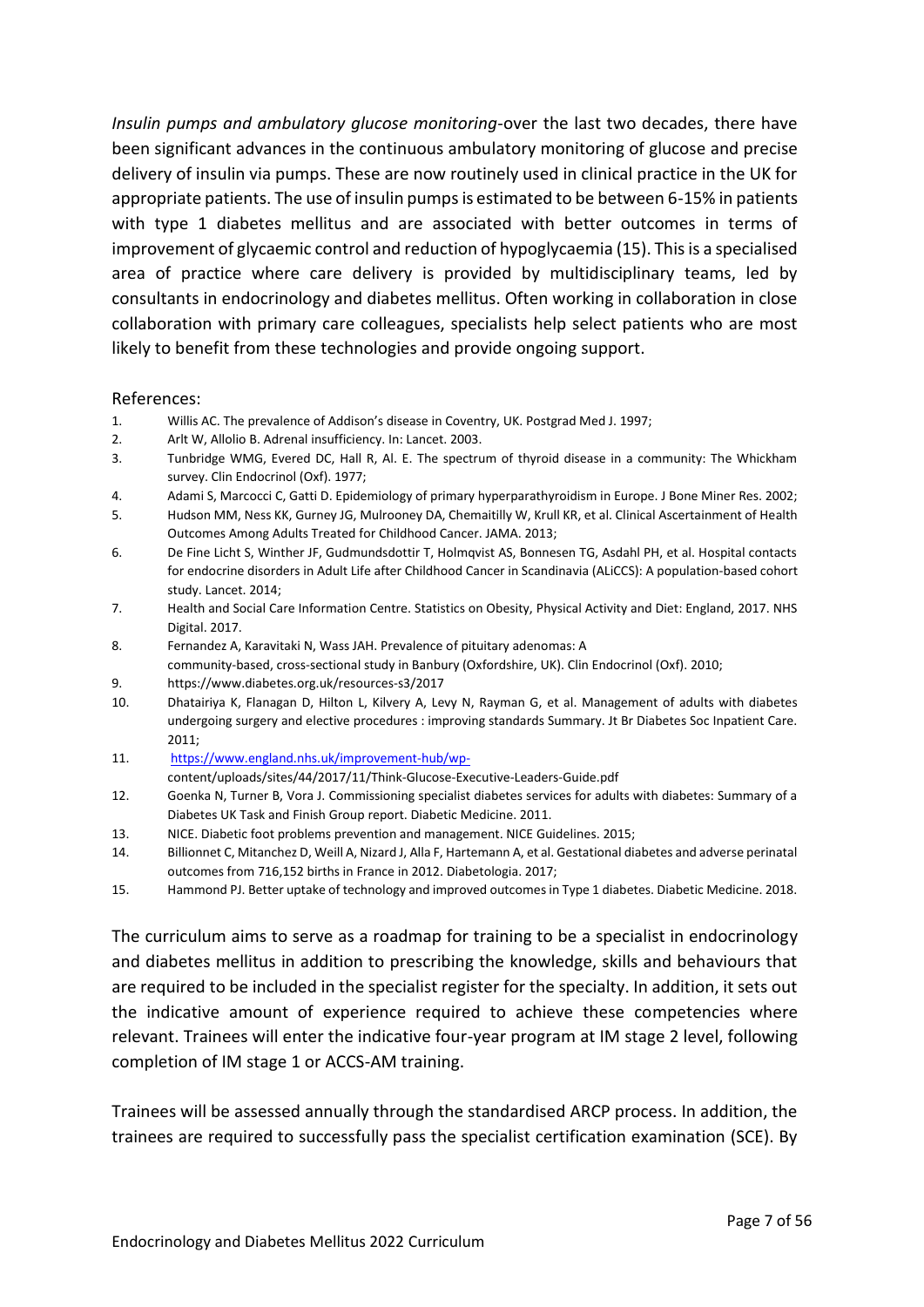the end of training, they should have attained all the competencies required by the curriculum and should be at level 4 for all CiPs (entrusted without supervision).

The scope of practice of endocrinology and diabetes mellitus requires a deep understanding of pathophysiology of disease, epidemiology, primary and secondary prevention strategies, interpretation of biochemical and imaging tests along with their relevance to patient care.

Consultants in endocrinology and diabetes mellitus work in hospitals, providing specialty and general internal medicine services. They often work in close collaboration with other specialists including nephrologists, biochemists, surgeons and radiologists to name a few. Many also work with colleagues in primary care, providing or leading specialist services in the community. They support the care of patients who have highly specialised surgery such as pituitary surgery and adrenal surgery. Often, they care directly for these patients in the immediate perioperative period. They mostly work with MDTs including doctors of various specialties and other health care professionals including specialist nurses, podiatrists, dietitians, practice nurses, often leading a number of MDTs. Training in the specialty is also provided usually embedded within these MDTs.

Many consultants in endocrinology and diabetes mellitus will develop special areas of interest. Within diabetes care, some areas of special interest include antenatal diabetes, foot disease, diabetic kidney disease, insulin pumps, community diabetes to name a few. Within endocrinology, areas of special interest include pituitary disease, thyroid disease, adrenal disease, reproductive endocrinology, neuroendocrine tumours and metabolic bone disease.

Consultants in endocrinology and diabetes mellitus are academically active, pursuing original research in a number of fields including basic science, clinical trials, drug discovery and education to name a few. Trainees are encouraged to engage in research during their training either informally or by enrolling for a higher degree. They are supported by the SAC to take time out of program to carry out research.

In addition, consultants in endocrinology and diabetes have assumed national leadership roles in medicine including president of the RCP. Trainees will be encouraged and supported to pursue these important roles.

There are no notable exclusions.

This purpose statement has been endorsed by the GMC's Curriculum Oversight Group and confirmed as meeting the needs of the health services of the countries of the UK.

# <span id="page-7-0"></span>**2.2 High-level learning outcomes – capabilities in practice (CiPs)**

The capabilities in practice (CiPs) describe the professional tasks or work within the scope of endocrinology and diabetes mellitus. Each CiP has a set of descriptors associated with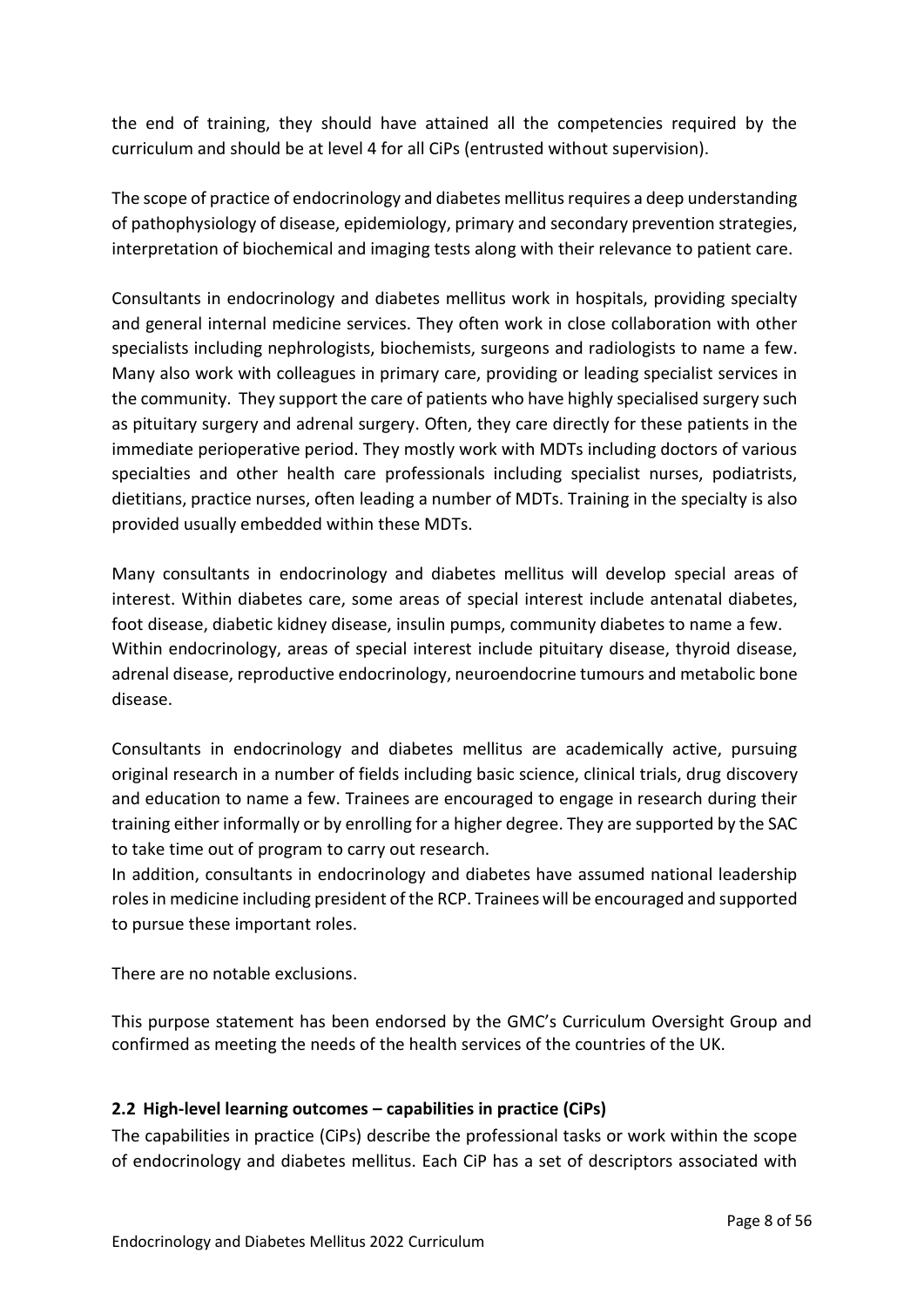that activity or task. Descriptors are intended to help trainees and trainers recognise the minimum level of knowledge, skills and behaviours which should be demonstrated for an entrustment decision to be made. By the completion of training and award of a CCT, the doctor must demonstrate that they are capable of unsupervised practice in all CiPs.

The CiPs have been mapped to the GMC GPC domains and subsections to reflect the professional generic capabilities required to undertake the clinical tasks. Satisfactory sign off requires demonstration that, for each of the CiPs, the doctor in training's performance meets or exceeds the minimum expected level for completion of training, as defined in the curriculum.

The endocrinology and diabetes CiPs comprise seven specialty CiPs, six generic CiPs shared across all physician specialties and eight internal medicine clinical CiPs shared across all group 1 specialties.

# **Learning outcomes – capabilities in practice (CiPs)**

Generic CiPs

- 1. Able to successfully function within NHS organisational and management systems
- 2. Able to deal with ethical and legal issues related to clinical practice
- 3. Communicates effectively and is able to share decision making, while maintaining appropriate situational awareness, professional behaviour and professional judgement
- 4. Is focused on patient safety and delivers effective quality improvement in patient care
- 5. Carrying out research and managing data appropriately
- 6. Acting as a clinical teacher and clinical supervisor

## Clinical CiPs (Internal Medicine)

- 1. Managing an acute unselected take
- 2. Managing the acute care of patients within a medical specialty service
- 3. Providing continuity of care to medical inpatients, including management of comorbidities and cognitive impairment
- 4. Managing patients in an outpatient clinic, ambulatory or community setting, including management of long term conditions
- 5. Managing medical problems in patients in other specialties and special cases
- 6. Managing a multidisciplinary team including effective discharge planning
- 7. Delivering effective resuscitation and managing the acutely deteriorating patient
- 8. Managing end of life and applying palliative care skills

#### Specialty CiPs

- 1. Providing diagnosis, management of diabetes mellitus as a long-term condition in outpatient, ambulatory or community settings
- 2. Providing diagnosis, support and management for people with diabetic foot disease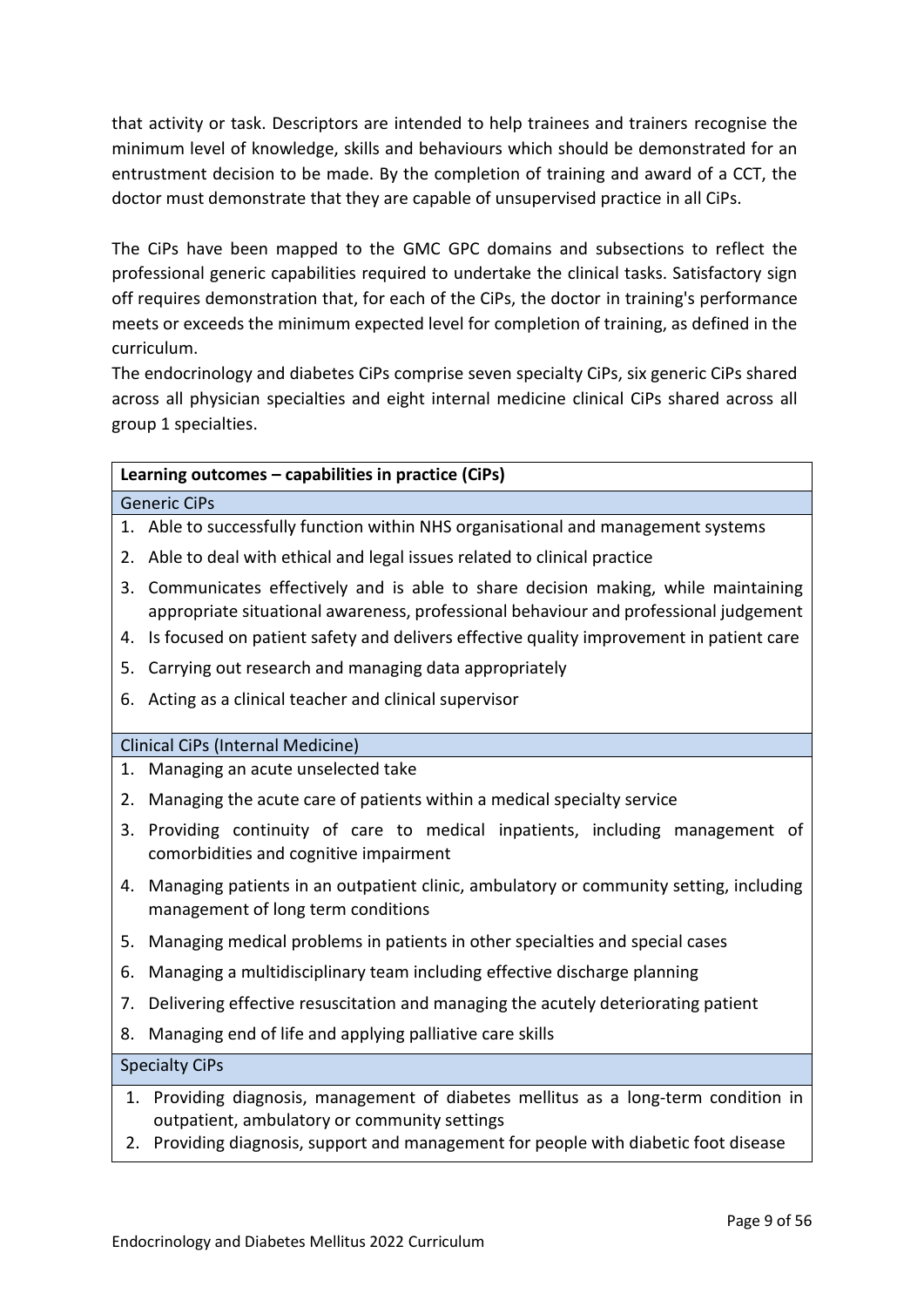- 3. Providing diagnosis, support and management for women with diabetes and endocrine disorders in the perinatal period
- 4. Providing diagnosis, support and management of diabetes and endocrine disorders in adolescents and young adults (AYA)
- 5. Providing diagnosis, support and management for people with endocrine disorders in the outpatient and ambulatory settings
- 6. Providing support and management of diabetes and endocrine disorders in perioperative period
- 7. Providing support and management of people with diabetic and endocrine emergencies including management of these conditions during acute illness

# <span id="page-9-0"></span>**2.3 Training pathway**

Endocrinology and Diabetes Mellitus is a group 1 specialty and is entered at ST4 on completion of three years of Internal Medicine (IM) stage 1 or Acute Care Common Stem – Acute/ Internal Medicine (ACCS-IM) with full MRCP(UK). Trainees will undertake an indicative four year higher specialist training programme alongside Internal Medicine (IM) stage 2.



# <span id="page-9-1"></span>**2.4 Duration of training**

There will be options for those trainees who demonstrate exceptionally rapid development and acquisition of capabilities to complete training more rapidly than the current indicative time although it is recognised that clinical experience is a fundamental aspect of development as a good physician (guidance on completing training early will be available on the [JRCPTB](http://www.jrcptb.org.uk/)  [website\)](http://www.jrcptb.org.uk/). There may also be trainees who develop more slowly and will require an extension of training in line the Reference Guide for Postgraduate Specialty Training in the UK (The Gold Guide)<sup>1</sup>.

<sup>&</sup>lt;sup>1</sup> [A Reference Guide for Postgraduate Specialty Training in the UK](https://www.copmed.org.uk/publications/the-gold-guide)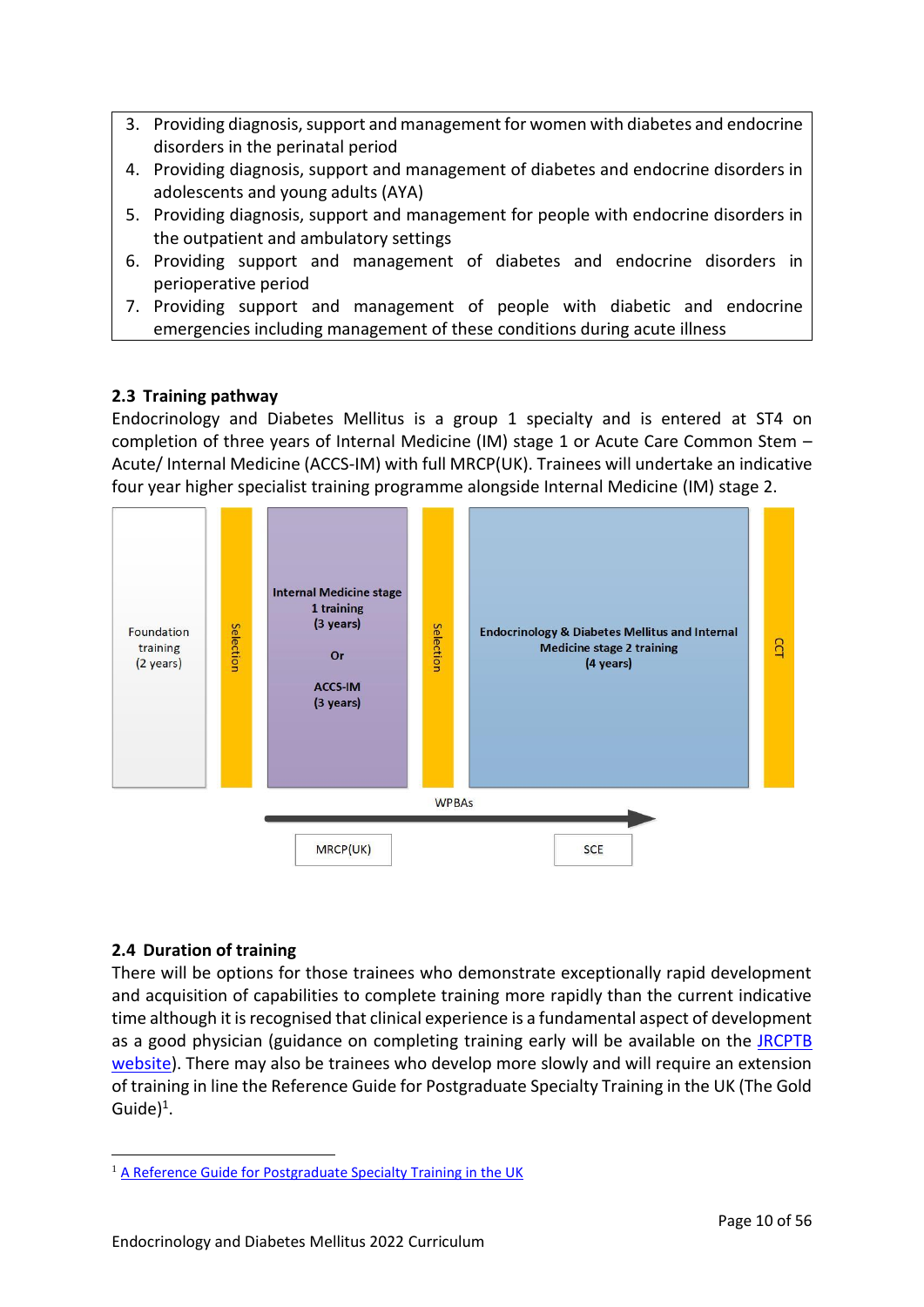# <span id="page-10-0"></span>**2.5 Flexibility and accreditation of transferable capabilities**

The curriculum incorporates and emphasises the importance of the generic professional capabilities (GPCs). GPCs will promote flexibility in postgraduate training as these common capabilities can be transferred from specialty to specialty. In addition, the generic CiPs will be shared across all physicianly curricula and the IM clinical CiPs will be shared across all group 1 specialities, supporting flexibility for trainees to move between these specialties without needing to repeat aspects of training. The curriculum supports the accreditation of transferrable competencies (using the Academy framework).

# <span id="page-10-1"></span>**2.6 Less than full time training**

Trainees are entitled to opt for less than full time training programmes. Less than full time trainees should undertake a pro rata share of the out-of-hours duties (including on-call and other out-of-hours commitments) required of their full-time colleagues in the same programme and at the equivalent stage.

Less than full time trainees should assume that their clinical training will be of a duration prorata with the time indicated/recommended, but this should be reviewed in accordance with the Gold Guide.

# <span id="page-10-2"></span>**2.7 Generic Professional Capabilities and Good Medical Practice**

The GMC has developed the Generic professional capabilities (GPC) framework<sup>2</sup> with the Academy of Medical Royal Colleges (AoMRC) to describe the fundamental, career-long, generic capabilities required of every doctor. The framework describes the requirement to develop and maintain key professional values and behaviours, knowledge, and skills, using a common language. GPCs also represent a system-wide, regulatory response to the most common contemporary concerns about patient safety and fitness to practise within the medical profession. The framework will be relevant at all stages of medical education, training and practice.

<sup>2</sup> [Generic professional capabilities framework](http://www.gmc-uk.org/education/postgraduate/GPC.asp)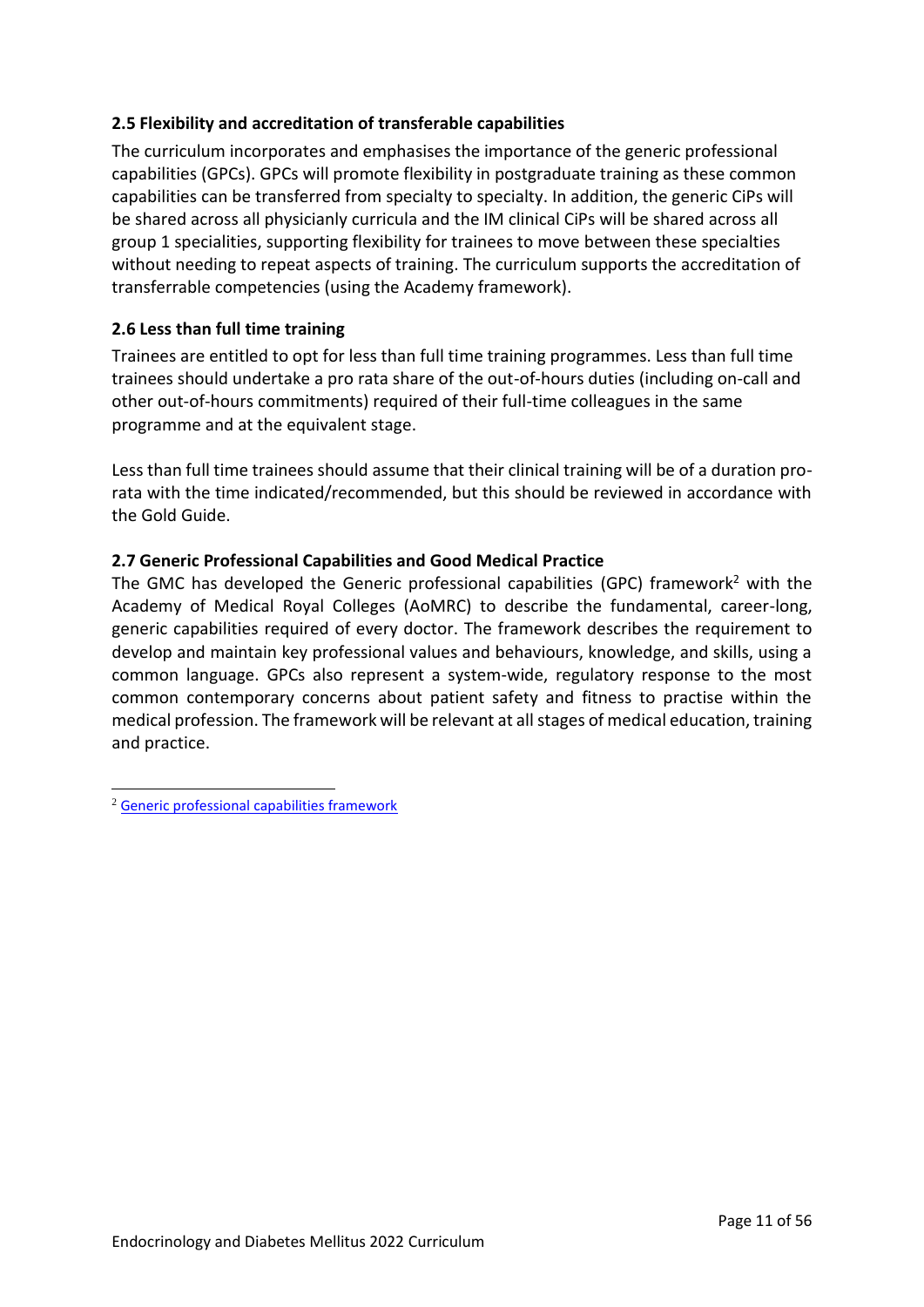#### The nine domains of the GMC's Generic Professional Capabilities



Good medical practice (GMP)<sup>3</sup> is embedded at the heart of the GPC framework. In describing the principles, duties and responsibilities of doctors the GPC framework articulates GMP as a series of achievable educational outcomes to enable curriculum design and assessment.

The GPC framework describes nine domains with associated descriptor outlining the 'minimum common regulatory requirement' of performance and professional behaviour for those completing a CCT or its equivalent. These attributes are common, minimum and generic standards expected of all medical practitioners achieving a CCT or its equivalent.

The nine domains and subsections of the GPC framework are directly identifiable in the IM curriculum. They are mapped to each of the generic and clinical CiPs, which are in turn mapped to the assessment blueprints. This is to emphasise those core professional capabilities that are essential to safe clinical practice and that they must be demonstrated at every stage of training as part of the holistic development of responsible professionals.

This approach will allow early detection of issues most likely to be associated with fitness to practise and to minimise the possibility that any deficit is identified during the final phases of training.

# <span id="page-11-0"></span>**3 Content of Learning**

The curriculum is spiral, and topics and themes will be revisited to expand understanding and expertise. The level of entrustment for capabilities in practice (CiPs) will increase as an individual progresses from needing direct supervision to able to be entrusted to act unsupervised.

<sup>3</sup> [Good Medical Practice](http://www.gmc-uk.org/guidance/good_medical_practice.asp)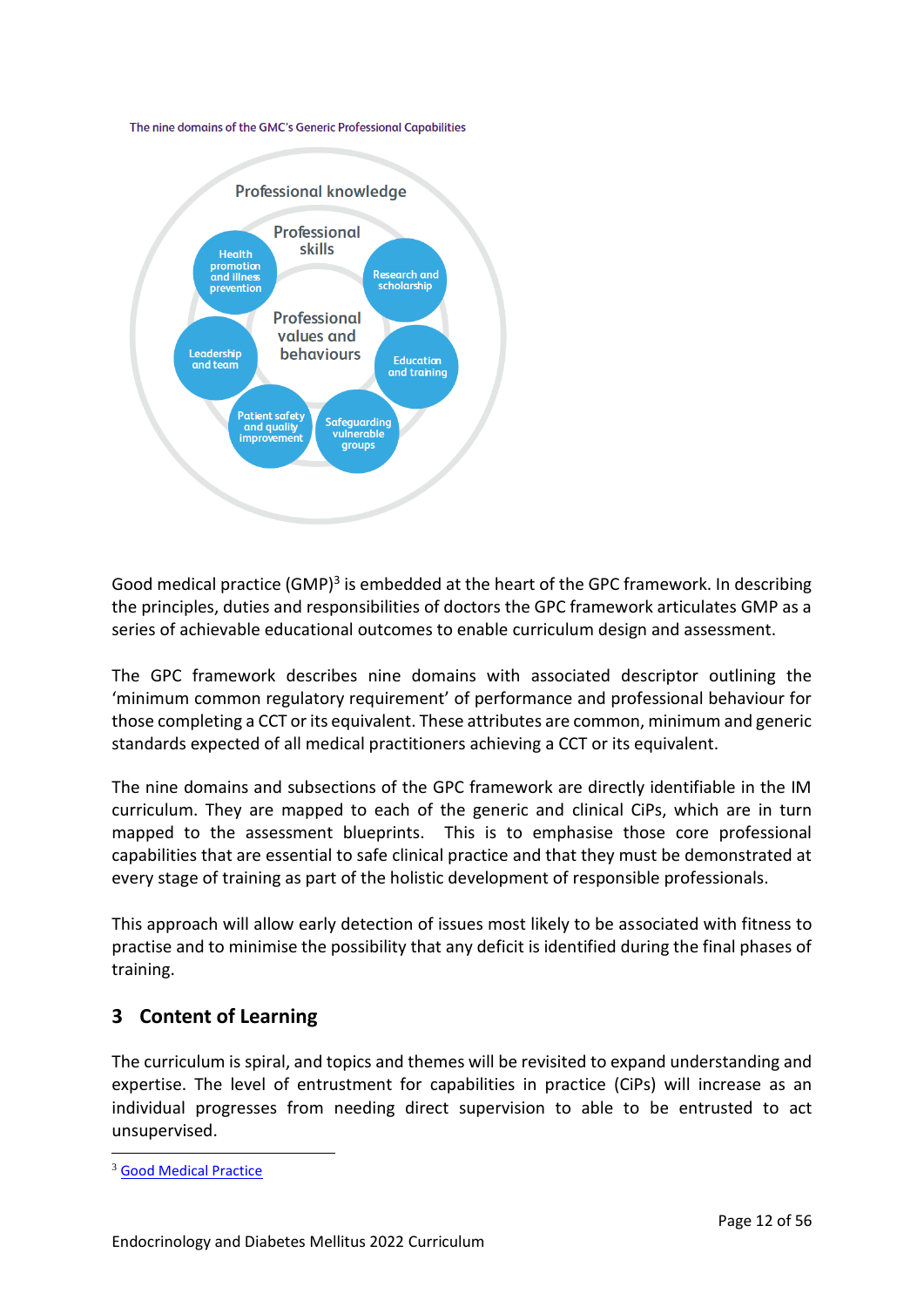# <span id="page-12-0"></span>**3.1 Capabilities in practice**

CiPs describe the professional tasks or work within the scope of the specialty and internal medicine. CiPs are based on the concept of entrustable professional activities<sup>4</sup> which use the professional judgement of appropriately trained, expert assessors as a defensible way of forming global judgements of professional performance.

Each CiP has a set of descriptors associated with that activity or task. Descriptors are intended to help trainees and trainers recognise the knowledge, skills and attitudes which should be demonstrated. Doctors in training may use these capabilities to provide evidence of how their performance meets or exceeds the minimum expected level of performance for their year of training. The descriptors are not a comprehensive list and there are many more examples that would provide equally valid evidence of performance.

Many of the CiP descriptors refer to patient centred care and shared decision making. This is to emphasise the importance of patients being at the centre of decisions about their own treatment and care, by exploring care or treatment options and their risks and benefits and discussing choices available.

Additionally, the clinical CiPs repeatedly refer to the need to demonstrate professional behaviour with regard to patients, carers, colleagues and others. Good doctors work in partnership with patients and respect their rights to privacy and dignity. They treat each patient as an individual. They do their best to make sure all patients receive good care and treatment that will support them to live as well as possible, whatever their illness or disability. Appropriate professional behaviour should reflect the principles of GMP and the GPC framework.

In order to complete training and be recommended to the GMC for the award of CCT and entry to the specialist register, the doctor must demonstrate that they are capable of unsupervised practice in all generic and clinical CiPs. Once a trainee has achieved level 4 sign off for a CiP it will not be necessary to repeat assessment of that CiP if capability is maintained (in line with standard professional conduct).

This section of the curriculum details the six generic CiPs, eight clinical CiPs for internal medicine (stage 2) and seven of specialty CiPs for endocrinology and diabetes mellitus. The expected levels of performance, mapping to relevant GPCs and the evidence that may be used to make an entrustment decision are given for each CiP. The list of evidence for each CiP is not prescriptive and other types of evidence may be equally valid for that CiP.

## <span id="page-12-1"></span>**3.2 Generic capabilities in practice**

The six generic CiPs cover the universal requirements of all specialties as described in GMP and the GPC framework. Assessment of the generic CiPs will be underpinned by the descriptors for the nine GPC domains and evidenced against the performance and behaviour

<sup>4</sup> [Nuts and bolts of entrustable professional activities](https://www.ncbi.nlm.nih.gov/pmc/articles/PMC3613304/)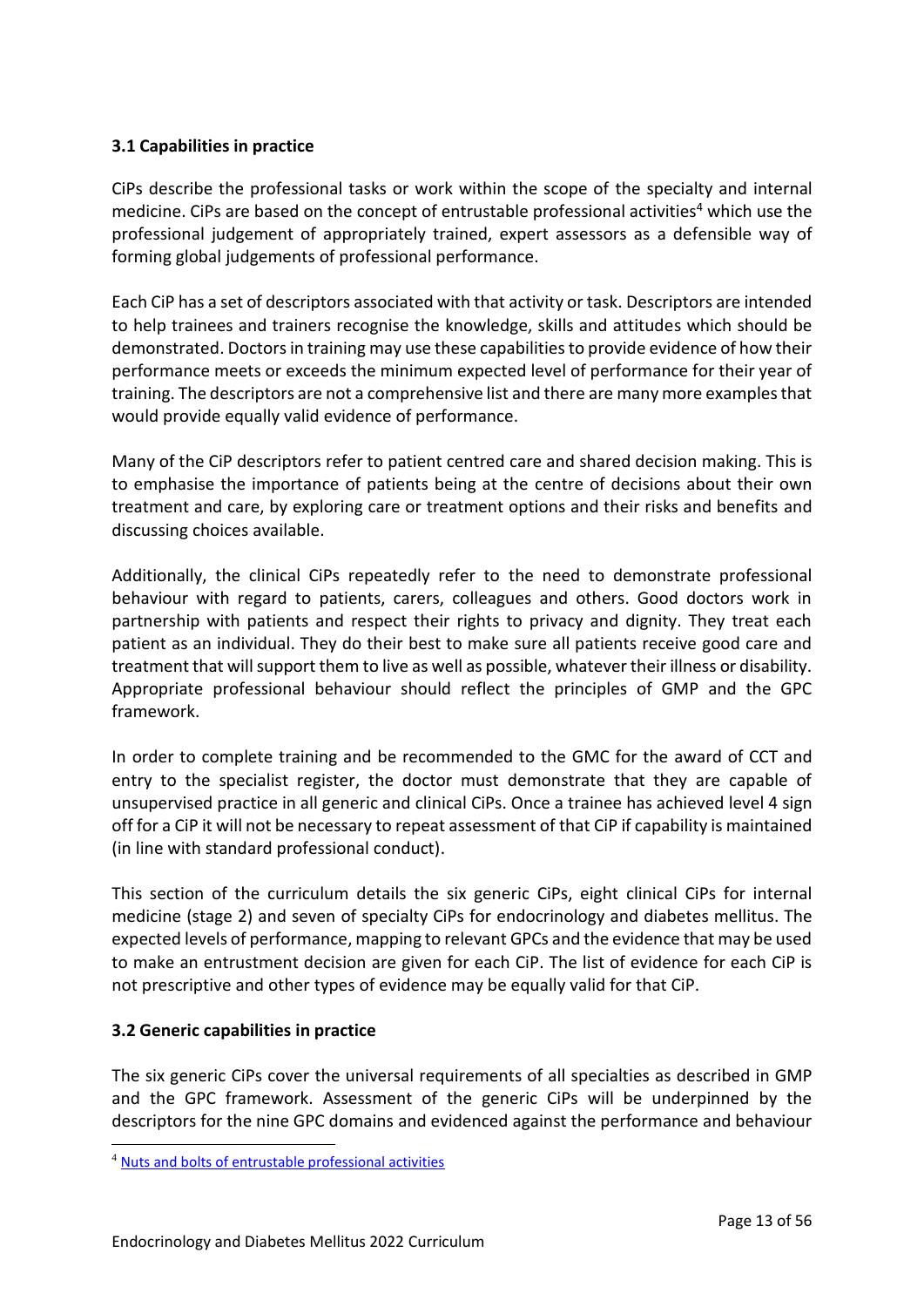expected at that stage of training. Satisfactory sign off will indicate that there are no concerns. It will not be necessary to assign a level of supervision for these non-clinical CiPs.

In order to ensure consistency and transferability, the generic CiPs have been grouped under the GMP-aligned categories used in the Foundation Programme curriculum plus an additional category for wider professional practice:

- Professional behaviour and trust
- Communication, team-working and leadership
- Safety and quality
- Wider professional practice

For each generic CiP there is a set of descriptors of the observable skills and behaviours which would demonstrate that a trainee has met the minimum level expected. The descriptors are not a comprehensive list and there may be more examples that would provide equally valid evidence of performance.

| NET          |                               |                |                                          |
|--------------|-------------------------------|----------------|------------------------------------------|
| <b>ACAT</b>  | Acute care assessment tool    | <b>ALS</b>     | <b>Advanced Life Support</b>             |
| CbD          | Case-based discussion         | <b>DOPS</b>    | Direct observation of procedural skills  |
| <b>GCP</b>   | <b>Good Clinical Practice</b> | <b>SCE</b>     | <b>Specialty Certificate Examination</b> |
| Mini-CEX     | Mini-clinical evaluation      | <b>MCR</b>     | Multiple consultant report               |
|              | exercise                      |                |                                          |
| <b>MSF</b>   | Multi source feedback         | <b>PS</b>      | Patient survey                           |
| <b>QIPAT</b> | <b>Quality improvement</b>    | T <sub>O</sub> | Teaching observation                     |
|              | project assessment tool       |                |                                          |

| <b>Generic capabilities in practice (CiPs)</b>                                    |                                                                                                                                                                                                                                                                                                                                                                                                                                                                                                                                                                                                                                   |  |
|-----------------------------------------------------------------------------------|-----------------------------------------------------------------------------------------------------------------------------------------------------------------------------------------------------------------------------------------------------------------------------------------------------------------------------------------------------------------------------------------------------------------------------------------------------------------------------------------------------------------------------------------------------------------------------------------------------------------------------------|--|
|                                                                                   | <b>Category 1: Professional behaviour and trust</b>                                                                                                                                                                                                                                                                                                                                                                                                                                                                                                                                                                               |  |
| 1. Able to function successfully within NHS organisational and management systems |                                                                                                                                                                                                                                                                                                                                                                                                                                                                                                                                                                                                                                   |  |
| <b>Descriptors</b>                                                                | • Aware of and adheres to the GMC professional requirements<br>• Aware of public health issues including population health, social<br>determinants of health and global health perspectives<br>• Demonstrates effective clinical leadership<br>• Demonstrates promotion of an open and transparent culture<br>• Keeps practice up to date through learning and teaching<br>• Demonstrates engagement in career planning<br>• Demonstrates capabilities in dealing with complexity and uncertainty<br>• Aware of the role of and processes for operational structures within the<br>NHS; aware of the need to use resources wisely |  |
| <b>GPCs</b>                                                                       | Domain 1: Professional values and behaviours<br>Domain 3: Professional knowledge                                                                                                                                                                                                                                                                                                                                                                                                                                                                                                                                                  |  |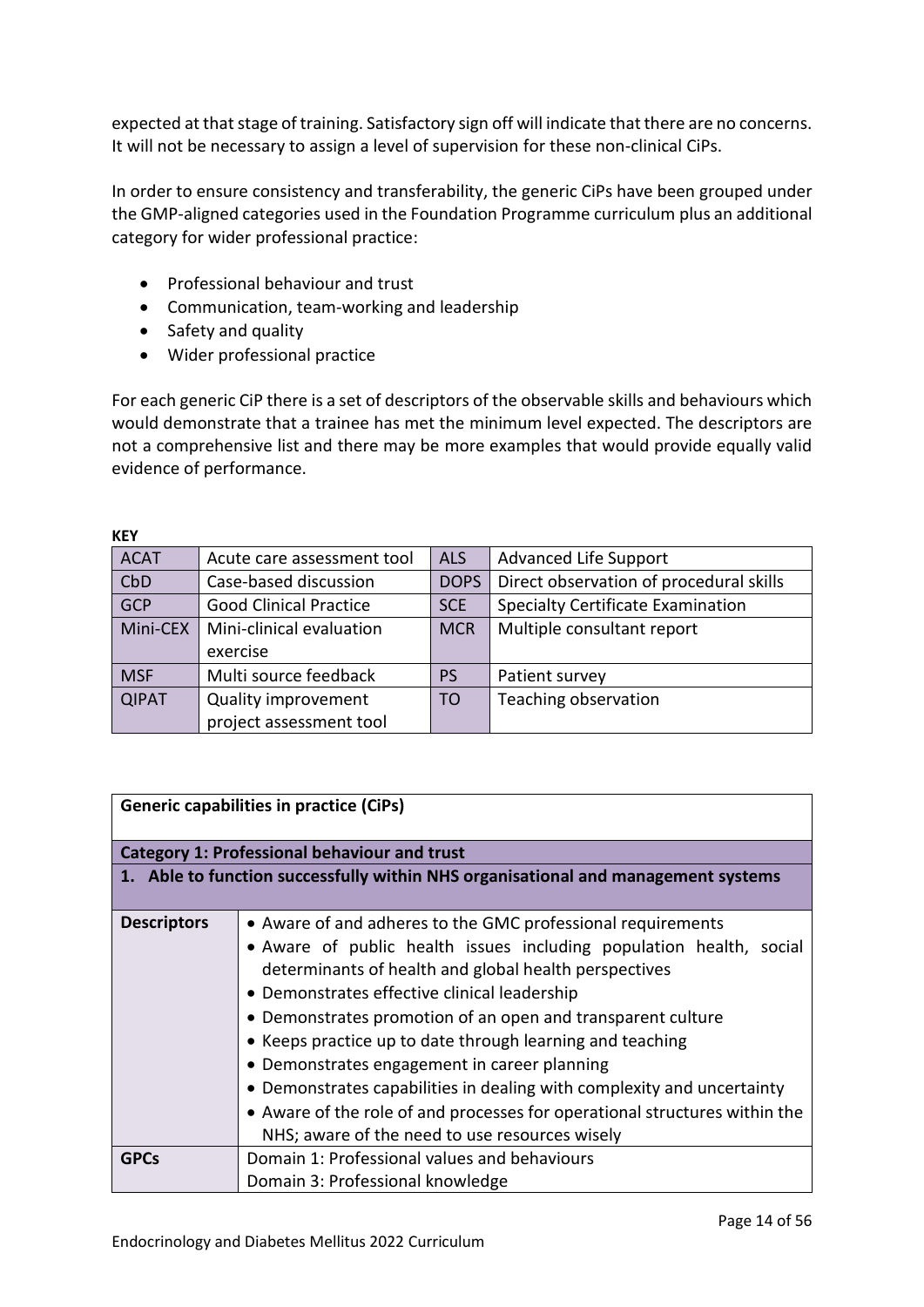|                       | professional requirements<br>٠                                                      |
|-----------------------|-------------------------------------------------------------------------------------|
|                       | national legislative requirements<br>٠                                              |
|                       | the health service and healthcare systems in the four countries<br>$\bullet$        |
|                       | Domain 9: Capabilities in research and scholarship                                  |
| <b>Evidence</b><br>to | <b>MCR</b>                                                                          |
| inform                | <b>MSF</b>                                                                          |
| decision              | Active role in governance structures                                                |
|                       | Involvement in patient safety projects                                              |
|                       | Clinical teacher reports                                                            |
|                       | Reflections in eportfolio                                                           |
|                       | Management course                                                                   |
|                       | End of placement reports                                                            |
|                       | 2. Able to deal with ethical and legal issues related to clinical practice          |
|                       |                                                                                     |
| <b>Descriptors</b>    | • Aware of national legislation and legal responsibilities, including               |
|                       | safeguarding vulnerable groups                                                      |
|                       | • Behaves in accordance with ethical and legal requirements                         |
|                       | • Demonstrates ability to offer apology or explanation when                         |
|                       | appropriate                                                                         |
|                       | • Demonstrates ability to lead the clinical team in ensuring that                   |
|                       | medical legal factors are considered openly and consistently                        |
| <b>GPCs</b>           | Domain 3: Professional knowledge                                                    |
|                       | professional requirements<br>$\bullet$                                              |
|                       | national legislative requirements                                                   |
|                       | the health service and healthcare systems in the four countries                     |
|                       | Domain 4: Capabilities in health promotion and illness prevention                   |
|                       | Domain 7: Capabilities in safeguarding vulnerable groups                            |
|                       | Domain 8: Capabilities in education and training                                    |
|                       | Domain 9: Capabilities in research and scholarship                                  |
| <b>Evidence</b><br>to | <b>MCR</b>                                                                          |
| inform                | <b>MSF</b>                                                                          |
| decision              | CbD                                                                                 |
|                       | <b>DOPS</b>                                                                         |
|                       | Mini-CEX                                                                            |
|                       | ALS certificate                                                                     |
|                       | End of life care and capacity assessment                                            |
|                       | End of placement reports                                                            |
|                       | Active role in governance structures                                                |
|                       | Involvement in patient safety projects                                              |
|                       | Clinical teacher reports                                                            |
|                       | Reflections in eportfolio                                                           |
|                       | End of placement reports                                                            |
|                       | <b>Category 2: Communication, teamworking and leadership</b>                        |
|                       | 3. Communicates effectively and is able to share decision making, while maintaining |
|                       | appropriate situational awareness, professional behaviour and professional          |
| judgement             |                                                                                     |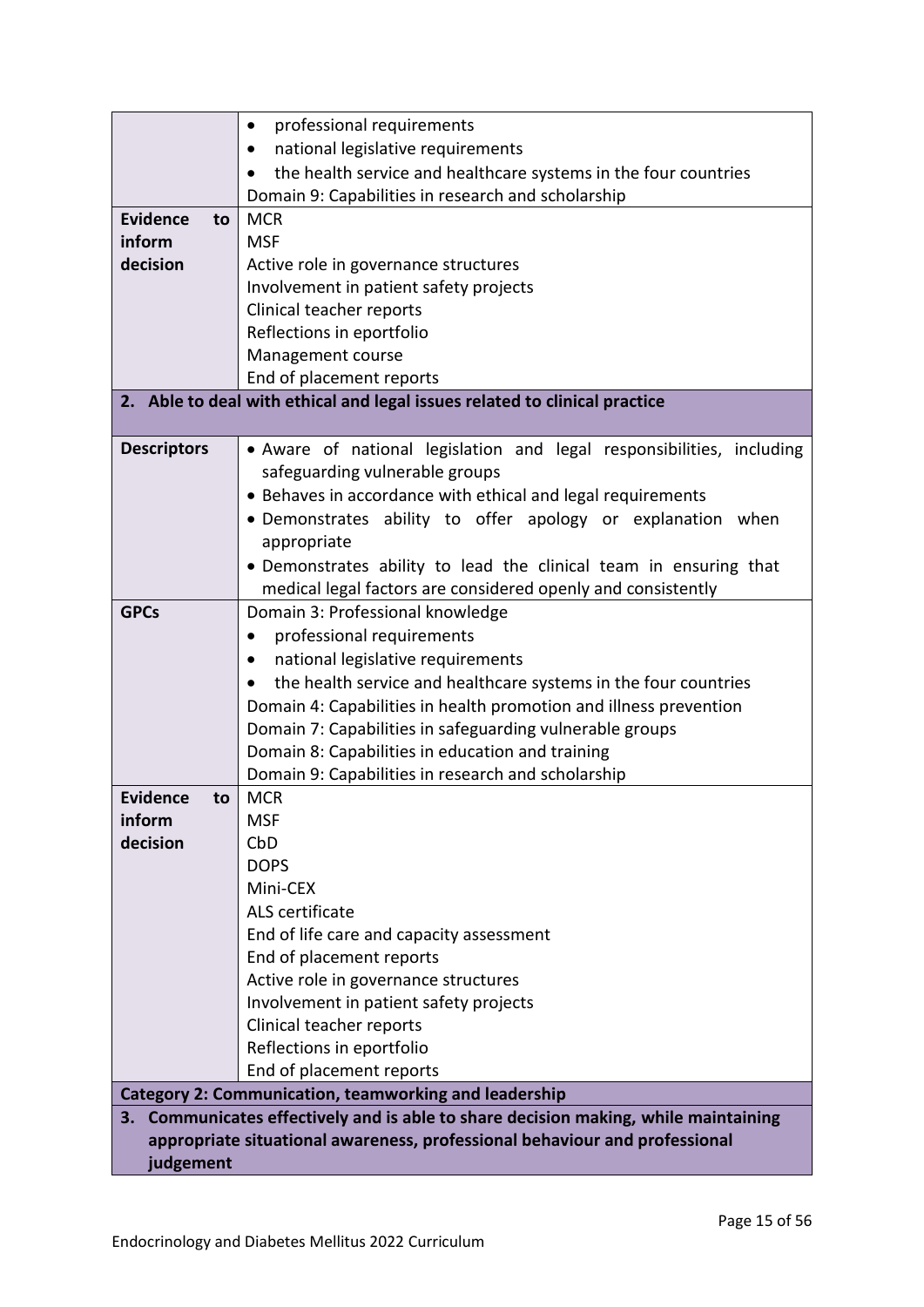| <b>Descriptors</b>                    | • Communicates clearly with patients and carers in a variety of settings              |
|---------------------------------------|---------------------------------------------------------------------------------------|
|                                       | • Communicates effectively with clinical and<br>other professional                    |
|                                       | colleagues                                                                            |
|                                       | · Identifies and manages barriers to communication (e.g., cognitive                   |
|                                       | impairment, speech and hearing problems, capacity issues)                             |
|                                       | • Demonstrates effective consultation skills including effective verbal and           |
|                                       | nonverbal interpersonal skills                                                        |
|                                       | • Shares decision making by informing the patient, prioritising the                   |
|                                       | patient's wishes, and respecting the patient's beliefs, concerns and                  |
|                                       | expectations                                                                          |
|                                       | • Shares decision making with children and young people                               |
|                                       | • Applies management and team working skills appropriately, including                 |
|                                       | influencing, negotiating, re-assessing priorities and effectively managing            |
|                                       | complex, dynamic situations                                                           |
| <b>GPCs</b>                           | Domain 2: Professional skills                                                         |
|                                       | practical skills                                                                      |
|                                       | communication and interpersonal skills                                                |
|                                       | dealing with complexity and uncertainty                                               |
|                                       | clinical skills (history taking, diagnosis and medical management;                    |
|                                       | consent; humane interventions; prescribing medicines safely; using                    |
|                                       | medical devices safely; infection control and communicable disease)                   |
|                                       | Domain 5: Capabilities in leadership and teamworking                                  |
| <b>Evidence</b><br>to                 | <b>MCR</b>                                                                            |
| inform                                | <b>MSF</b>                                                                            |
| decision                              | <b>PS</b>                                                                             |
|                                       | End of placement reports                                                              |
|                                       | ES report                                                                             |
|                                       | Patient surveys                                                                       |
|                                       |                                                                                       |
| <b>Category 3: Safety and quality</b> |                                                                                       |
|                                       | 4. Is focused on patient safety and delivers effective quality improvement in patient |
| care                                  |                                                                                       |
| <b>Descriptors</b>                    | • Makes patient safety a priority in clinical practice                                |
|                                       | • Raises and escalates concerns where there is an issue with patient safety           |
|                                       | or quality of care                                                                    |
|                                       | • Demonstrates<br>learning<br>from<br>safety<br>commitment<br>to<br>patient           |
|                                       | investigations and complaints                                                         |
|                                       | • Shares good practice appropriately                                                  |
|                                       | • Contributes to and delivers quality improvement                                     |
|                                       | • Understands basic Human Factors principles and practice at individual,              |
|                                       | team, organisational and system levels                                                |
|                                       | • Understands the importance of non-technical skills and crisis resource              |
|                                       | management                                                                            |
|                                       | • Recognises and works within limit of personal competence                            |
|                                       | • Avoids organising unnecessary investigations or prescribing poorly                  |
|                                       | evidenced treatments                                                                  |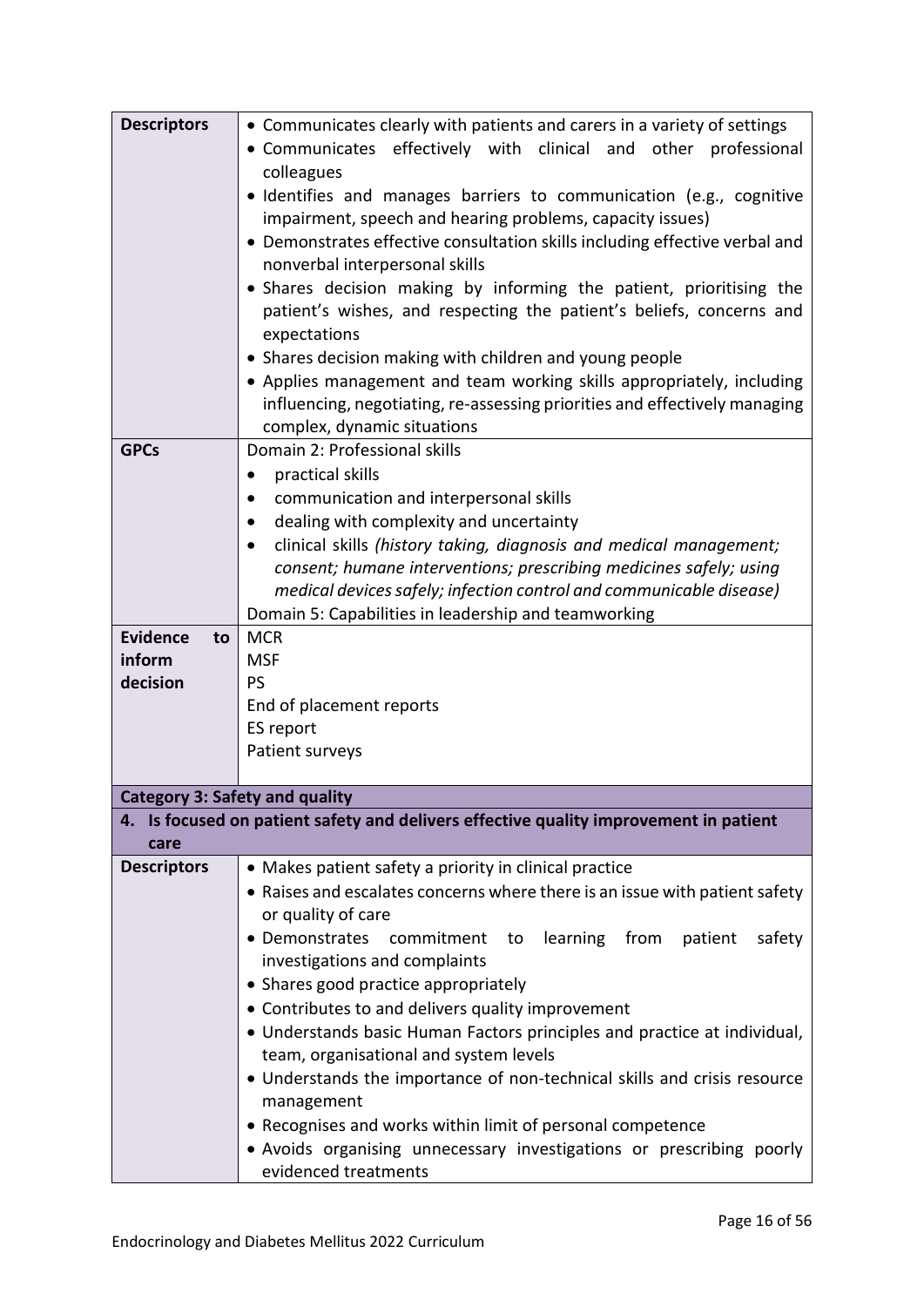|                    | Domain 1: Professional values and behaviours                                                                              |
|--------------------|---------------------------------------------------------------------------------------------------------------------------|
|                    | Domain 2: Professional skills                                                                                             |
|                    | practical skills                                                                                                          |
|                    | communication and interpersonal skills                                                                                    |
|                    | dealing with complexity and uncertainty                                                                                   |
|                    | clinical skills (history taking, diagnosis and medical management;<br>$\bullet$                                           |
|                    | consent; humane interventions; prescribing medicines safely; using                                                        |
|                    | medical devices safely; infection control and communicable disease)                                                       |
|                    | Domain 3: Professional knowledge                                                                                          |
|                    | professional requirements                                                                                                 |
|                    | national legislative requirements                                                                                         |
|                    | the health service and healthcare systems in the four countries                                                           |
|                    | Domain 4: Capabilities in health promotion and illness prevention                                                         |
|                    | Domain 5: Capabilities in leadership and teamworking                                                                      |
|                    | Domain 6: Capabilities in patient safety and quality improvement                                                          |
|                    | patient safety                                                                                                            |
|                    | quality improvement                                                                                                       |
| <b>Evidence to</b> | <b>MCR</b>                                                                                                                |
| inform             | <b>MSF</b>                                                                                                                |
| decision           | <b>QIPAT</b>                                                                                                              |
|                    | End of placement reports                                                                                                  |
|                    | <b>Category 4: Wider professional practice</b>                                                                            |
|                    | 5. Carrying out research and managing data appropriately                                                                  |
| <b>Descriptors</b> | • Manages clinical information/data appropriately                                                                         |
|                    | • Understands principles of research and academic writing                                                                 |
|                    |                                                                                                                           |
|                    |                                                                                                                           |
|                    | • Demonstrates ability to carry out critical appraisal of the literature                                                  |
|                    | • Understands the role of evidence in clinical practice and demonstrates                                                  |
|                    | shared decision making with patients                                                                                      |
|                    | • Demonstrates appropriate knowledge of research methods, including                                                       |
|                    | qualitative and quantitative approaches in scientific enquiry                                                             |
|                    | · Demonstrates appropriate knowledge of research principles and<br>concepts and the translation of research into practice |
|                    |                                                                                                                           |
|                    | • Follows guidelines on ethical conduct in research and consent for<br>research                                           |
|                    | • Understands public health epidemiology and global health patterns                                                       |
|                    | • Recognises potential of applied informatics, genomics, stratified risk and                                              |
|                    | personalised medicine and seeks advice for patient benefit when                                                           |
|                    | appropriate                                                                                                               |
| <b>GPCs</b>        | Domain 3: Professional knowledge                                                                                          |
|                    | professional requirements                                                                                                 |
|                    | national legislative requirements                                                                                         |
|                    | the health service and healthcare systems in the four countries                                                           |
|                    | Domain 7: Capabilities in safeguarding vulnerable groups                                                                  |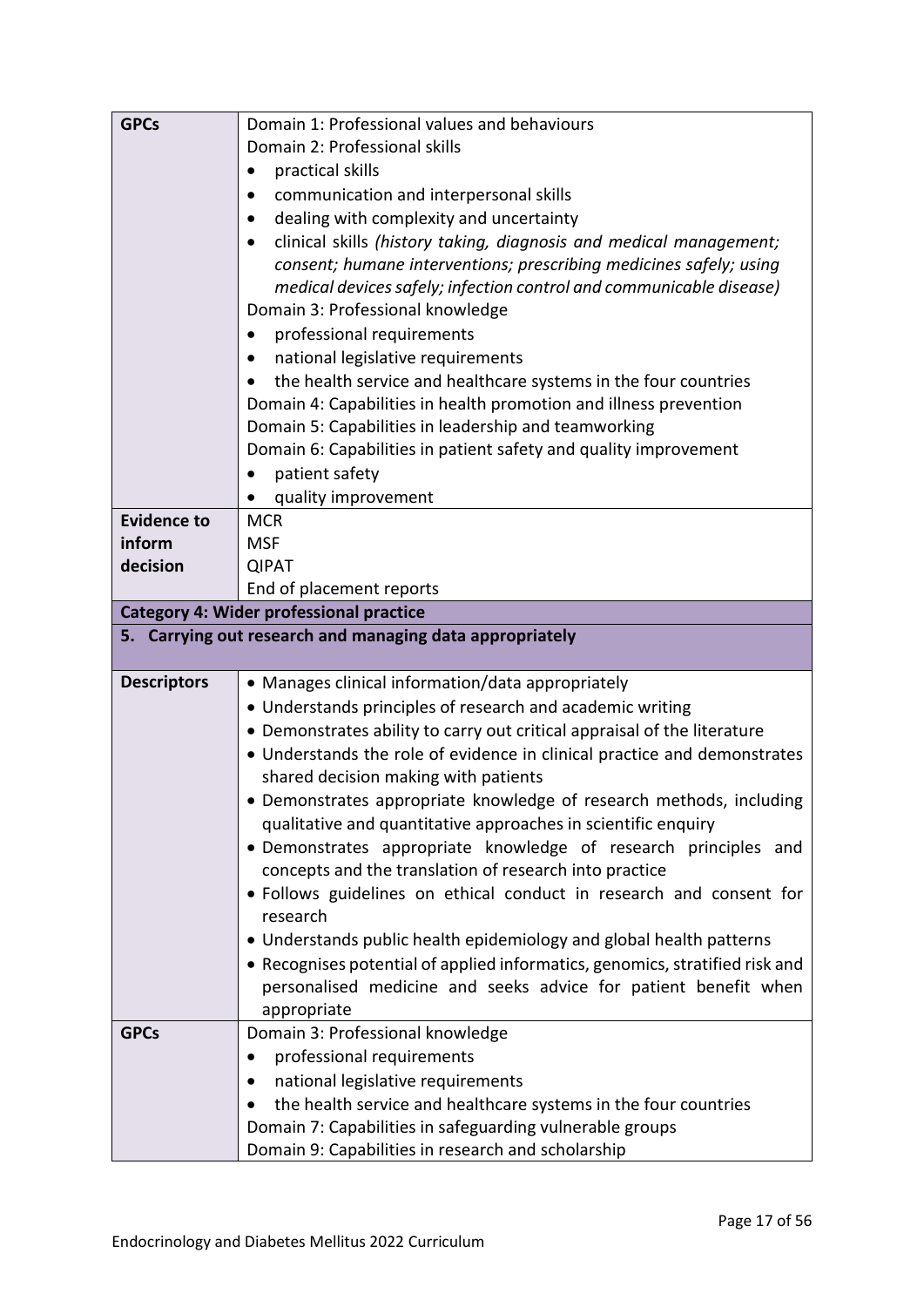| <b>Evidence to</b> | <b>MCR</b>                                                                    |
|--------------------|-------------------------------------------------------------------------------|
| inform             | <b>MSF</b>                                                                    |
| decision           | GCP certificate (if involved in clinical research)                            |
|                    | Evidence of literature search and critical appraisal of research              |
|                    | Use of clinical guidelines                                                    |
|                    | Quality improvement and audit                                                 |
|                    | Evidence of research activity                                                 |
|                    | End of placement reports                                                      |
|                    | 6. Acting as a clinical teacher and clinical supervisor                       |
|                    |                                                                               |
| <b>Descriptors</b> | • Delivers effective teaching and training to medical students, junior        |
|                    | doctors and other health care professionals                                   |
|                    | • Delivers effective feedback with action plan                                |
|                    | • Able to supervise less experienced trainees in their clinical assessment    |
|                    | and management of patients                                                    |
|                    | • Able to supervise less experienced trainees in carrying out appropriate     |
|                    | practical procedures                                                          |
|                    | • Able to act as clinical supervisor to doctors in earlier stages of training |
| <b>GPCs</b>        | Domain 1: Professional values and behaviours                                  |
|                    | Domain 8: Capabilities in education and training                              |
| <b>Evidence to</b> | <b>MCR</b>                                                                    |
| inform             | <b>MSF</b>                                                                    |
| decision           | T <sub>O</sub>                                                                |
|                    | Relevant training course                                                      |
|                    | End of placement reports                                                      |

# <span id="page-17-0"></span>**3.3 Clinical capabilities in practice**

The eight IM clinical CiPs describe the clinical tasks or activities which are essential to the practice of Internal Medicine. The clinical CiPs have been mapped to the nine GPC domains to reflect the professional generic capabilities required to undertake the clinical tasks.

Satisfactory sign off will require educational supervisors to make entrustment decisions on the level of supervision required for each CiP and if this is satisfactory for the stage of training, the trainee can progress. More detail is provided in the programme of assessment section of the curriculum.

|                    | <b>Clinical CiPs - Internal Medicine</b>                                                                                                                                                                                                                                      |
|--------------------|-------------------------------------------------------------------------------------------------------------------------------------------------------------------------------------------------------------------------------------------------------------------------------|
|                    | 1. Managing an acute unselected take                                                                                                                                                                                                                                          |
| <b>Descriptors</b> | • Demonstrates professional behaviour with regard to patients, carers,<br>colleagues and others<br>• Delivers patient centred care including shared decision making<br>• Takes a relevant patient history including patient symptoms, concerns,<br>priorities and preferences |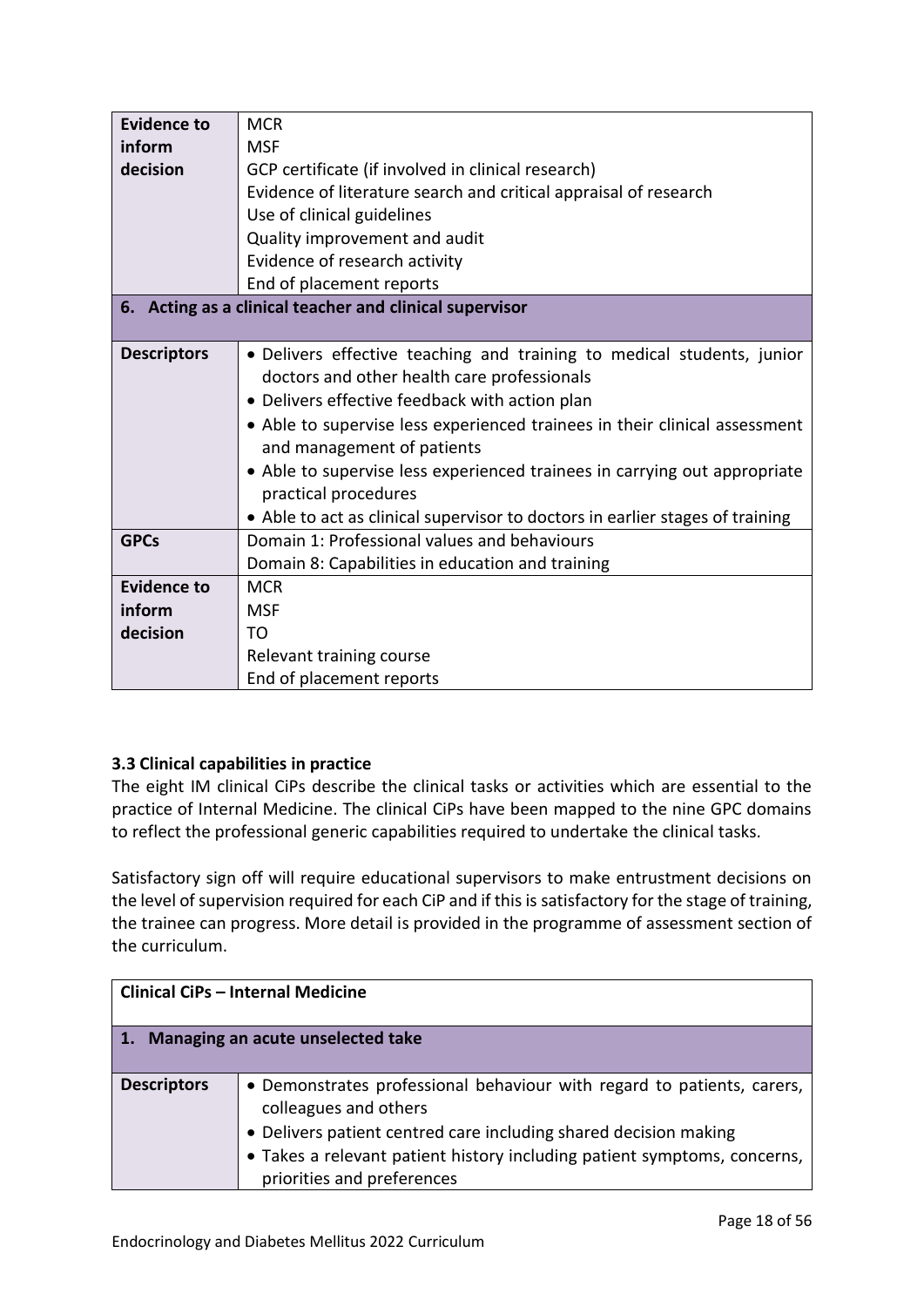|                    | • Performs accurate clinical examinations                                 |
|--------------------|---------------------------------------------------------------------------|
|                    | • Shows appropriate clinical reasoning by analysing physical and          |
|                    | psychological findings                                                    |
|                    | • Formulates an appropriate differential diagnosis                        |
|                    | • Formulates an appropriate diagnostic and management plan, taking into   |
|                    | account patient preferences, and the urgency required                     |
|                    | • Explains clinical reasoning behind diagnostic and clinical management   |
|                    | decisions to patients/carers/guardians and other colleagues               |
|                    | • Appropriately selects, manages and interprets investigations            |
|                    | • Recognises need to liaise with specialty services and refers where      |
|                    | appropriate                                                               |
| <b>GPCs</b>        | Domain 1: Professional values and behaviours                              |
|                    | Domain 2: Professional skills                                             |
|                    | practical skills                                                          |
|                    | communication and interpersonal skills                                    |
|                    | dealing with complexity and uncertainty                                   |
|                    | clinical skills (history taking, diagnosis and medical management;        |
|                    | consent; humane interventions; prescribing medicines safely; using        |
|                    | medical devices safely; infection control and communicable disease)       |
|                    | Domain 3: Professional knowledge                                          |
|                    | professional requirements                                                 |
|                    | national legislation<br>$\bullet$                                         |
|                    | the health service and healthcare systems in the four countries           |
|                    | Domain 4: Capabilities in health promotion and illness prevention         |
|                    | Domain 5: Capabilities in leadership and teamworking                      |
|                    | Domain 6: Capabilities in patient safety and quality improvement          |
|                    | patient safety                                                            |
|                    | quality improvement                                                       |
| <b>Evidence to</b> | <b>MCR</b>                                                                |
| inform             | <b>MSF</b>                                                                |
| decision           | CbD                                                                       |
|                    | <b>ACAT</b>                                                               |
|                    | ES report                                                                 |
|                    | Logbook of cases                                                          |
|                    | Simulation training with assessment                                       |
| 2.                 | Managing the acute care of patients within a medical specialty            |
| <b>Descriptors</b> | • Able to manage patients who have been referred acutely to a specialised |
|                    | medical service as opposed to the acute unselected take (e.g., cardiology |
|                    | and respiratory medicine acute admissions                                 |
|                    | • Demonstrates professional behaviour with regard to patients, carers,    |
|                    | colleagues and others                                                     |
|                    | • Delivers patient centred care including shared decision making          |
|                    | • Takes a relevant patient history including patient symptoms, concerns,  |
|                    | priorities and preferences                                                |
|                    | • Performs accurate clinical examinations                                 |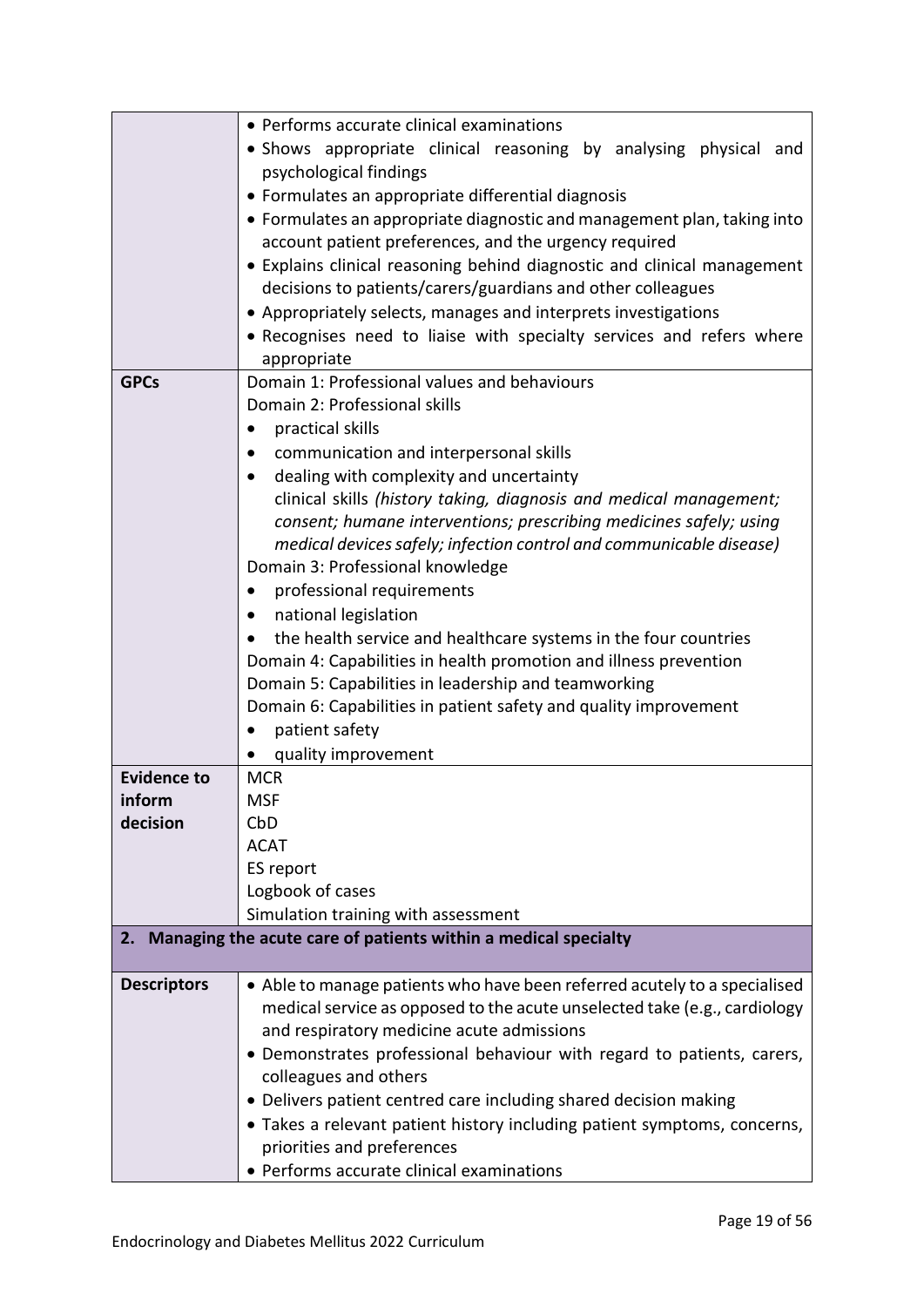|                    | • Shows appropriate clinical reasoning by analysing physical and                                                                          |
|--------------------|-------------------------------------------------------------------------------------------------------------------------------------------|
|                    | psychological findings                                                                                                                    |
|                    | • Formulates an appropriate differential diagnosis                                                                                        |
|                    | • Formulates an appropriate diagnostic and management plan, taking into                                                                   |
|                    | account patient preferences, and the urgency required                                                                                     |
|                    | • Explains clinical reasoning behind diagnostic and clinical management                                                                   |
|                    | decisions to patients/carers/guardians and other colleagues                                                                               |
|                    | • Appropriately selects, manages and interprets investigations                                                                            |
|                    | • Demonstrates appropriate continuing management of acute medical                                                                         |
|                    | illness in a medical specialty setting                                                                                                    |
|                    | • Refers patients appropriately to other specialties as required                                                                          |
| <b>GPCs</b>        | Domain 1: Professional values and behaviours                                                                                              |
|                    | Domain 2: Professional skills:                                                                                                            |
|                    | practical skills                                                                                                                          |
|                    | communication and interpersonal skills                                                                                                    |
|                    | dealing with complexity and uncertainty                                                                                                   |
|                    | clinical skills (history taking, diagnosis and medical management;                                                                        |
|                    | consent; humane interventions; prescribing medicines safely; using<br>medical devices safely; infection control and communicable disease) |
|                    | Domain 3: Professional knowledge                                                                                                          |
|                    | professional requirements<br>٠                                                                                                            |
|                    | national legislation                                                                                                                      |
|                    | the health service and healthcare systems in the four countries                                                                           |
|                    | Domain 4: Capabilities in health promotion and illness prevention                                                                         |
|                    | Domain 5: Capabilities in leadership and teamworking                                                                                      |
|                    | Domain 6: Capabilities in patient safety and quality improvement                                                                          |
|                    | patient safety<br>$\bullet$                                                                                                               |
|                    | quality improvement                                                                                                                       |
| <b>Evidence to</b> | <b>MCR</b>                                                                                                                                |
| inform             | <b>MSF</b>                                                                                                                                |
| decision           | ES report                                                                                                                                 |
|                    | CbD                                                                                                                                       |
|                    | <b>ACAT</b>                                                                                                                               |
|                    | Logbook of cases                                                                                                                          |
|                    | Simulation training with assessment                                                                                                       |
|                    | 3. Providing continuity of care to medical inpatients, including management of<br>comorbidities and cognitive impairment                  |
| <b>Descriptors</b> | • Demonstrates professional behaviour with regard to patients, carers,                                                                    |
|                    | colleagues and others                                                                                                                     |
|                    | • Delivers patient centred care including shared decision making                                                                          |
|                    | • Demonstrates effective consultation skills                                                                                              |
|                    | • Formulates an appropriate diagnostic and management plan, taking into                                                                   |
|                    | account patient preferences, and the urgency required                                                                                     |
|                    | • Explains clinical reasoning behind diagnostic and clinical management                                                                   |
|                    | decisions to patients/carers/guardians and other colleagues                                                                               |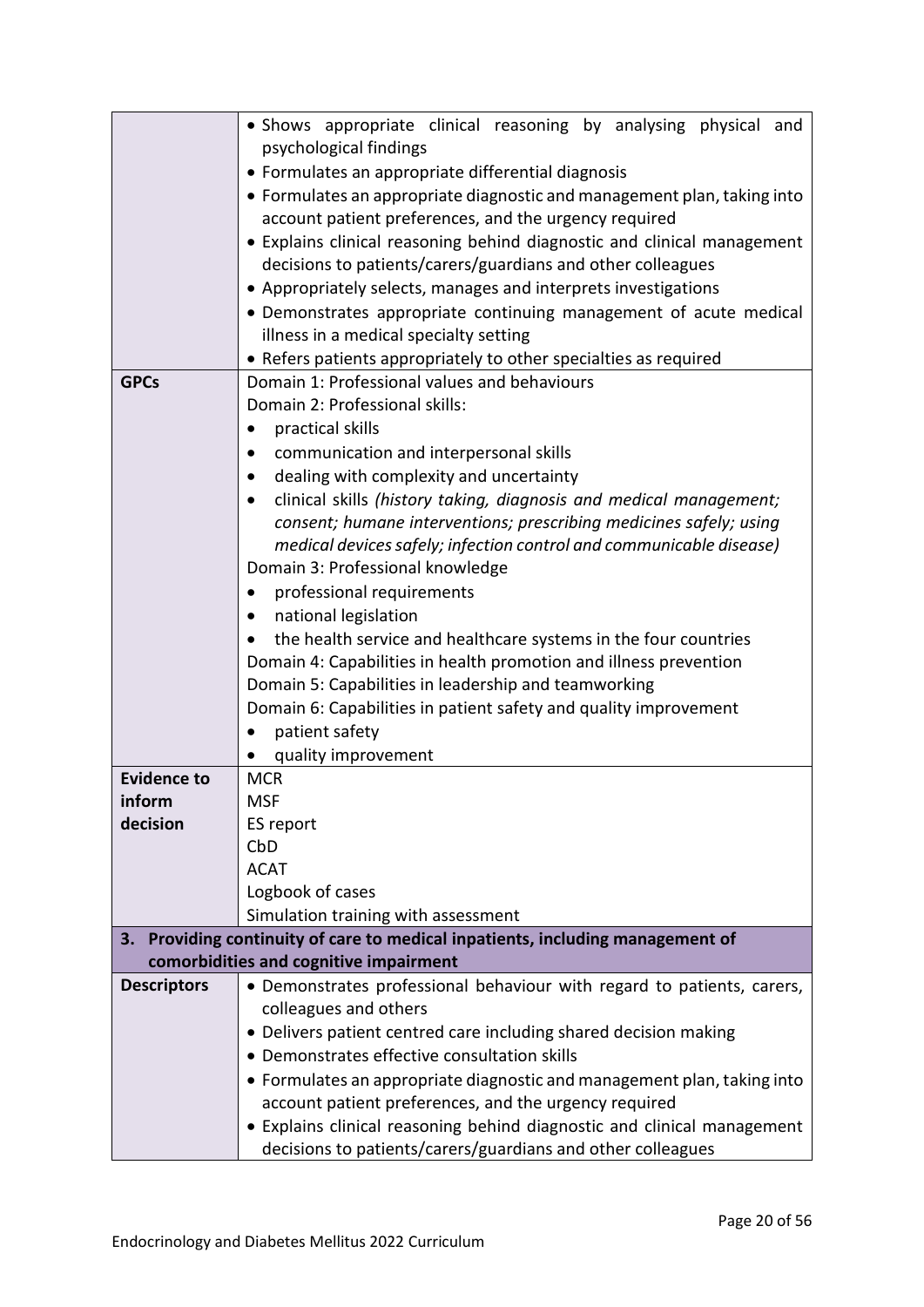|                    | • Demonstrates appropriate continuing management of acute medical                                       |
|--------------------|---------------------------------------------------------------------------------------------------------|
|                    | illness inpatients admitted to hospital on an acute unselected take or                                  |
|                    | selected take                                                                                           |
|                    | • Recognises need to liaise with specialty services and refers where                                    |
|                    | appropriate Appropriately manages comorbidities in medial inpatients                                    |
|                    | (unselected take, selected acute take or specialty admissions)                                          |
|                    | • Demonstrates awareness of the quality of patient experience                                           |
| <b>GPCs</b>        | Domain 1: Professional values and behaviours                                                            |
|                    | Domain 2: Professional skills                                                                           |
|                    | practical skills                                                                                        |
|                    | communication and interpersonal skills                                                                  |
|                    | dealing with complexity and uncertainty                                                                 |
|                    | clinical skills (history taking, diagnosis and medical management;                                      |
|                    | consent; humane interventions; prescribing medicines safely; using                                      |
|                    | medical devices safely; infection control and communicable disease)<br>Domain 3: Professional knowledge |
|                    | professional requirements<br>$\bullet$                                                                  |
|                    | national legislation                                                                                    |
|                    | the health service and healthcare systems in the four countries                                         |
|                    | Domain 4: Capabilities in health promotion and illness prevention                                       |
|                    | Domain 5: Capabilities in leadership and teamworking                                                    |
|                    | Domain 6: Capabilities in patient safety and quality improvement                                        |
|                    | patient safety                                                                                          |
|                    | quality improvement                                                                                     |
| <b>Evidence to</b> | <b>MCR</b>                                                                                              |
| inform             | <b>MSF</b>                                                                                              |
| decision           | <b>ACAT</b>                                                                                             |
|                    | Mini-CEX                                                                                                |
|                    | <b>DOPS</b>                                                                                             |
| 4.                 | Managing patients in an outpatient clinic, ambulatory or community setting                              |
|                    | (including management of long term conditions)                                                          |
| <b>Descriptors</b> | • Demonstrates professional behaviour with regard to patients, carers,                                  |
|                    | colleagues and others                                                                                   |
|                    | • Delivers patient centred care including shared decision making                                        |
|                    | • Demonstrates effective consultation skills                                                            |
|                    | • Formulates an appropriate diagnostic and management plan, taking into                                 |
|                    | account patient preferences                                                                             |
|                    | • Explains clinical reasoning behind diagnostic and clinical management                                 |
|                    | decisions to patients/carers/guardians and other colleagues                                             |
|                    | • Appropriately manages comorbidities in outpatient clinic, ambulatory or                               |
|                    | community setting                                                                                       |
|                    | • Demonstrates awareness of the quality of patient experience                                           |
| <b>GPCs</b>        | Domain 1: Professional values and behaviours                                                            |
|                    | Domain 2: Professional skills                                                                           |
|                    | practical skills                                                                                        |
|                    | communication and interpersonal skills                                                                  |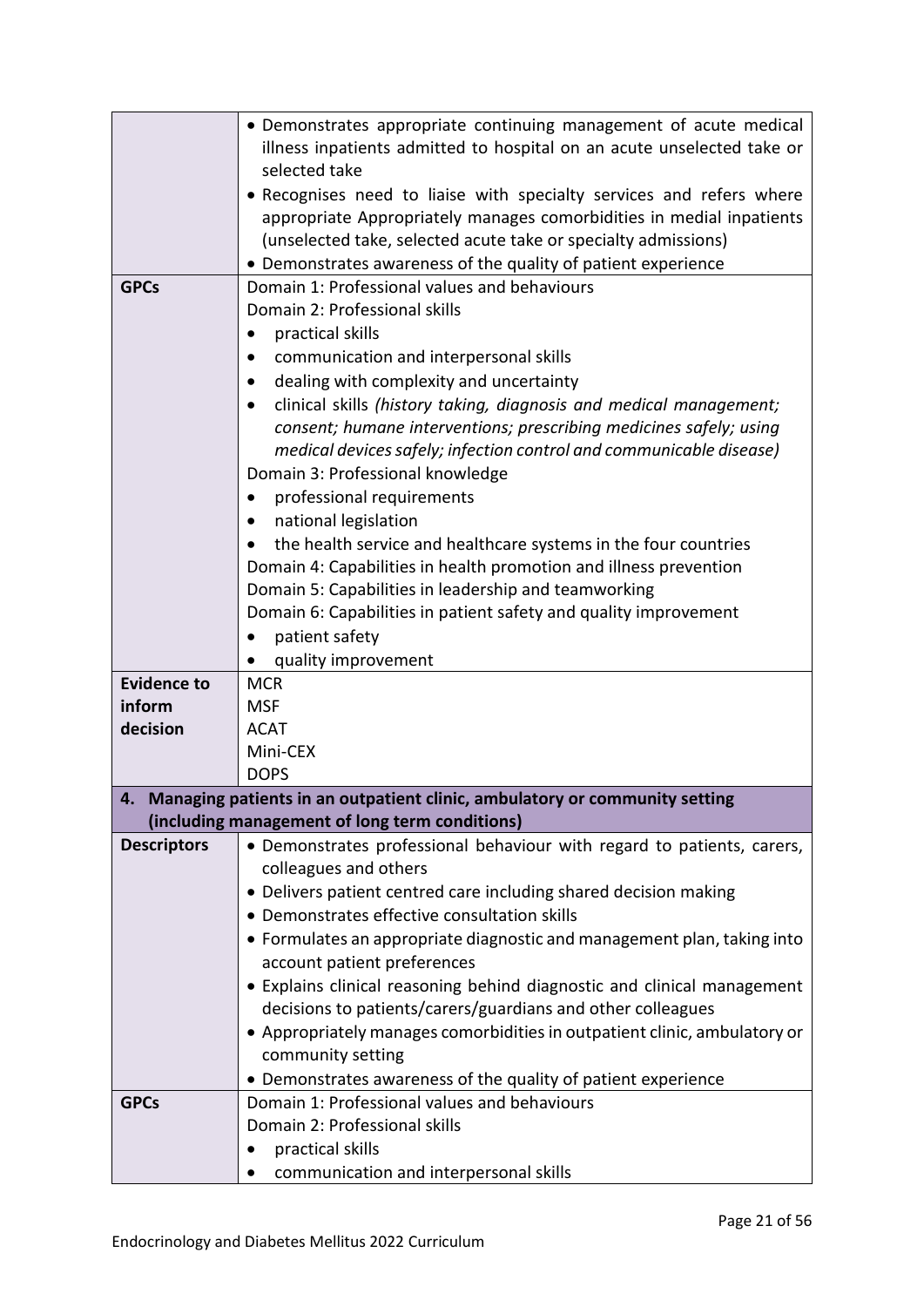|                    | dealing with complexity and uncertainty<br>$\bullet$<br>clinical skills (history taking, diagnosis and medical management; |
|--------------------|----------------------------------------------------------------------------------------------------------------------------|
|                    | consent; humane interventions; prescribing medicines safely; using                                                         |
|                    | medical devices safely; infection control and communicable disease)<br>Domain 3: Professional knowledge                    |
|                    |                                                                                                                            |
|                    | professional requirements<br>national legislation                                                                          |
|                    | the health service and healthcare systems in the four countries                                                            |
|                    | Domain 5: Capabilities in leadership and teamworking                                                                       |
| <b>Evidence to</b> | <b>MCR</b>                                                                                                                 |
| inform             | <b>ACAT</b>                                                                                                                |
| decision           | mini-CEX                                                                                                                   |
|                    | PS                                                                                                                         |
|                    | Letters generated at outpatient clinics                                                                                    |
| 5.                 | Managing medical problems in patients in other specialties and special cases                                               |
|                    |                                                                                                                            |
| <b>Descriptors</b> | • Demonstrates effective consultation skills (including when in challenging<br>circumstances)                              |
|                    | • Demonstrates management of medical problems in inpatients under the                                                      |
|                    | care of other specialties                                                                                                  |
|                    | • Demonstrates appropriate and timely liaison with other medical                                                           |
|                    | specialty services when required                                                                                           |
| <b>GPCs</b>        | Domain 1: Professional values and behaviours                                                                               |
|                    | Domain 2: Professional skills                                                                                              |
|                    | practical skills                                                                                                           |
|                    | communication and interpersonal skills<br>٠                                                                                |
|                    | dealing with complexity and uncertainty<br>$\bullet$                                                                       |
|                    | clinical skills (history taking, diagnosis and medical management;<br>٠                                                    |
|                    | consent; humane interventions; prescribing medicines safely; using                                                         |
|                    | medical devices safely; infection control and communicable disease)                                                        |
|                    | Domain 7: Capabilities in safeguarding vulnerable groups                                                                   |
| <b>Evidence to</b> | <b>MCR</b>                                                                                                                 |
| inform             | <b>ACAT</b>                                                                                                                |
| decision           | CbD<br>6. Managing a multidisciplinary team including effective discharge planning                                         |
|                    |                                                                                                                            |
| <b>Descriptors</b> | • Applies management and team working skills appropriately, including                                                      |
|                    | influencing, negotiating, continuously re-assessing priorities and                                                         |
|                    | effectively managing complex, dynamic situations                                                                           |
|                    | • Ensures continuity and coordination of patient care through the                                                          |
|                    | appropriate transfer of information demonstrating safe and effective                                                       |
|                    | handover                                                                                                                   |
|                    | • Effectively estimates length of stay                                                                                     |
|                    | • Delivers patient centred care including shared decision making                                                           |
|                    | · Identifies appropriate discharge plan                                                                                    |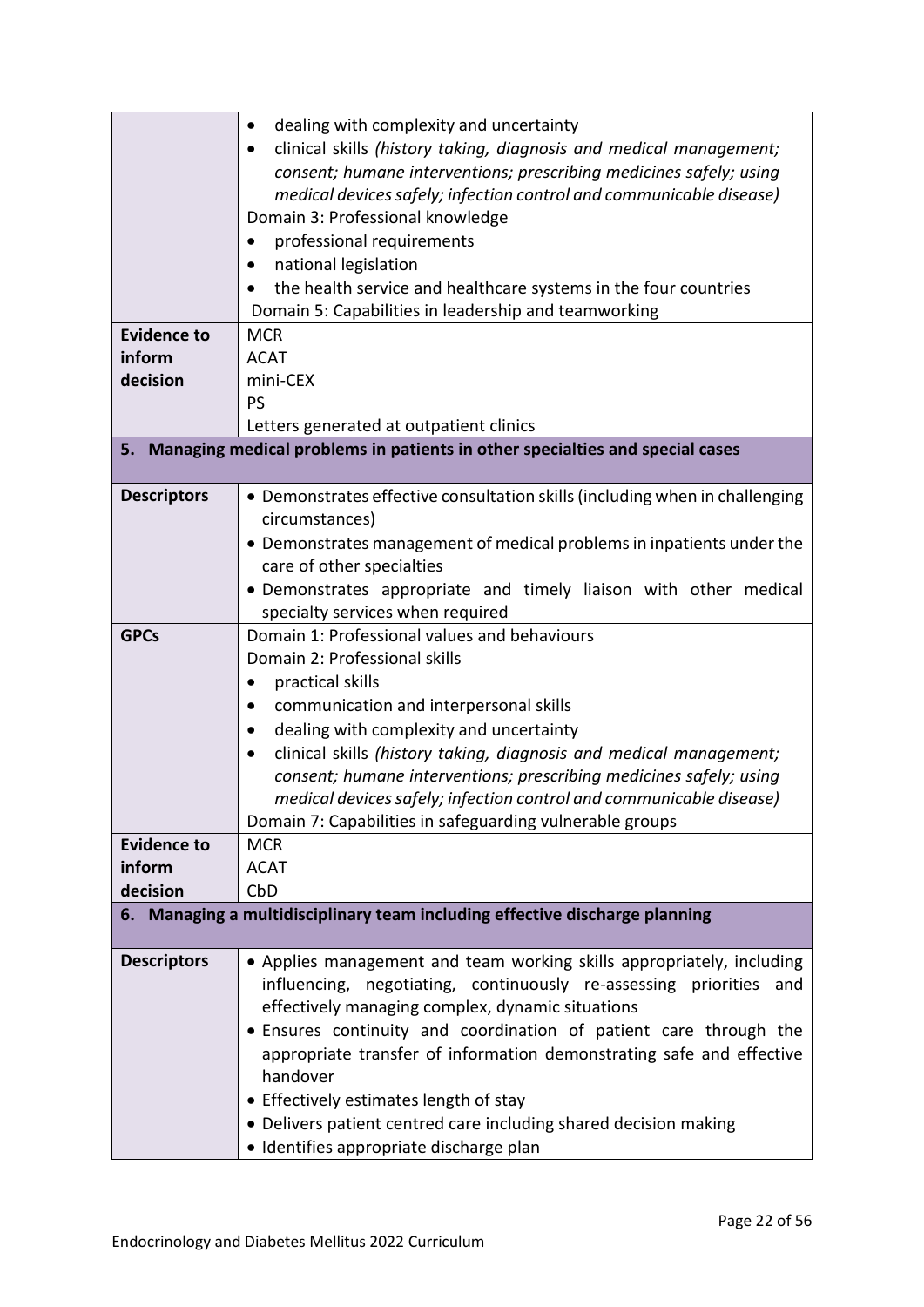|                       | • Recognises the importance of prompt and accurate information sharing               |
|-----------------------|--------------------------------------------------------------------------------------|
|                       | with primary care team following hospital discharge                                  |
| <b>GPCs</b>           | Domain 1: Professional values and behaviours                                         |
|                       | Domain 2: Professional skills                                                        |
|                       | practical skills                                                                     |
|                       | communication and interpersonal skills                                               |
|                       | dealing with complexity and uncertainty<br>٠                                         |
|                       | clinical skills (history taking, diagnosis and medical management;                   |
|                       | consent; humane interventions; prescribing medicines safely; using                   |
|                       | medical devices safely; infection control and communicable disease)                  |
|                       | Domain 5: Capabilities in leadership and teamworking                                 |
| <b>Evidence</b><br>to | <b>MCR</b>                                                                           |
| inform                | <b>MSF</b>                                                                           |
| decision              | <b>ACAT</b>                                                                          |
|                       | Discharge summaries                                                                  |
|                       | 7. Delivering effective resuscitation and managing the acutely deteriorating patient |
|                       |                                                                                      |
| <b>Descriptors</b>    | • Demonstrates prompt assessment of the acutely deteriorating patient,               |
|                       | including those who are shocked or unconscious                                       |
|                       | • Demonstrates the professional requirements and legal processes                     |
|                       | associated with consent for resuscitation                                            |
|                       | • Participates effectively in decision making with regard to resuscitation           |
|                       | decisions, including decisions not to attempt CPR, and involves patients             |
|                       | and their families                                                                   |
|                       | • Demonstrates competence in carrying out resuscitation                              |
| <b>GPCs</b>           | Domain 1: Professional values and behaviours                                         |
|                       | Domain 2: Professional skills                                                        |
|                       | practical skills<br>٠                                                                |
|                       | communication and interpersonal skills                                               |
|                       | dealing with complexity and uncertainty                                              |
|                       | clinical skills (history taking, diagnosis and medical management;                   |
|                       | consent; humane interventions; prescribing medicines safely; using                   |
|                       | medical devices safely; infection control and communicable disease)                  |
|                       | Domain 3: Professional knowledge                                                     |
|                       | professional requirements                                                            |
|                       | national legislation                                                                 |
|                       | the health service and healthcare systems in the four countries                      |
|                       | Domain 5: Capabilities in leadership and teamworking                                 |
|                       | Domain 6: Capabilities in patient safety and quality improvement                     |
|                       | patient safety                                                                       |
|                       | quality improvement                                                                  |
|                       | Domain 7: Capabilities in safeguarding vulnerable groups                             |
| <b>Evidence to</b>    | <b>MCR</b>                                                                           |
| inform                | <b>DOPS</b>                                                                          |
| decision              | <b>ACAT</b>                                                                          |
|                       | <b>MSF</b>                                                                           |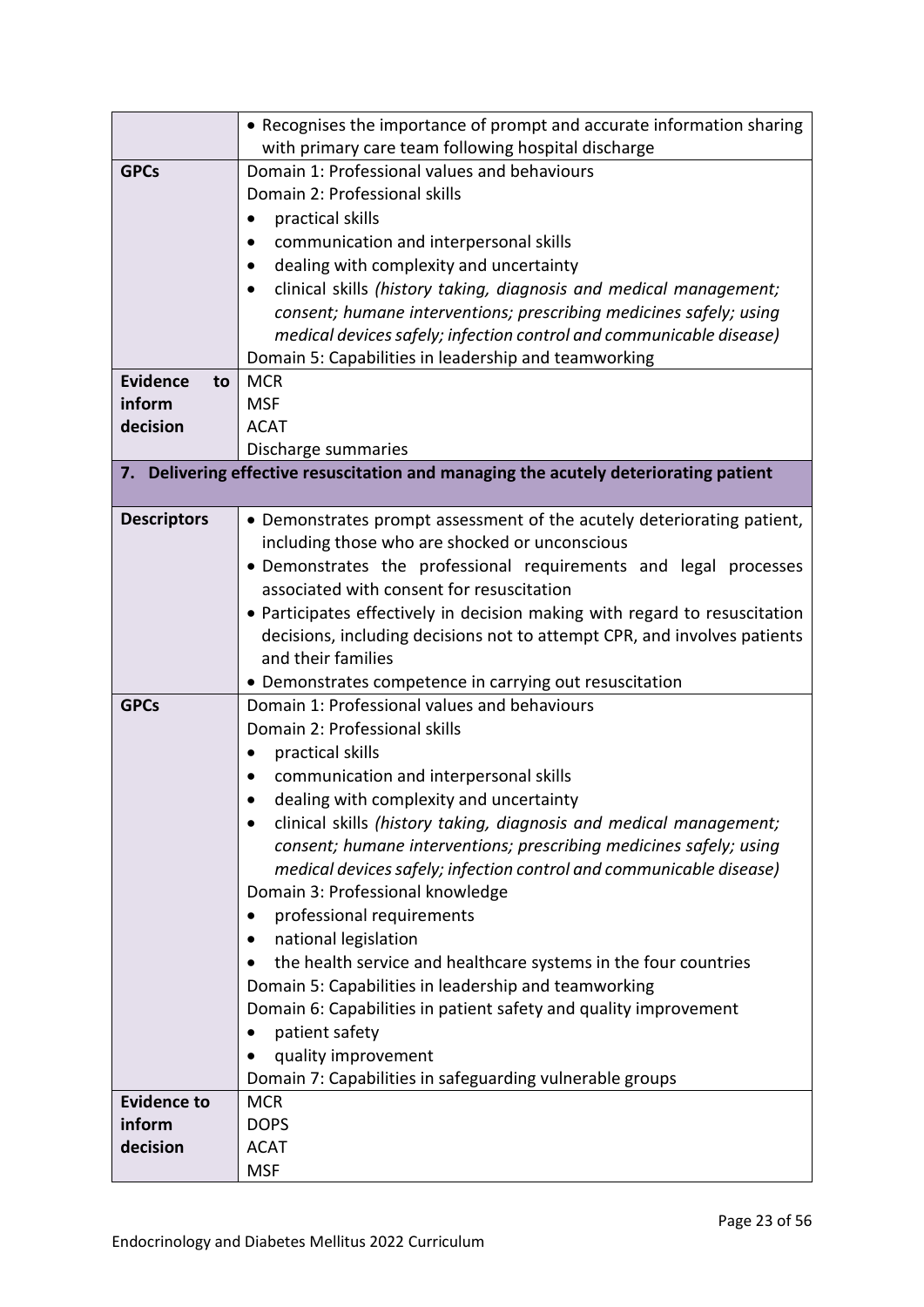|                    | ALS certificate                                                                                                                           |  |
|--------------------|-------------------------------------------------------------------------------------------------------------------------------------------|--|
|                    | Logbook of cases                                                                                                                          |  |
|                    | Reflection                                                                                                                                |  |
|                    | Simulation training with assessment                                                                                                       |  |
|                    | 8. Managing end of life and applying palliative care skills                                                                               |  |
|                    |                                                                                                                                           |  |
| <b>Descriptors</b> | Identifies patients with limited reversibility of their medical condition<br>$\bullet$                                                    |  |
|                    | and determines palliative and end of life care needs                                                                                      |  |
|                    | Identifies the dying patient and develops an individualised care plan,<br>$\bullet$                                                       |  |
|                    | including anticipatory prescribing at end of life                                                                                         |  |
|                    | Demonstrates safe and effective use of syringe pumps in the palliative<br>$\bullet$                                                       |  |
|                    | care population                                                                                                                           |  |
|                    | Able to manage non complex symptom control including pain                                                                                 |  |
|                    | Facilitates referrals to specialist palliative care across all settings<br>٠                                                              |  |
|                    | Demonstrates effective consultation skills in challenging                                                                                 |  |
|                    | circumstances                                                                                                                             |  |
|                    | Demonstrates compassionate professional behaviour and clinical                                                                            |  |
|                    | judgement                                                                                                                                 |  |
| <b>GPCs</b>        | Domain 1: Professional values and behaviours<br>Domain 2: Professional skills:                                                            |  |
|                    |                                                                                                                                           |  |
|                    | practical skills                                                                                                                          |  |
|                    | communication and interpersonal skills                                                                                                    |  |
|                    | dealing with complexity and uncertainty                                                                                                   |  |
|                    | clinical skills (history taking, diagnosis and medical management;                                                                        |  |
|                    | consent; humane interventions; prescribing medicines safely; using<br>medical devices safely; infection control and communicable disease) |  |
|                    | Domain 3: Professional knowledge                                                                                                          |  |
|                    | professional requirements                                                                                                                 |  |
|                    | national legislation                                                                                                                      |  |
|                    | the health service and healthcare systems in the four countries                                                                           |  |
| <b>Evidence to</b> | <b>MCR</b>                                                                                                                                |  |
| inform             | CbD                                                                                                                                       |  |
| decision           | Mini-CEX                                                                                                                                  |  |
|                    | <b>MSF</b>                                                                                                                                |  |
|                    | Regional teaching                                                                                                                         |  |
|                    | Reflection                                                                                                                                |  |

# <span id="page-23-0"></span>**3.4 Specialty capabilities in practice**

The specialty CiPs describe the clinical tasks or activities which are essential to the practice of endocrinology and diabetes mellitus. The CiPs have been mapped to the nine GPC domains to reflect the professional generic capabilities required to undertake the clinical tasks.

Satisfactory sign off will require educational supervisors to make entrustment decisions on the level of supervision required for each CiP and if this is satisfactory for the stage of training,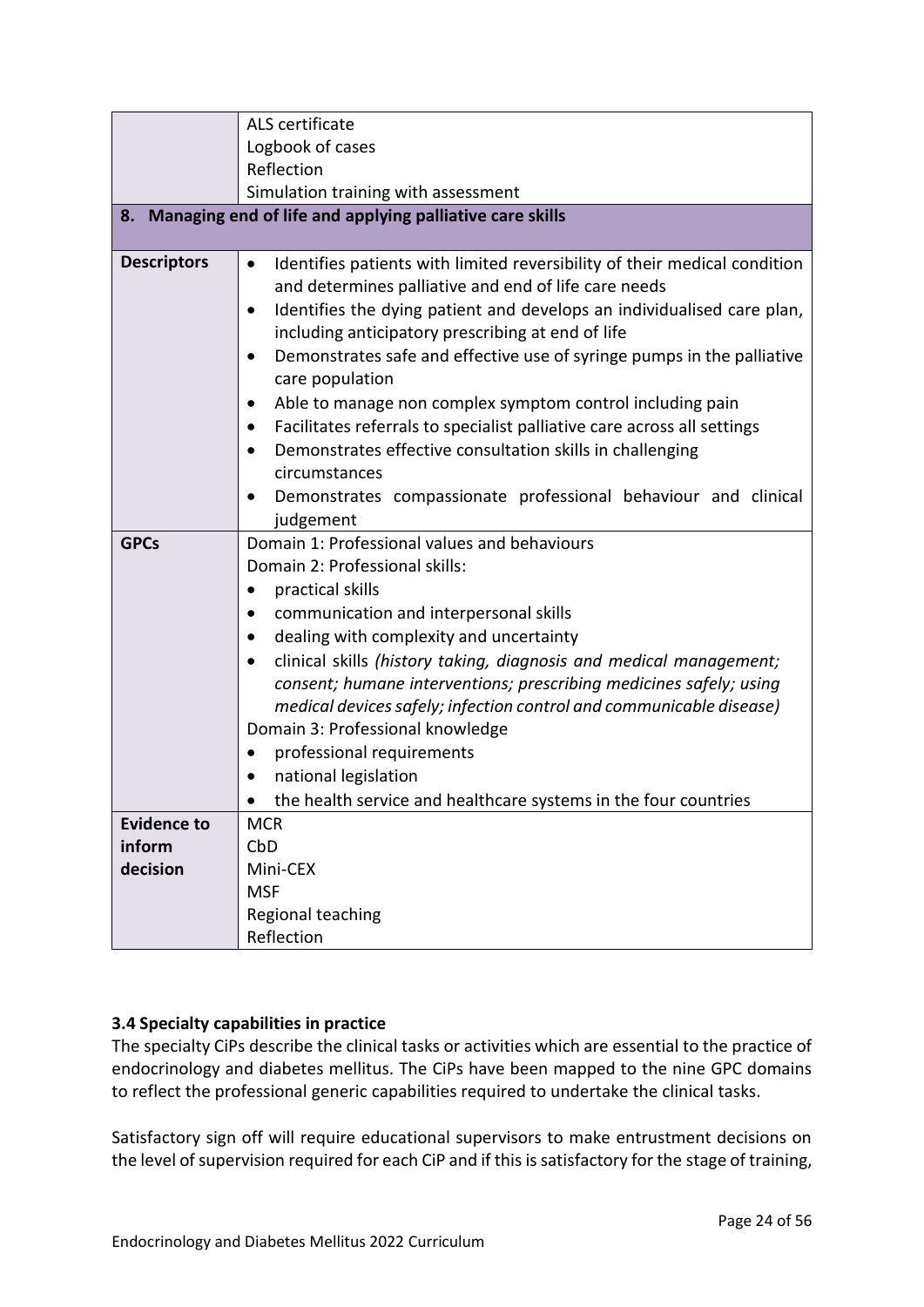the trainee can progress. More detail is provided in the programme of assessment section of the curriculum.

| <b>ACAT</b>                                               | Acute care assessment tool | <b>ALS</b>                               | <b>Advanced Life Support</b>            |
|-----------------------------------------------------------|----------------------------|------------------------------------------|-----------------------------------------|
| CbD                                                       | Case-based discussion      |                                          | Direct observation of procedural skills |
| <b>GCP</b><br><b>Good Clinical Practice</b><br><b>SCE</b> |                            | <b>Specialty Certificate Examination</b> |                                         |
| Mini-CEX                                                  | Mini-clinical evaluation   | <b>MCR</b>                               | Multiple consultant report              |
|                                                           | exercise                   |                                          |                                         |
| <b>MSF</b>                                                | Multi source feedback      | PS                                       | Patient survey                          |
| <b>QIPAT</b>                                              | <b>Quality improvement</b> | T <sub>O</sub>                           | Teaching observation                    |
|                                                           | project assessment tool    |                                          |                                         |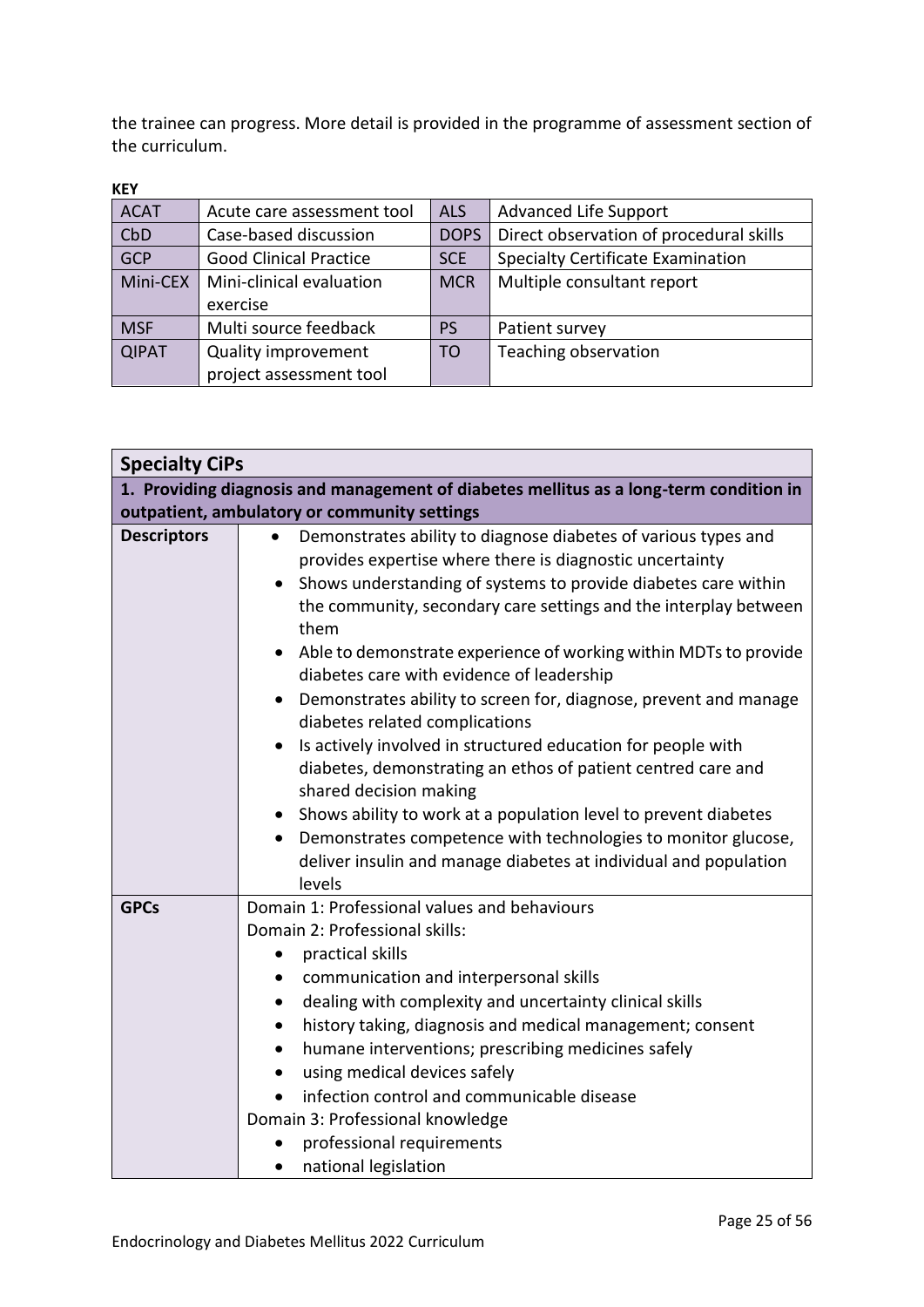|                                                                            | the health service and healthcare systems in the four countries<br>$\bullet$ |  |  |
|----------------------------------------------------------------------------|------------------------------------------------------------------------------|--|--|
|                                                                            | Domain 4: Capabilities in health promotion and illness prevention            |  |  |
|                                                                            | Domain 5: Capabilities in leadership and team working                        |  |  |
|                                                                            | Domain 6: Capabilities in patient safety and quality improvement             |  |  |
| <b>Evidence to</b>                                                         | <b>SCE</b>                                                                   |  |  |
| inform                                                                     | Mini-CEX                                                                     |  |  |
| decision                                                                   | <b>CBD</b>                                                                   |  |  |
|                                                                            | <b>MCR</b>                                                                   |  |  |
|                                                                            | MSF including MDT members                                                    |  |  |
|                                                                            | ES report                                                                    |  |  |
|                                                                            | Attendance at courses                                                        |  |  |
|                                                                            | Publications                                                                 |  |  |
|                                                                            | 2. Providing diagnosis, support and management for people with diabetic foot |  |  |
| disease                                                                    |                                                                              |  |  |
| <b>Descriptors</b>                                                         | Shows experience of working within multidisciplinary systems                 |  |  |
|                                                                            | across primary and secondary care to manage people with                      |  |  |
|                                                                            | diabetic foot disease                                                        |  |  |
|                                                                            | Demonstrates understanding of preventative strategies for<br>٠               |  |  |
|                                                                            | diabetic foot disease                                                        |  |  |
|                                                                            | Able to demonstrate ability to select appropriate investigations             |  |  |
|                                                                            | and treatment of diabetic foot disease                                       |  |  |
| <b>GPCs</b>                                                                | Domain 1: Professional values and behaviours                                 |  |  |
|                                                                            | Domain 2: Professional skills:                                               |  |  |
|                                                                            | practical skills<br>٠                                                        |  |  |
|                                                                            | communication and interpersonal skills                                       |  |  |
|                                                                            | dealing with complexity and uncertainty clinical skills<br>٠                 |  |  |
|                                                                            | history taking, diagnosis and medical management; consent<br>٠               |  |  |
|                                                                            | humane interventions; prescribing medicines safely<br>٠                      |  |  |
|                                                                            | using medical devices safely;                                                |  |  |
|                                                                            | infection control and communicable disease                                   |  |  |
|                                                                            | Domain 3: Professional knowledge                                             |  |  |
|                                                                            | professional requirements                                                    |  |  |
|                                                                            | national legislation                                                         |  |  |
|                                                                            | the health service and healthcare systems in the four countries              |  |  |
|                                                                            | Domain 4: Capabilities in health promotion and illness prevention            |  |  |
|                                                                            | Domain 5: Capabilities in leadership and team working                        |  |  |
|                                                                            | Domain 6: Capabilities in patient safety and quality improvement             |  |  |
| <b>Evidence to</b>                                                         | <b>SCE</b>                                                                   |  |  |
| inform                                                                     | <b>CBD</b>                                                                   |  |  |
| decision                                                                   | Mini-CEX                                                                     |  |  |
|                                                                            | <b>MCR</b>                                                                   |  |  |
|                                                                            | MSF including MDT members                                                    |  |  |
|                                                                            | ES report                                                                    |  |  |
| 3. Providing diagnosis, support and management for women with diabetes and |                                                                              |  |  |
|                                                                            | endocrine disorders in the perinatal period                                  |  |  |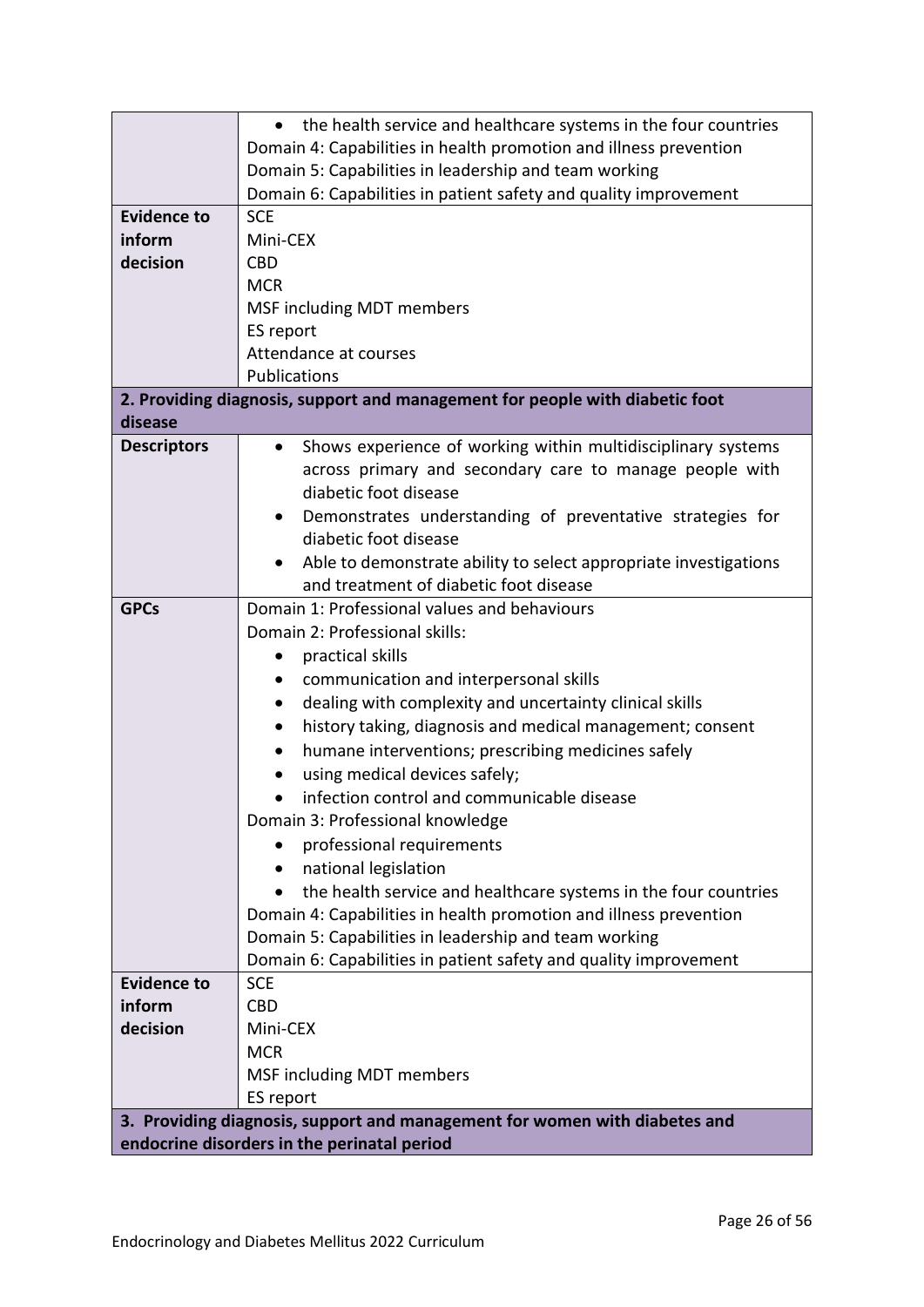| <b>Descriptors</b> | Demonstrates ability to work with teams and systems to optimise                       |
|--------------------|---------------------------------------------------------------------------------------|
|                    | women's health before pregnancy with diabetes and endocrine                           |
|                    | disorders                                                                             |
|                    | Demonstrates understanding of physiological changes that occur<br>٠                   |
|                    | during pregnancy                                                                      |
|                    | Demonstrates ability to diagnose and manage endocrine disorders                       |
|                    | during pregnancy and manage pre-existing endocrine conditions                         |
|                    | Demonstrates ability to diagnose and manage diabetes during<br>٠                      |
|                    | pregnancy                                                                             |
|                    | Shows understanding of safety considerations when investigating                       |
|                    | women during pregnancy and prescribing drugs                                          |
|                    | Demonstrates ability to optimise maternal treatments to achieve<br>٠                  |
|                    | best foetal outcomes                                                                  |
|                    |                                                                                       |
|                    | Demonstrates experience in the use of technologies to safely and                      |
|                    | effectively manage women during pregnancy and the perinatal                           |
| <b>GPCs</b>        | period<br>Domain 1: Professional values and behaviours                                |
|                    | Domain 2: Professional skills:                                                        |
|                    |                                                                                       |
|                    | practical skills<br>$\bullet$                                                         |
|                    | communication and interpersonal skills<br>٠                                           |
|                    | dealing with complexity and uncertainty clinical skills<br>$\bullet$                  |
|                    | history taking, diagnosis and medical management; consent<br>$\bullet$                |
|                    | humane interventions; prescribing medicines safely                                    |
|                    | using medical devices safely                                                          |
|                    | infection control and communicable disease                                            |
|                    | Domain 3: Professional knowledge                                                      |
|                    | professional requirements                                                             |
|                    | national legislation                                                                  |
|                    | the health service and healthcare systems in the four countries                       |
|                    | Domain 4: Capabilities in health promotion and illness prevention                     |
|                    | Domain 5: Capabilities in leadership and team working                                 |
|                    | Domain 6: Capabilities in patient safety and quality improvement                      |
|                    | Domain 7: Capabilities in safeguarding vulnerable groups                              |
| <b>Evidence to</b> | <b>SCE</b>                                                                            |
| inform             | <b>CBD</b>                                                                            |
| decision           | Mini-CEX                                                                              |
|                    | <b>MCR</b>                                                                            |
|                    | MSF including MDT members                                                             |
|                    | ES report                                                                             |
|                    | 4. Providing diagnosis, support and management of diabetes and endocrine disorders in |
|                    | adolescents and young adults (AYA)                                                    |
| <b>Descriptors</b> | Demonstrates knowledge of physical, psychological, social, sexual<br>$\bullet$        |
|                    | educational/vocational development of AYA both in health and in                       |
|                    | the context of co existent diabetes and endocrine conditions                          |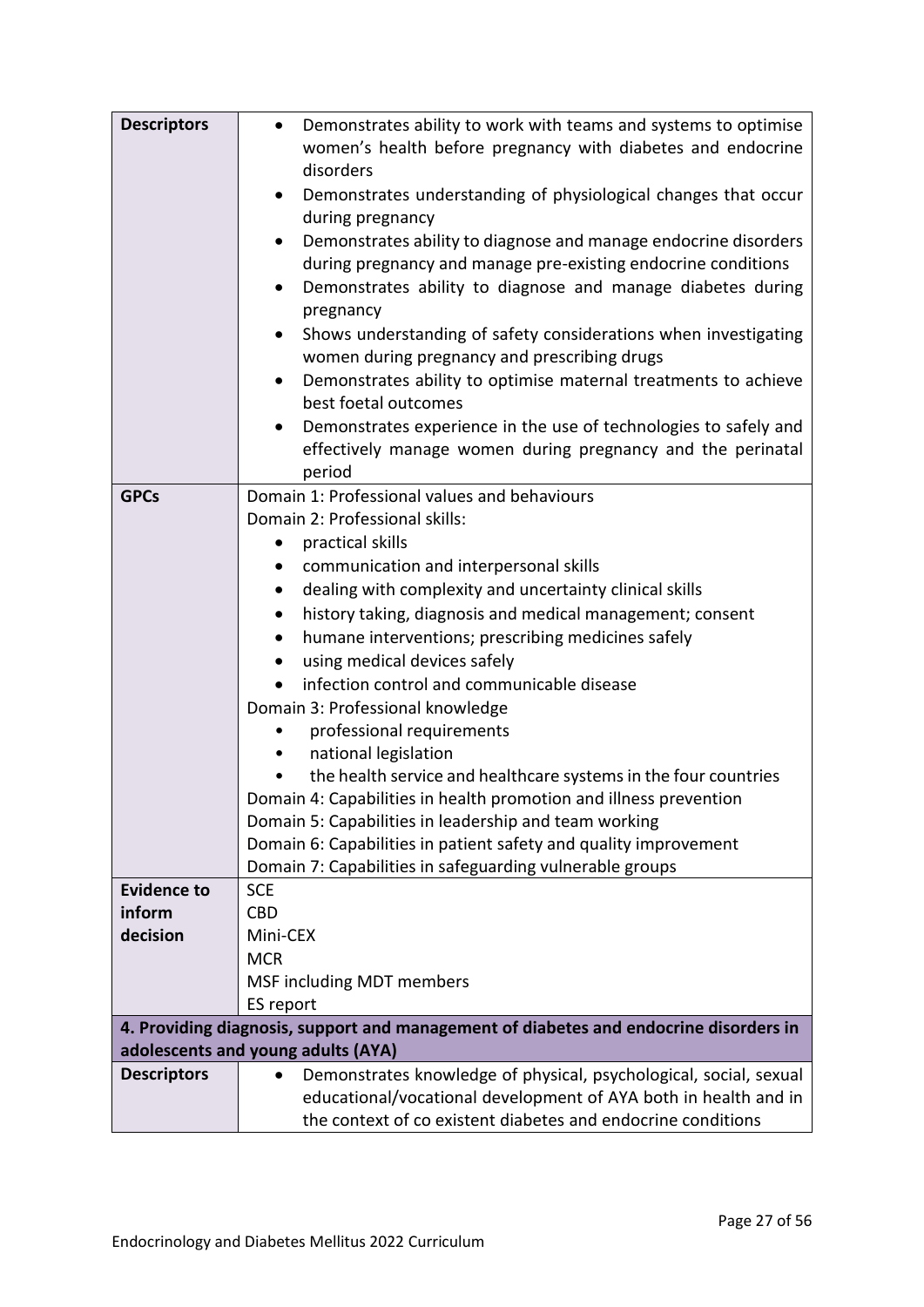|                                                                                       | Shows understanding of how to deliver developmentally<br>$\bullet$              |  |
|---------------------------------------------------------------------------------------|---------------------------------------------------------------------------------|--|
|                                                                                       | appropriate healthcare across outpatient and inpatient settings                 |  |
|                                                                                       | and aspects of care that improve transition to adult services                   |  |
|                                                                                       | Demonstrates knowledge and understanding of rights and<br>$\bullet$             |  |
|                                                                                       | legislation of AYA, including confidentiality and employment rights             |  |
|                                                                                       | Shows ability to discuss heritability of diabetes and endocrine<br>$\bullet$    |  |
|                                                                                       | disorders with patients and families                                            |  |
|                                                                                       | Shows ability to recognise safeguarding concerns and respond<br>$\bullet$       |  |
|                                                                                       | effectively involving statutory agencies as required                            |  |
|                                                                                       | Demonstrates ability to identify and respond to evidence of risk &<br>$\bullet$ |  |
|                                                                                       | resilience including mental health, exploratory behaviours, weight,             |  |
|                                                                                       | gender identity, sexuality, relationships, sexual<br>health,                    |  |
|                                                                                       | contraception, and embed generic health education and health                    |  |
|                                                                                       | promotion during consultations                                                  |  |
|                                                                                       | Able to show evidence of recognition of the impact of diabetes &<br>٠           |  |
|                                                                                       | endocrine conditions on family/ carers                                          |  |
|                                                                                       | Demonstrates knowledge of the aspects that enhance care during                  |  |
|                                                                                       | transition and transfer between paediatric and adult services                   |  |
| <b>GPCs</b>                                                                           | Domain 1: Professional values and behaviours                                    |  |
|                                                                                       | Domain 2: Professional skills:                                                  |  |
|                                                                                       | practical skills<br>$\bullet$                                                   |  |
|                                                                                       | communication and interpersonal skills<br>$\bullet$                             |  |
|                                                                                       | dealing with complexity and uncertainty clinical skills<br>$\bullet$            |  |
|                                                                                       | history taking, diagnosis and medical management; consent<br>$\bullet$          |  |
|                                                                                       | humane interventions; prescribing medicines safely<br>$\bullet$                 |  |
|                                                                                       | using medical devices safely<br>$\bullet$                                       |  |
|                                                                                       | infection control and communicable disease                                      |  |
|                                                                                       | Domain 3: Professional knowledge                                                |  |
|                                                                                       | professional requirements                                                       |  |
|                                                                                       | national legislation<br>$\bullet$                                               |  |
|                                                                                       | the health service and healthcare systems in the four countries                 |  |
|                                                                                       | Domain 4: Capabilities in health promotion and illness prevention               |  |
|                                                                                       | Domain 5: Capabilities in leadership and team working                           |  |
|                                                                                       | Domain 6: Capabilities in patient safety and quality improvement                |  |
|                                                                                       | Domain 7: Capabilities in safeguarding vulnerable groups                        |  |
| <b>Evidence to</b>                                                                    | <b>SCE</b>                                                                      |  |
| inform                                                                                | ES reports                                                                      |  |
| decision                                                                              | <b>MCR</b>                                                                      |  |
|                                                                                       | Patient survey                                                                  |  |
|                                                                                       | <b>CBD</b>                                                                      |  |
|                                                                                       | Mini-CEX                                                                        |  |
|                                                                                       | Attendance at teaching and training events                                      |  |
| 5. Providing diagnosis, support and management for people with endocrine disorders in |                                                                                 |  |
|                                                                                       | the outpatient and ambulatory settings                                          |  |
| <b>Descriptors</b>                                                                    | Shows evidence of expertise of diagnosis and management of                      |  |
|                                                                                       | endocrine disorders in the outpatient and ambulatory setting                    |  |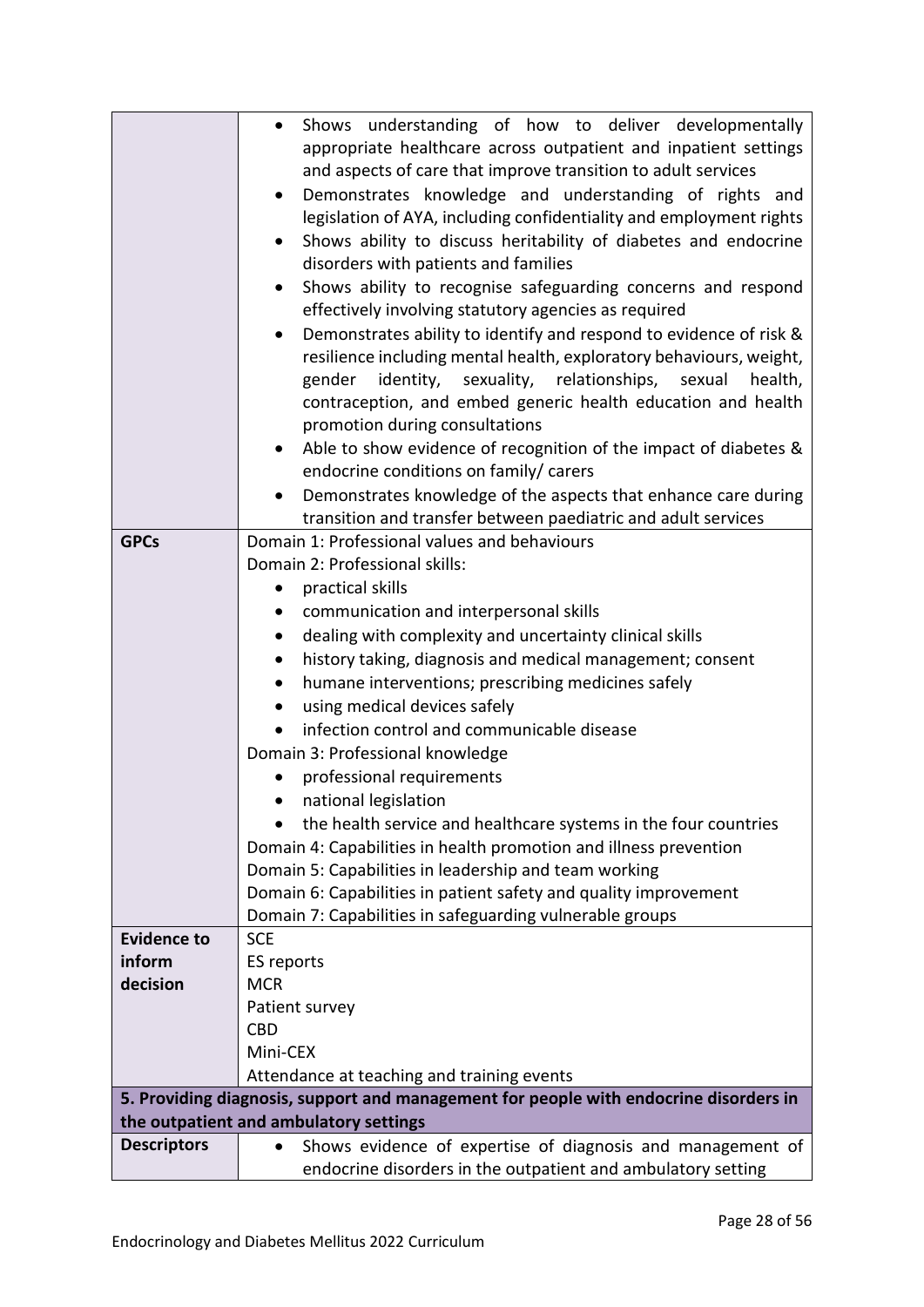|                      | Demonstrates ability to select, supervise and interpret most<br>$\bullet$                                                 |
|----------------------|---------------------------------------------------------------------------------------------------------------------------|
|                      | appropriate static and dynamic laboratory investigations to                                                               |
|                      | investigate and monitor endocrine disease                                                                                 |
|                      | Shows understanding of selecting and interpreting imaging<br>٠                                                            |
|                      | investigations to investigate and monitor endocrine disease                                                               |
|                      | Demonstrates experience of developing guidelines and policies for                                                         |
|                      | the management of endocrine disease, with demonstration of the                                                            |
|                      | understanding of quality management                                                                                       |
|                      | Shows evidence of working within MDTs for the management of                                                               |
|                      | endocrine disease, with evidence of leadership                                                                            |
| <b>GPCs</b>          | Domain 1: Professional values and behaviours                                                                              |
|                      | Domain 2: Professional skills:                                                                                            |
|                      | practical skills<br>$\bullet$                                                                                             |
|                      | communication and interpersonal skills<br>٠                                                                               |
|                      | dealing with complexity and uncertainty clinical skills<br>$\bullet$                                                      |
|                      | history taking, diagnosis and medical management; consent                                                                 |
|                      | humane interventions; prescribing medicines safely                                                                        |
|                      | using medical devices safely                                                                                              |
|                      | infection control and communicable disease                                                                                |
|                      | Domain 3: Professional knowledge                                                                                          |
|                      | professional requirements<br>$\bullet$                                                                                    |
|                      |                                                                                                                           |
|                      | national legislation<br>$\bullet$                                                                                         |
|                      | the health service and healthcare systems in the four countries                                                           |
|                      | Domain 4: Capabilities in health promotion and illness prevention                                                         |
|                      | Domain 5: Capabilities in leadership and team working<br>Domain 6: Capabilities in patient safety and quality improvement |
|                      | Domain 7: Capabilities in safeguarding vulnerable groups                                                                  |
|                      | Domain 8: Capabilities in education and training                                                                          |
|                      | Domain 9: Capabilities in research and scholarship                                                                        |
| <b>Evidence to</b>   | <b>SCE</b>                                                                                                                |
| inform               | <b>MCR</b>                                                                                                                |
| decision             | ES report                                                                                                                 |
|                      | Mini-CEX                                                                                                                  |
|                      | <b>CBD</b>                                                                                                                |
|                      | 6. Providing support and management of diabetes and endocrine disorders in the                                            |
| perioperative period |                                                                                                                           |
| <b>Descriptors</b>   | Demonstrates experience and competence in the management of<br>٠                                                          |
|                      | endocrine disorders in the perioperative period. This includes                                                            |
|                      | surgery on endocrine glands and surgery elsewhere in a person                                                             |
|                      | with pre-existing endocrine disease                                                                                       |
|                      | Demonstrates<br>experience<br>safe<br>and<br>competence<br>in<br>the                                                      |
|                      | management of diabetes in the perioperative period to ensure the                                                          |
|                      | best outcomes                                                                                                             |
|                      | Demonstrates understanding of the perioperative management of                                                             |
|                      | a person undergoing surgery for obesity                                                                                   |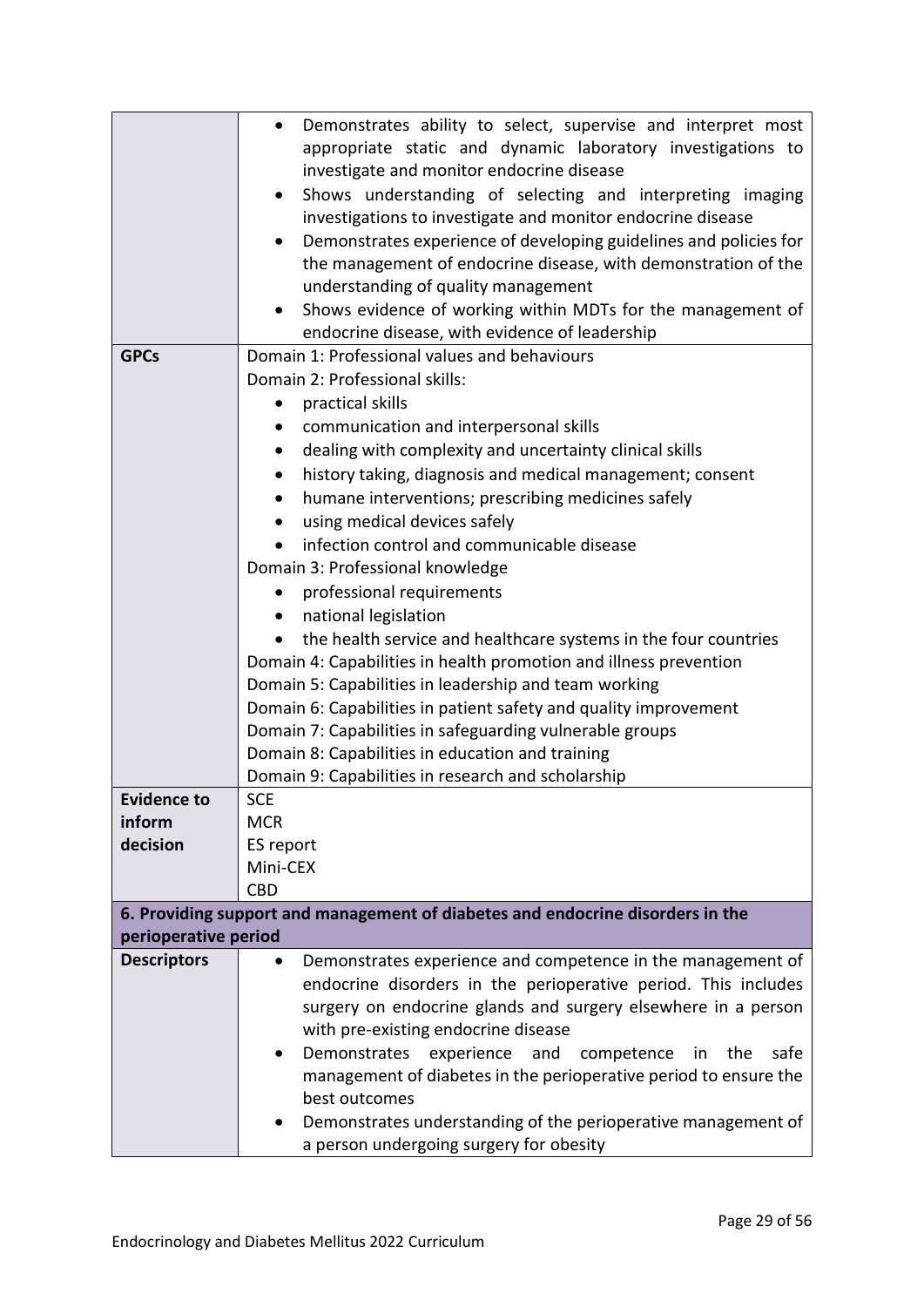|                    | Able to show experience and competence in working within MDTs<br>$\bullet$                                             |
|--------------------|------------------------------------------------------------------------------------------------------------------------|
|                    | to manage endocrine disease and diabetes in the perioperative                                                          |
|                    | period, with evidence of leadership                                                                                    |
|                    | Shows evidence of understanding of quality management, with                                                            |
|                    | experience in developing guidelines and policies                                                                       |
| <b>GPCs</b>        | Domain 1: Professional values and behaviours                                                                           |
|                    | Domain 2: Professional skills:                                                                                         |
|                    | practical skills                                                                                                       |
|                    | communication and interpersonal skills                                                                                 |
|                    | dealing with complexity and uncertainty clinical skills<br>$\bullet$                                                   |
|                    | history taking, diagnosis and medical management; consent<br>$\bullet$                                                 |
|                    | humane interventions; prescribing medicines safely                                                                     |
|                    | using medical devices safely                                                                                           |
|                    | infection control and communicable disease                                                                             |
|                    | Domain 3: Professional knowledge                                                                                       |
|                    | professional requirements                                                                                              |
|                    | national legislation<br>$\bullet$                                                                                      |
|                    | the health service and healthcare systems in the four countries                                                        |
|                    | Domain 5: Capabilities in leadership and team working                                                                  |
|                    | Domain 6: Capabilities in patient safety and quality improvement                                                       |
|                    | Domain 8: Capabilities in education and training                                                                       |
|                    | Domain 9: Capabilities in research and scholarship                                                                     |
| <b>Evidence to</b> | <b>SCE</b>                                                                                                             |
| inform             | Mini-CEX                                                                                                               |
| decision           | <b>CBD</b>                                                                                                             |
|                    | <b>MCR</b>                                                                                                             |
|                    | <b>MSF</b>                                                                                                             |
|                    | ES report                                                                                                              |
|                    |                                                                                                                        |
|                    | 7. Providing support and management of people with diabetic and endocrine                                              |
|                    | emergencies including management of these conditions during acute illness                                              |
| <b>Descriptors</b> | Shows evidence of experience and competence in the diagnosis<br>and management of endocrine disease in emergencies and |
|                    | during acute illness and inpatient admissions                                                                          |
|                    | Demonstrates evidence of collaboration with multiprofessional<br>$\bullet$                                             |
|                    | and multidisciplinary teams to manage endocrine emergencies                                                            |
|                    | Shows evidence of collaboration with primary care in managing                                                          |
|                    | and preventing endocrine emergencies, with safe discharge                                                              |
|                    | planning                                                                                                               |
|                    | Competently able to manage diabetic emergencies and                                                                    |
|                    | diabetes during acute illness in the community and inpatient                                                           |
|                    | admissions                                                                                                             |
|                    | Demonstrates leadership in developing and quality assuring                                                             |
|                    | systems to prevent and manage diabetic and endocrine                                                                   |
|                    | emergencies                                                                                                            |
| <b>GPCs</b>        | Domain 1: Professional values and behaviours                                                                           |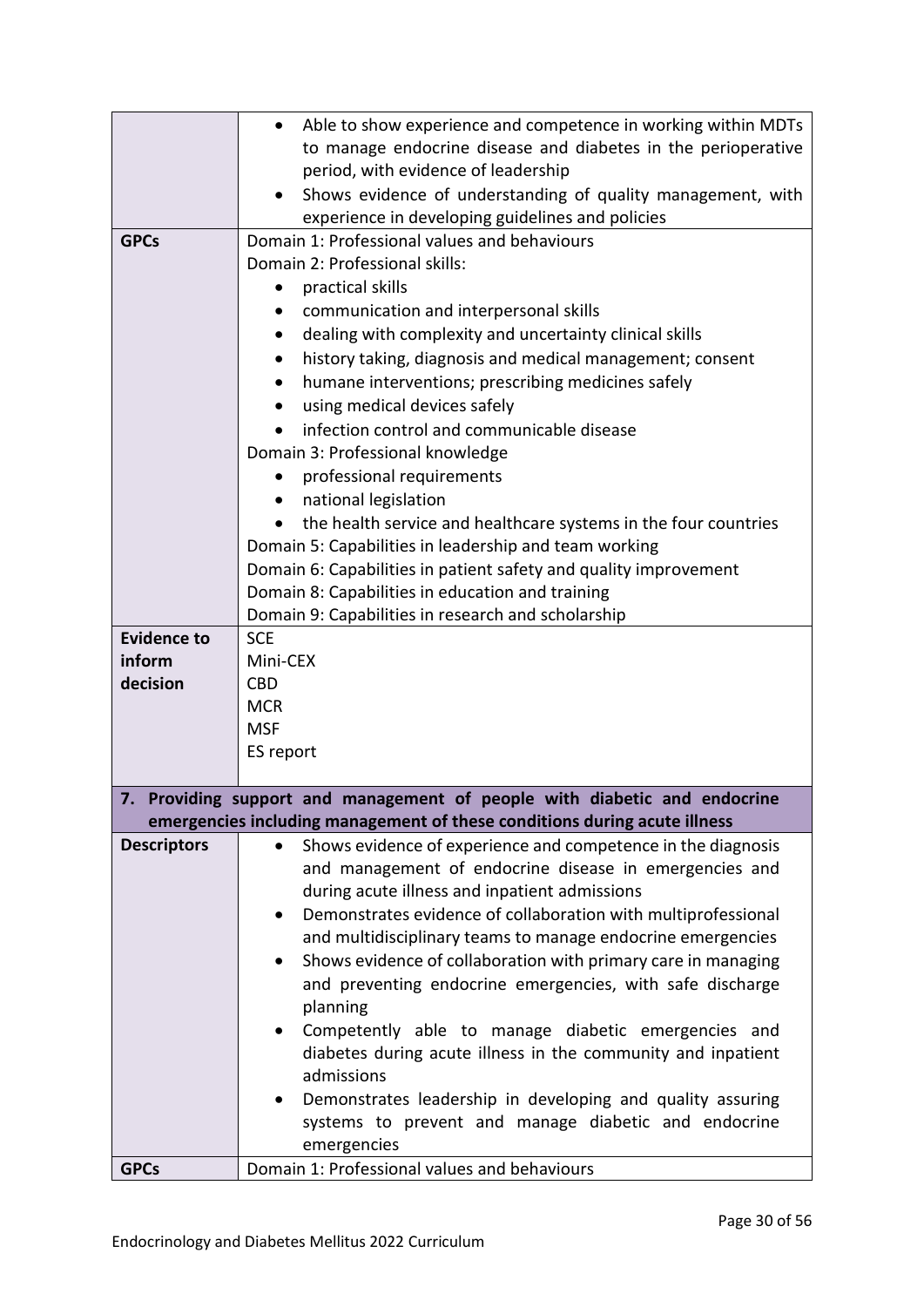|                    | Domain 2: Professional skills:                                   |
|--------------------|------------------------------------------------------------------|
|                    | practical skills                                                 |
|                    | communication and interpersonal skills                           |
|                    | dealing with complexity and uncertainty clinical skills          |
|                    | history taking, diagnosis and medical management; consent        |
|                    | humane interventions; prescribing medicines safely               |
|                    | using medical devices safely                                     |
|                    | infection control and communicable disease                       |
|                    | Domain 3: Professional knowledge                                 |
|                    | professional requirements<br>$\bullet$                           |
|                    | national legislation<br>$\bullet$                                |
|                    | the health service and healthcare systems in the four countries  |
|                    | Domain 5: Capabilities in leadership and team working            |
|                    | Domain 6: Capabilities in patient safety and quality improvement |
|                    | Domain 7: Capabilities in safeguarding vulnerable groups         |
| <b>Evidence to</b> | <b>SCE</b>                                                       |
| inform             | Mini-CEX                                                         |
| decision           | <b>CBD</b>                                                       |
|                    | <b>MCR</b>                                                       |
|                    | ES report                                                        |

## <span id="page-30-0"></span>**3.5 Presentations and conditions**

The table below details the key presentations and conditions of the specialty but is not exhaustive. Each of these should be regarded as a clinical context in which trainees should be able to demonstrate CiPs and GPCs. In this spiral curriculum, trainees will expand and develop the knowledge, skills and attitudes around managing patients with these conditions and presentations. The patient should always be at the centre of knowledge, learning and care.

Trainees must demonstrate core bedside skills, including information gathering through history and physical examination and information sharing with patients, families and colleagues.

Treatment care and strategy covers how a doctor selects drug treatments or interventions for a patient. It includes discussions and decisions as to whether care is focused mainly on curative intent or whether the main focus is on symptomatic relief. It also covers broader aspects of care, including involvement of other professionals or services.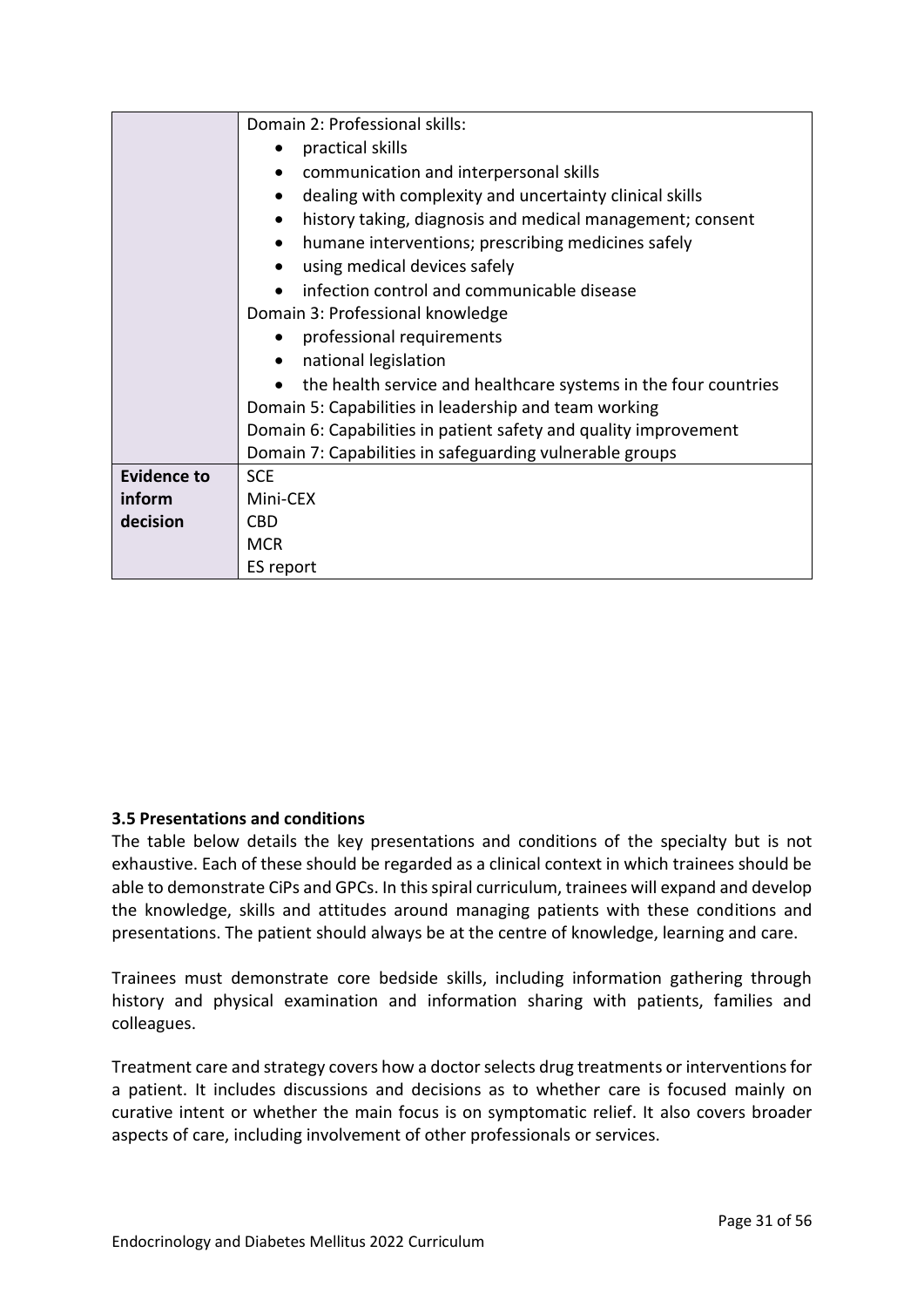Particular presentations, conditions and issues are listed either because they are common or serious (having high morbidity, mortality and/or serious implications for treatment or public health).

For each condition/presentation, trainees will need to be familiar with such aspects as aetiology, epidemiology, clinical features, investigation, management and prognosis. Our approach is to provide general guidance and not exhaustive detail, which would inevitably become out of date.

| <b>Conditions/ issues</b>        | <b>Expectations</b>                                                                        |
|----------------------------------|--------------------------------------------------------------------------------------------|
| <b>Newly diagnosed diabetes</b>  | Good understanding of diagnostic criteria for diabetes and managing                        |
|                                  | diagnostic uncertainty/the need to reassess diagnostic category                            |
|                                  | Good understanding of the diagnostic tests available to establish aetiology,               |
|                                  | including biochemical, immunological and genetic                                           |
|                                  | Managing a person with newly diagnosed type 1 diabetes mellitus using an                   |
|                                  | MDT approach                                                                               |
|                                  | Managing a person with newly diagnosed type 2 diabetes in collaboration with               |
|                                  | primary/community teams and signposting to diabetes remission                              |
|                                  | Arranging specialty input for those with rarer forms of diabetes                           |
| <b>Patient education and</b>     | Participation in accredited patient education programs to improve outcomes                 |
| empowerment                      | Obtain formal qualification to lead/ teach on an accredited patient education              |
|                                  | and empowerment program such as DAFNE or equivalent                                        |
|                                  | Use of patient-centred language in verbal and written communication                        |
| <b>Diabetes prevention</b>       | Understanding of and participation in diabetes prevention programmes                       |
|                                  | Understanding data analysis at a population level and how large-scale diabetes             |
|                                  | prevention strategies work                                                                 |
| Managing diabetes in the         | Using technology to manage diabetes at individual and population levels                    |
| ambulatory setting               | Competence in technologies to monitor glucose and deliver insulin or other                 |
|                                  | drugs                                                                                      |
|                                  | Competence in remote consultation skills                                                   |
|                                  | Working with and understanding leadership of community-based systems to<br>manage diabetes |
|                                  | Screening for and managing complications of diabetes                                       |
| <b>Managing diabetes in</b>      | Managing diabetes before, during and after pregnancy                                       |
| special situations               | Managing diabetes in young adults                                                          |
|                                  | Managing diabetes during renal replacement therapies                                       |
| <b>Managing diabetes in</b>      | Managing diabetic emergencies                                                              |
| hospital inpatients              | Managing diabetes during non-diabetic acute illness                                        |
|                                  | Leadership of inpatient diabetes MDTs                                                      |
|                                  | Working in conjunction with community-based services to provide joined up                  |
|                                  | care for inpatients with diabetes                                                          |
| <b>Managing diabetes in</b>      | Working with MDTs to optimise diabetes treatments in frailty in the inpatient              |
| frailty                          | and community settings including residential/ nursing homes                                |
| <b>Managing diabetes</b>         | Working with MDTs including palliative care teams to manage diabetes                       |
| towards the end of life          | towards end of life                                                                        |
| Race/ethnicity/culture           | Understanding of racial variations in diabetes and endocrine disease, including            |
|                                  | presentation, complications and management                                                 |
|                                  | Understanding of cultural variations and how cultural differences can impact               |
|                                  | on diabetes care and endocrine disease; provide culturally appropriate and                 |
|                                  | inclusive care                                                                             |
| <b>Disabilities and learning</b> | Understanding of the impact of disabilities on people living with diabetes and             |
| difficulties                     | endocrine disorders and providing appropriate care                                         |
|                                  | Understanding the impact of learning difficulties on people living with diabetes           |
|                                  | and endocrine disorders and providing appropriate care                                     |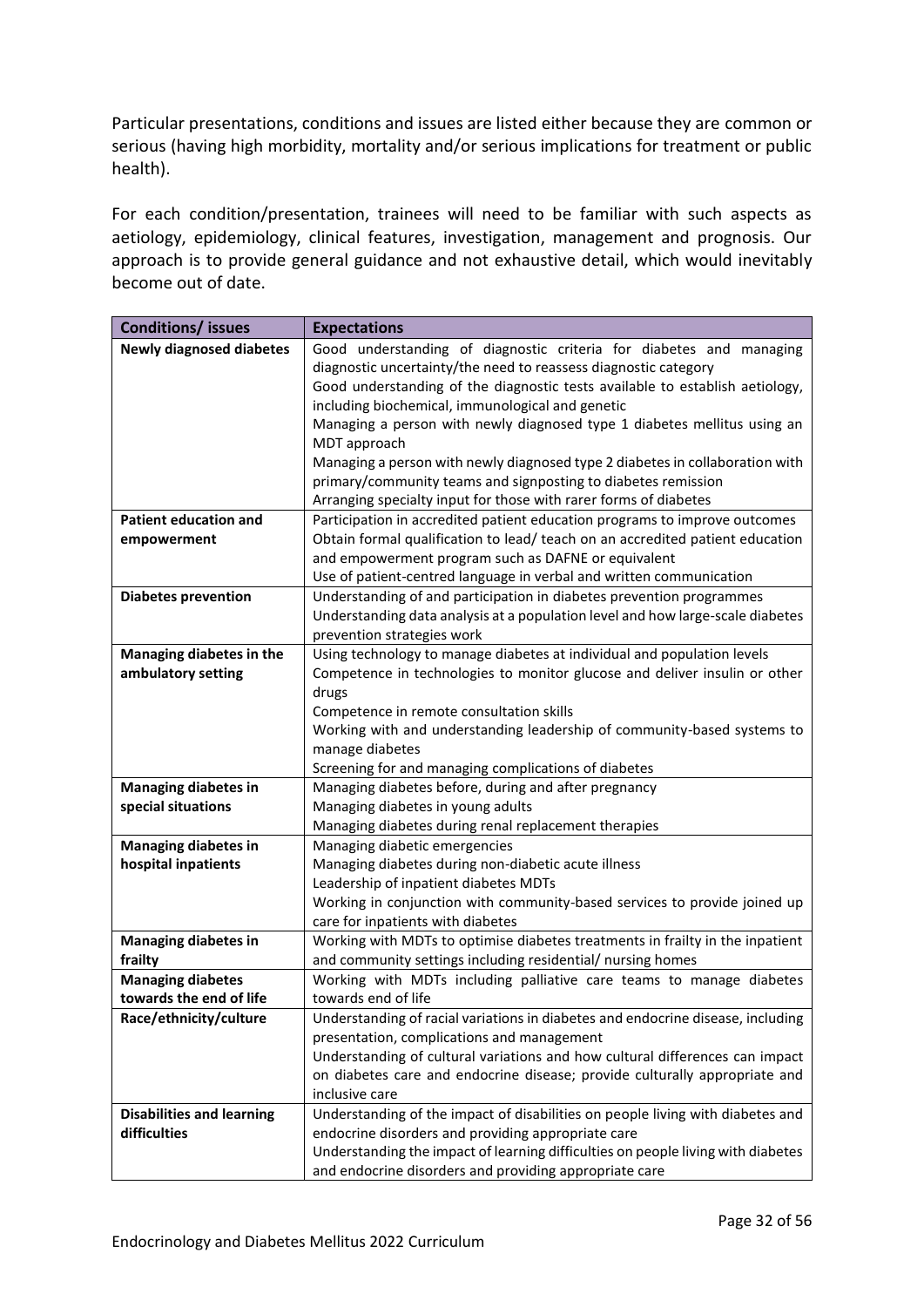| <b>Conditions/ issues</b>     | <b>Expectations</b>                                                            |
|-------------------------------|--------------------------------------------------------------------------------|
| <b>Thyroid</b>                | Hyperthyroidism - managing hyperthyroid disorders caused by autoimmune         |
|                               | disease, nodular goitres, drugs and less common causes                         |
|                               | Hypothyroidism - managing hypothyroid disorders caused by autoimmunity,        |
|                               | iatrogenic causes, drug induced and other systemic disease                     |
|                               | Managing people with functioning lesions of the thyroid or those that are      |
|                               | neoplastic in nature                                                           |
| Pituitary                     | Managing functioning and non-functioning pituitary and hypothalamic lesions    |
|                               | such as developmental lesions, neoplasia and due to other causes, working      |
|                               | with MDTs                                                                      |
|                               | Managing incidentally discovered adrenal lesions                               |
|                               | Managing pituitary and hypothalamic disorders of functional consequences       |
|                               | such as due to treatments of lesions associated with these organs, treatments  |
|                               | for other systemic disease including cancers, hypophysitis and other causes    |
|                               | such as trauma                                                                 |
| <b>Pancreas</b>               | Managing pancreatic lesions that are functioning or non-functioning, working   |
|                               | with MDTs                                                                      |
|                               | Managing neuroendocrine disorders of the pancreas, working with MDTs           |
| <b>Adrenal disorders</b>      | Managing non-functioning and functioning adrenal lesions including primary     |
|                               | aldosteronism,<br>adrenal<br>Cushing<br>phaeochromocytomas,<br>syndrome,       |
|                               | adrenocortical carcinomas working with MDTs                                    |
|                               | Management of incidentally discovered adrenal lesions                          |
|                               | Managing functional disorders of adrenal glands including primary and          |
|                               | secondary hypoadrenalism                                                       |
| <b>Neuroendocrine tumours</b> | Managing functioning and non-functioning neuroendocrine tumours, working       |
|                               | with MDTs                                                                      |
| <b>Calcium and metabolic</b>  | Managing hypercalcaemia due to parathyroid disease, cancers elsewhere,         |
| bone disorders                | systemic disease and drugs                                                     |
|                               | Managing hypocalcaemia due to parathyroid disease, iatrogenic causes and       |
|                               | drugs                                                                          |
|                               | Managing people with parathyroid tumours                                       |
|                               | Managing people with metabolic bone disease including conditions such as       |
|                               | congenital disorders affecting bone, mineral disorders, disorders of bone      |
|                               | density and Pagets disease                                                     |
| Reproductive and gonadal      | Managing female gonadal and reproductive disorders such as-                    |
| disorders                     | Delayed puberty                                                                |
|                               | Menstrual irregularities                                                       |
|                               | Polycystic ovarian syndrome                                                    |
|                               | Ovarian tumours of functional significance                                     |
|                               | Chromosomal abnormalities                                                      |
|                               | Endocrine causes of subfertility                                               |
|                               |                                                                                |
|                               | Managing male gonadal and reproductive disorders such as-                      |
|                               | Delayed puberty                                                                |
|                               | Hypogonadism                                                                   |
|                               | Chromosomal abnormalities                                                      |
|                               | Subfertility                                                                   |
| <b>Disorders of sexual</b>    | Managing people with disorders of sexual differentiation working with MDTs     |
| differentiation               | and supporting appropriate hormone treatments                                  |
| Gender incongruence           | Understand the cultural sensitivity of healthcare for trans people including   |
|                               | confirming their self-identity and pronouns                                    |
|                               | Develop the knowledge, skills and attitudes to provide appropriate, sensitive, |
|                               | and supportive care for trans people                                           |
|                               | Understand the assessment, prescribing and monitoring processes; the role of   |
|                               | endocrinologists as part of the multidisciplinary approach                     |
|                               | Awareness of fertility options for transgender people                          |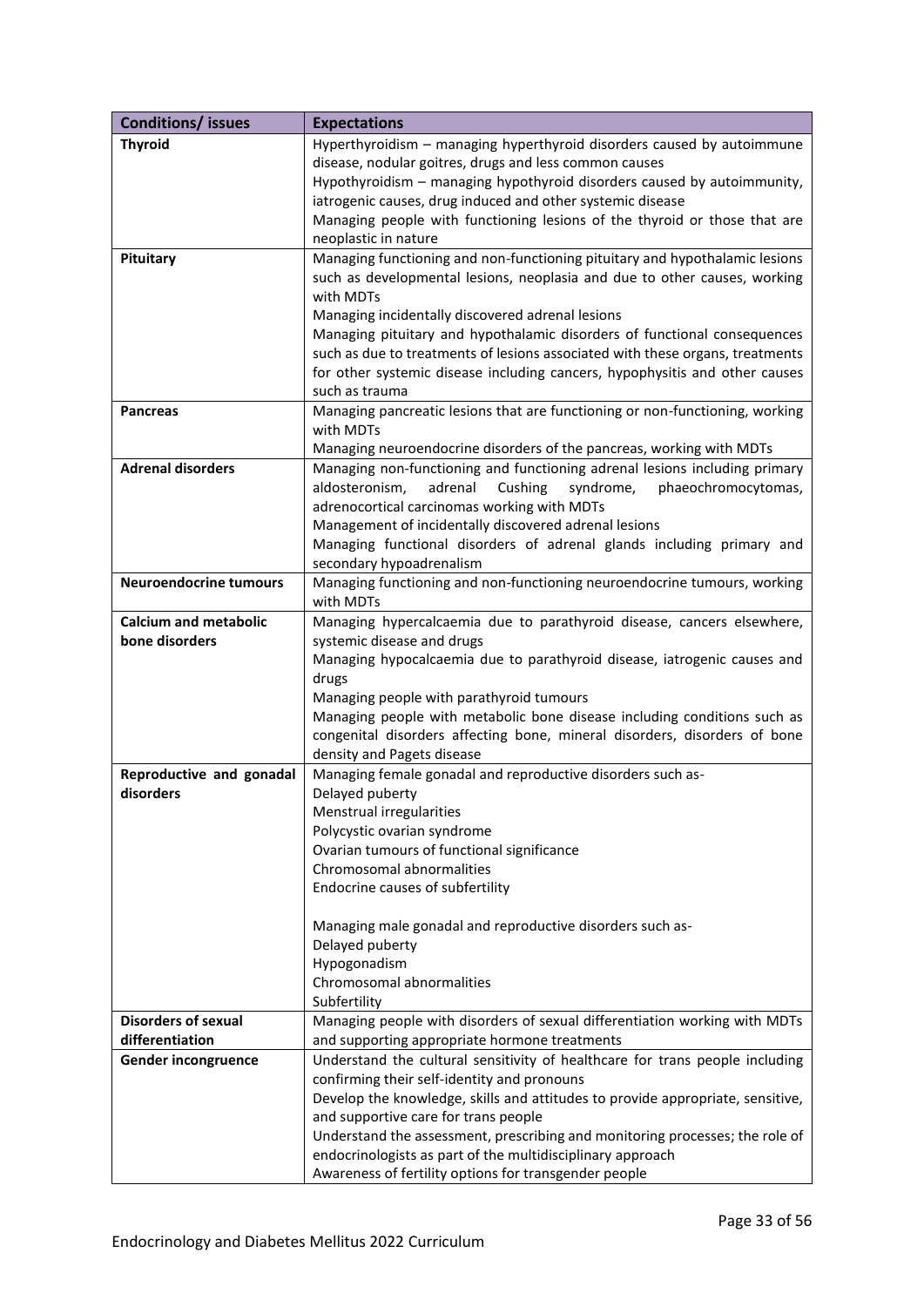| <b>Conditions/ issues</b>       | <b>Expectations</b>                                                                                                                          |
|---------------------------------|----------------------------------------------------------------------------------------------------------------------------------------------|
|                                 | Signposting recommendations about sexual health and screening for trans                                                                      |
|                                 | people                                                                                                                                       |
|                                 | Advising or signposting primary care practitioners about adjustment of cross-                                                                |
|                                 | sex hormone therapy for transgender individuals after they have completed                                                                    |
|                                 | their gender transition and been discharged from an NHS regional gender                                                                      |
|                                 | services                                                                                                                                     |
| <b>Obesity</b>                  | Developing and providing care for people living with obesity that improves<br>metabolic, cardiovascular, mental and physical health outcomes |
|                                 | Understanding the widespread nature of obesity stigma and its negative                                                                       |
|                                 | consequences on patients and the doctor-patient relationship                                                                                 |
|                                 | Initiating discussions related to obesity; conducting the consultation and                                                                   |
|                                 | management in a non-stigmatising manner                                                                                                      |
|                                 | Understanding and being able to implement various weight management                                                                          |
|                                 | strategies including lifestyle behavioural interventions, dietary interventions,                                                             |
|                                 | pharmacotherapy and bariatric surgery, working with MDTs                                                                                     |
| Underweight disorders or        | Managing disorders of being underweight due to systemic disease                                                                              |
| eating disorders                | Managing endocrine sequelae of eating disorders such as anorexia and bulimia                                                                 |
|                                 | Managing diabetes in the context of eating disorders                                                                                         |
| <b>Managing lipid disorders</b> | Investigating and managing primary and secondary lipid disorders                                                                             |
| <b>Managing spontaneous</b>     | Investigating and managing disorders causing hypoglycaemia including                                                                         |
| hypoglycaemia                   | hypoadrenalism, hypopituitarism, insulinomas and other rarer disorders                                                                       |
| <b>Managing electrolyte</b>     | Investigating and managing electrolyte abnormalities including disorders of                                                                  |
| abnormalities                   | sodium, potassium, magnesium, phosphate in the inpatient and ambulatory                                                                      |
|                                 | settings                                                                                                                                     |
| <b>Endocrine disorders in</b>   | Investigating, treating and following up survivors of cancer with endocrine                                                                  |
| people living beyond            | disorders, working with MDTs                                                                                                                 |
| cancer                          |                                                                                                                                              |
| <b>Endocrine disease in</b>     | Managing endocrine disease in systemic disorders such as SLE, HIV,                                                                           |
| systemic disorders              | tuberculosis and sickle cell disease (not limited to these conditions)                                                                       |
| <b>Familial disorders and</b>   | Managing syndromes/ familial diabetes and endocrine disorders                                                                                |
| genomics                        | Appropriate history taking in and investigating suspected inherited disorders                                                                |
|                                 | Selecting appropriate genetic testing for patients                                                                                           |
|                                 | Post-test counselling, follow up and family screening                                                                                        |
|                                 | Multidisciplinary approach to familial/ syndromic disorders                                                                                  |
|                                 | Have a working understanding of the genomic curriculum                                                                                       |

# <span id="page-33-0"></span>**3.6 Practical procedures**

There are no practical procedures that are mandatory for training in Endocrinology and Diabetes Mellitus.

# <span id="page-33-1"></span>**4 Learning and Teaching**

# <span id="page-33-2"></span>**4.1 The training programme**

The organisation and delivery of postgraduate training is the responsibility of the Health Education England (HEE), NHS Education for Scotland (NES), Health Education and Improvement Wales (HEIW) and the Northern Ireland Medical and Dental Training Agency (NIMDTA) – referred to from this point as 'deaneries'. A training programme director (TPD) will be responsible for coordinating the specialty training programme. In England, the local organisation and delivery of training is overseen by a school of medicine.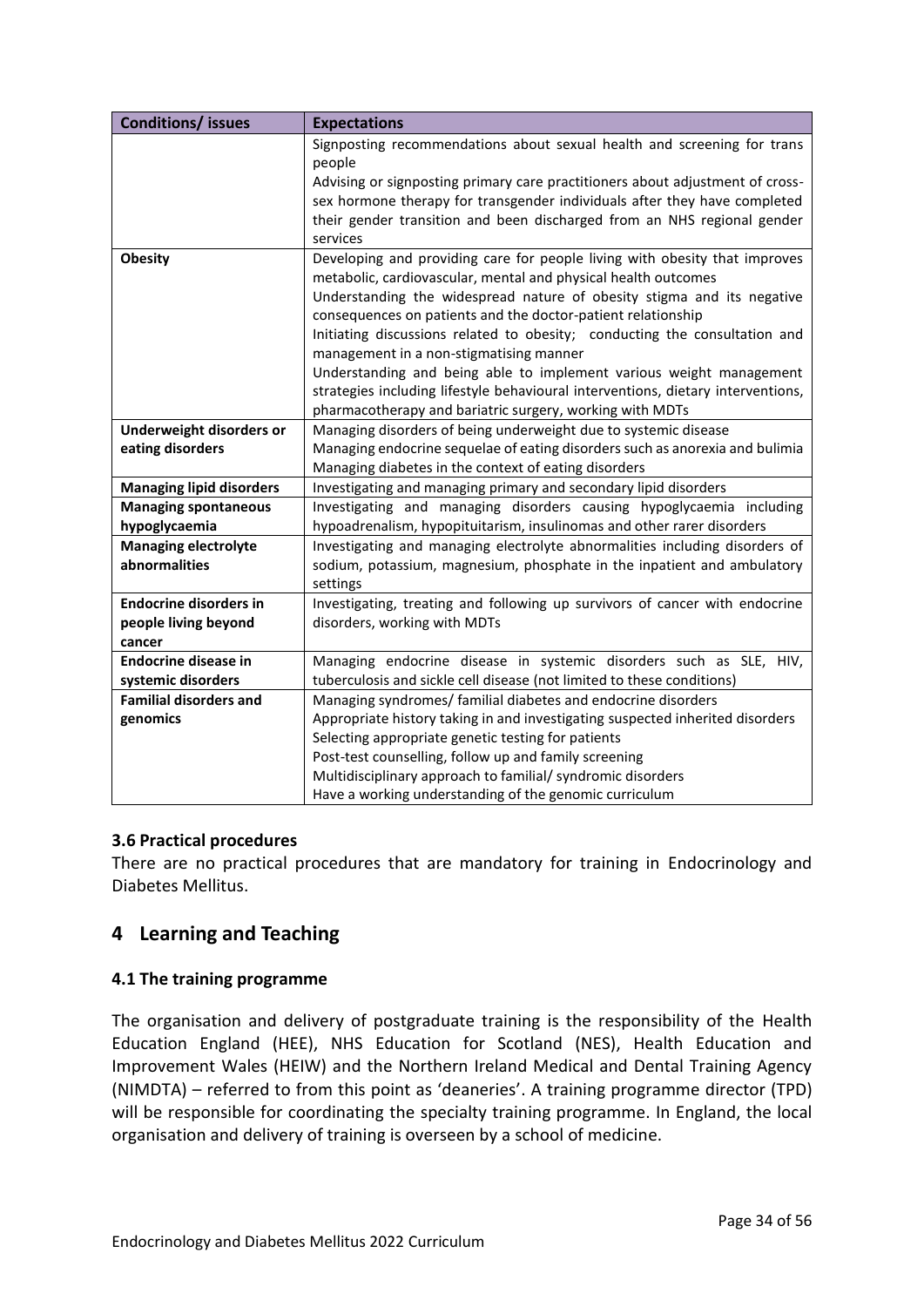Progression through the programme will be determined by the Annual Review of Competency Progression (ARCP) process and the training requirements for each indicative year of training are summarised in the ARCP decision aid (available on the [JRCPTB website\)](http://www.jrcptb.org.uk/).

The sequence of training should ensure appropriate progression in experience and responsibility. The training to be provided at each training site is defined to ensure that, during the programme, the curriculum requirements are met and also that unnecessary duplication and educationally unrewarding experiences are avoided.

Trainees will have an appropriate clinical supervisor and a named educational supervisor. The clinical supervisor and educational supervisor may be the same person. It will be best practice for trainees to have an educational supervisor who practises internal medicine for periods of IM stage 2 training. Educational supervisors of IM trainees who do not themselves practise IM must take particular care to ensure that they obtain and consider detailed feedback from clinical supervisors who are knowledgeable about the trainees' IM performance and include this in their educational reports.

The following provides a guide on how training programmes should be focused in order for trainees to gain the experience and develop the capabilities to the level required.

Endocrinology and diabetes is a group 1 specialty, dually training with Internal Medicine. Trainees enter IM stage 2 at ST4 level, having done a year of intensive IM training in their ST3 year. The indicative period of further IM training during IM stage 2 is one year out of four. Graduates of the programme will be able to practice independently as specialists in E&D and IM. The specialist curriculum is designed to ensure this and is demanding. It is likely that training programs will need to be redesigned to enable trainees to acquire all the required competencies in the available training time.

## **Palliative and end of life care**

Palliative and end of life care is a core component of the Internal Medicine (IM) curriculum and trainees will continue to develop their knowledge and skills throughout specialty training. Palliative and end of life care is one of the eight clinical Capabilities in Practice (CiPs, CiP8), with specialist palliative care experience recommended. In addition, trainees are expected to develop competencies in caring for people with diabetes and endocrine disorders towards the end of life. Experience of end of life care can be achieved during attachments to routine medical teams (e.g., geriatric medicine, oncology, respiratory medicine) and ICU but trainees may have the opportunity to undertake a palliative medicine attachment to a specialist palliative care setting (or range of settings), which would enhance a trainee's ability to gain knowledge and skills in managing palliative and end of life patients beyond experience in an IM or other speciality environment.

During a palliative medicine placement, trainees will have a clinical supervisor and will be encouraged to undertake relevant workplace based assessments to evidence entrustment decisions for CiP8. Depending on the setting in which they are based, trainees will have the opportunity to provide direct care to hospice/specialist palliative care unit inpatients, work in day hospice and outpatient settings, undertake domiciliary visits and work with hospital and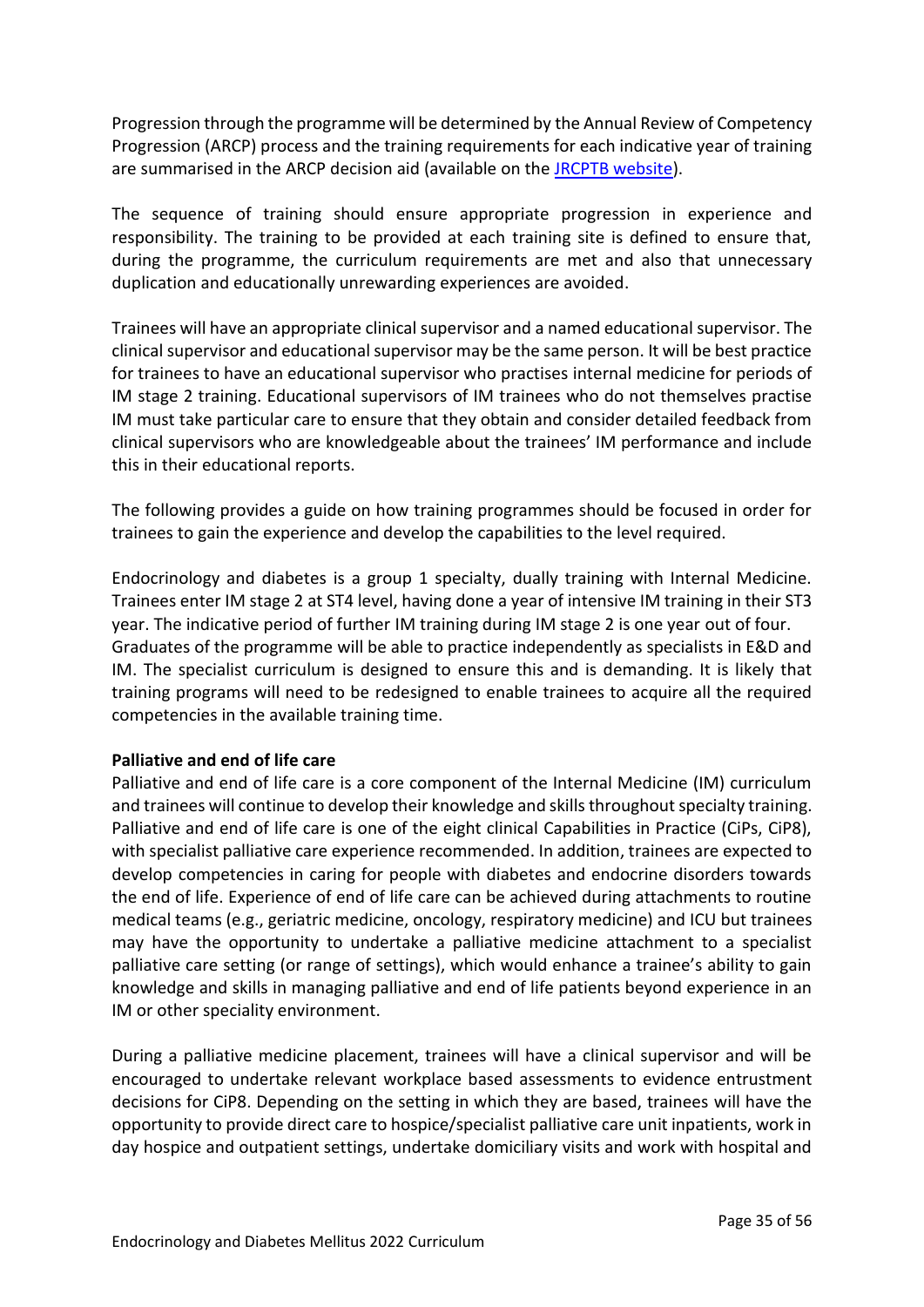community palliative care teams. During an attachment, trainees are likely to participate in the specialty palliative care on call.

## <span id="page-35-0"></span>**4.2 Teaching and learning methods**

The curriculum will be delivered through a variety of learning experiences and will achieve the capabilities described in the syllabus through a variety of learning methods. There will be a balance of different modes of learning from formal teaching programmes to experiential learning 'on the job'. The proportion of time allocated to different learning methods may vary depending on the nature of the attachment within a rotation.

This section identifies the types of situations in which a trainee will learn.

## **Specialist clinics:**

As a predominantly clinic-based specialty, it is expected that much of the training is acquired in clinics under supervision, progressing to independent capabilities. The level of autonomy will depend on progress made and set in conjunction with supervisors. Minimum clinic numbers in certain specialised areas may be stipulated in the ARCP decision aid.

# **Supervision of endocrine testing:**

Selecting, supervising and interpreting the most appropriate static and dynamic tests is an essential part of training in the specialty. Trainees may acquire various levels of competency in different training sites due to service variations. Trainees should work with MDTs and laboratories to gain a rounded understanding of these investigations.

## **Inpatient referrals management:**

Collaboration with other specialties is part of the central ethos of E&D. Trainees should become progressively more independent in providing specialist opinions for patients irrespective of their admitting presentation. They should also progressively be more competent to lead inpatient MDTs providing specialist care unsupervised.

# **Accredited structured education programs for diabetes:**

Trainees should be formally qualified in accredited structured education programmes. An example is DAFNE. This will be subject to review by the SAC and specified in the decision aid.

## **Management training:**

In the modern NHS, consultants add value by being effective managers, from managing small teams to leading larger scale projects. Trainees are required to gain management experience throughout their training through similar processes as acquisition of clinical competencies. This can be consolidated towards the end of training by attending a management course as set out in the decision aid.

## **Conferences:**

Attending and presenting at regional, national and international conferences is strongly encouraged. Depending on the training trajectory, certain conferences in addition to the core specialty meetings may be required though it should be noted there are a range of ways a trainee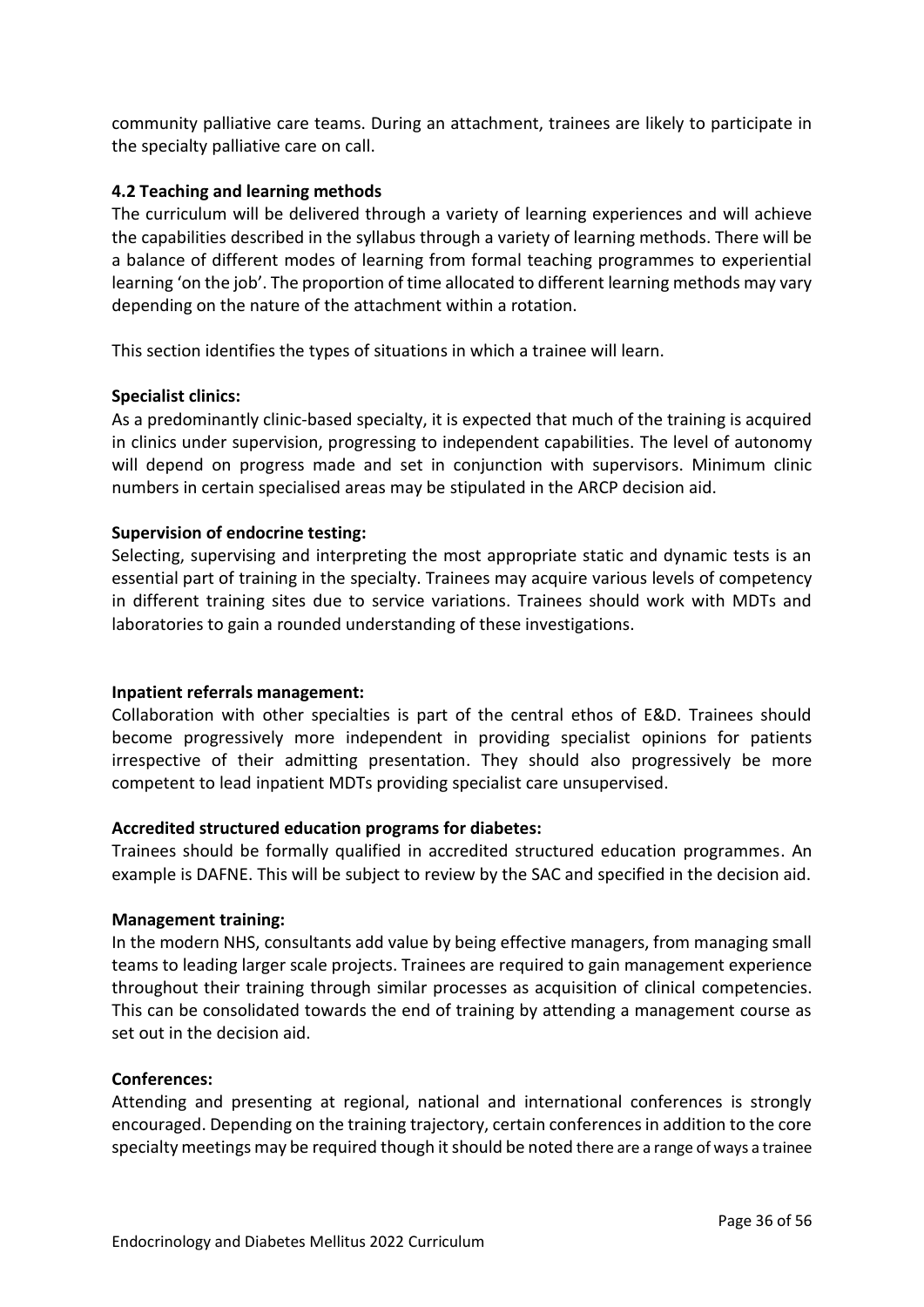can meet an outcome. This should be discussed with the educational supervisors. Minimum attendance at conferences or equivalent will be set out in the ARCP decision aid.

### **Reviewing patients with consultants**

It is important that trainees have an opportunity to present at least a proportion of the patients whom they have admitted to their consultant for senior review in order to obtain immediate feedback into their performance (that may be supplemented by an appropriate WBA such as an ACAT, mini-CEX or CBD). This may be accomplished when working on a take shift along with a consultant, on a post-take ward round with a consultant or other clinical settings.

# **Personal ward rounds and provision of ongoing clinical care on specialist medical ward attachments**

Every patient seen whether on the ward or in outpatients provides a learning opportunity, which will be enhanced by following the patient through the course of their illness. The experience of the evolution of patients' problems over time is a critical part both of the diagnostic process as well as management. Patients seen should provide the basis for critical reading and reflection on clinical problems.

## **Ward rounds by more senior doctors**

Every time a trainee observes another doctor seeing a patient or their relatives there is an opportunity for learning. Ward rounds (including post-take) should be led by a more senior doctor and include feedback on clinical and decision-making skills.

## **Participating in MDTs**

In both Endocrinology and Diabetes, MDT working is essential for safe, effective and efficient care delivery. Trainees through their training should be more than passive observers. It is important for them to gain skills in leading MDTs with varying degrees of supervision, leading up to unsupervised practice. Trainees should also acquire skills necessary to use technology to enable remote working as necessary.

#### **Formal postgraduate teaching**

The content of these sessions is determined by the local faculty of medical education and will be based on the curriculum. There are many opportunities throughout the year for formal teaching in the local postgraduate teaching sessions and at regional, national and international meetings.

Suggested activities include:

- A programme of formal protected regular teaching sessions to cohorts of trainees
- Case presentations
- Research, audit and quality improvement projects
- Lectures and small group teaching
- Grand Rounds
- Clinical skills demonstrations and teaching
- Critical appraisal and evidence-based medicine and journal clubs
- Joint specialty meetings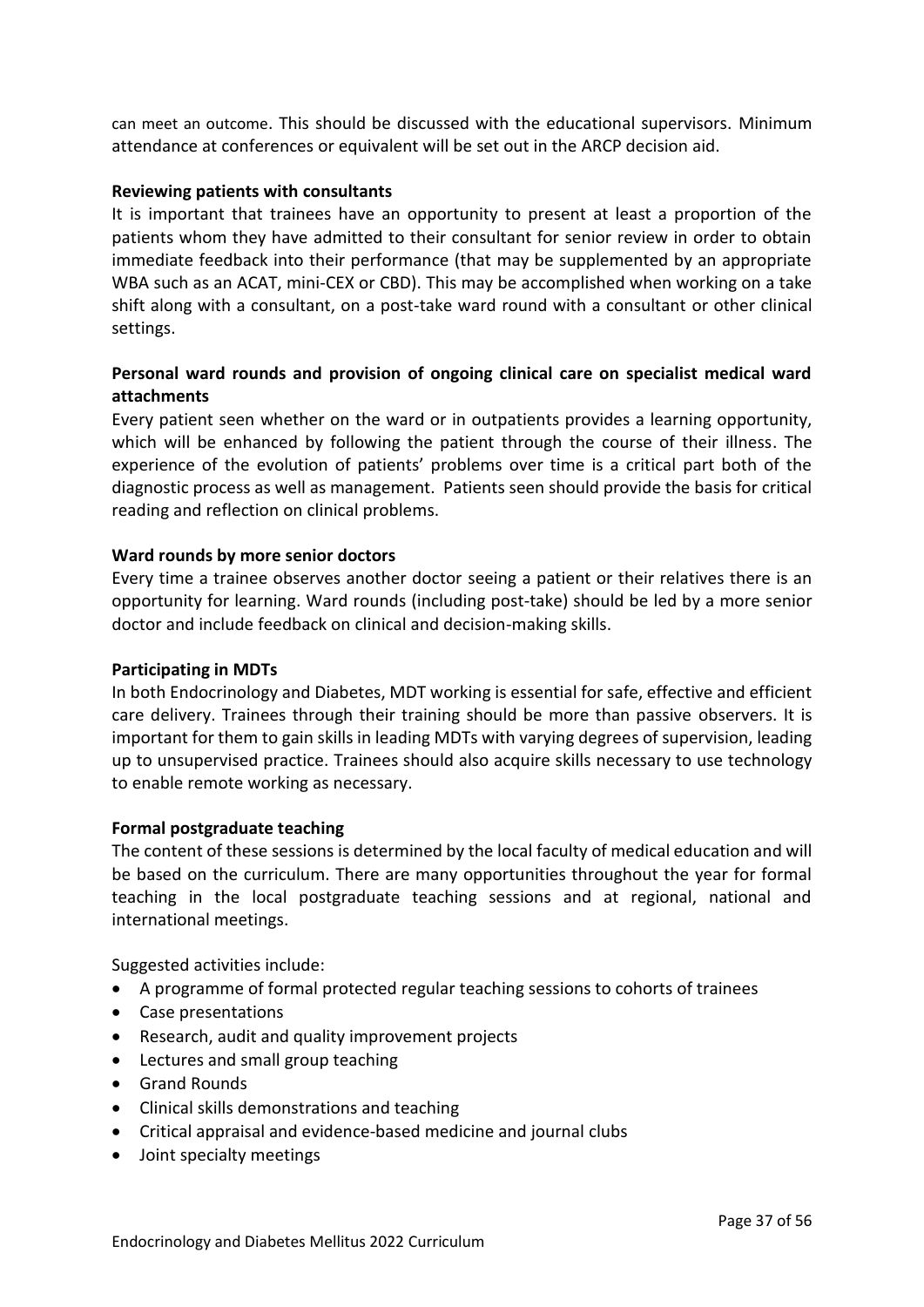• Attendance at training programmes organised on a deanery or regional basis, which are designed to cover aspects of the training programme outlined in this curriculum.

#### **Learning with peers**

There are many opportunities for trainees to learn with their peers. Local postgraduate teaching opportunities allow trainees of varied levels of experience to come together for small group sessions.

#### **Independent self-directed learning**

Trainees will use this time in a variety of ways depending upon their stage of learning. Suggested activities include:

- Reading, including web-based material such as e-Learning for Healthcare (e-LfH)
- Maintenance of personal portfolio (self-assessment, reflective learning, personal development plan)
- Reading journals
- Achieving personal learning goals beyond the essential, core curriculum

#### **Formal study courses**

Time to be made available for formal courses is encouraged, subject to local conditions of service. Examples include management and leadership courses and communication courses, which are particularly relevant to patient safety and experience.

#### <span id="page-37-0"></span>**4.3 Academic training**

The specialty has a rich tradition of research and innovation. This is strongly encouraged during training. The four nations have different arrangements for academic training and doctors in training should consult the local deanery for further guidance.

Trainees may train in academic medicine as an academic clinical fellow (ACF), academic clinical lecturer (ACL) or equivalent.

Some trainees may opt to do research leading to a higher degree without being appointed to a formal academic programme. This curriculum should not impact in any way on the facility to take time out of programme for research (OOPR). This requires discussion between the trainee, the TPD and the Deanery as to what is appropriate together with guidance from the appropriate SAC that the proposed period and scope of study is sensible.

#### <span id="page-37-1"></span>**4.4 Taking time out of programme**

There are a number of circumstances when a trainee may seek to spend some time out of specialty training, such as undertaking a period of research or taking up a fellowship post. All such requests must be agreed by the postgraduate dean in advance and trainees are advised to discuss their proposals as early as possible. Full guidance on taking time out of programme can be found in the Gold Guide.

#### <span id="page-37-2"></span>**4.5 Acting up as a consultant**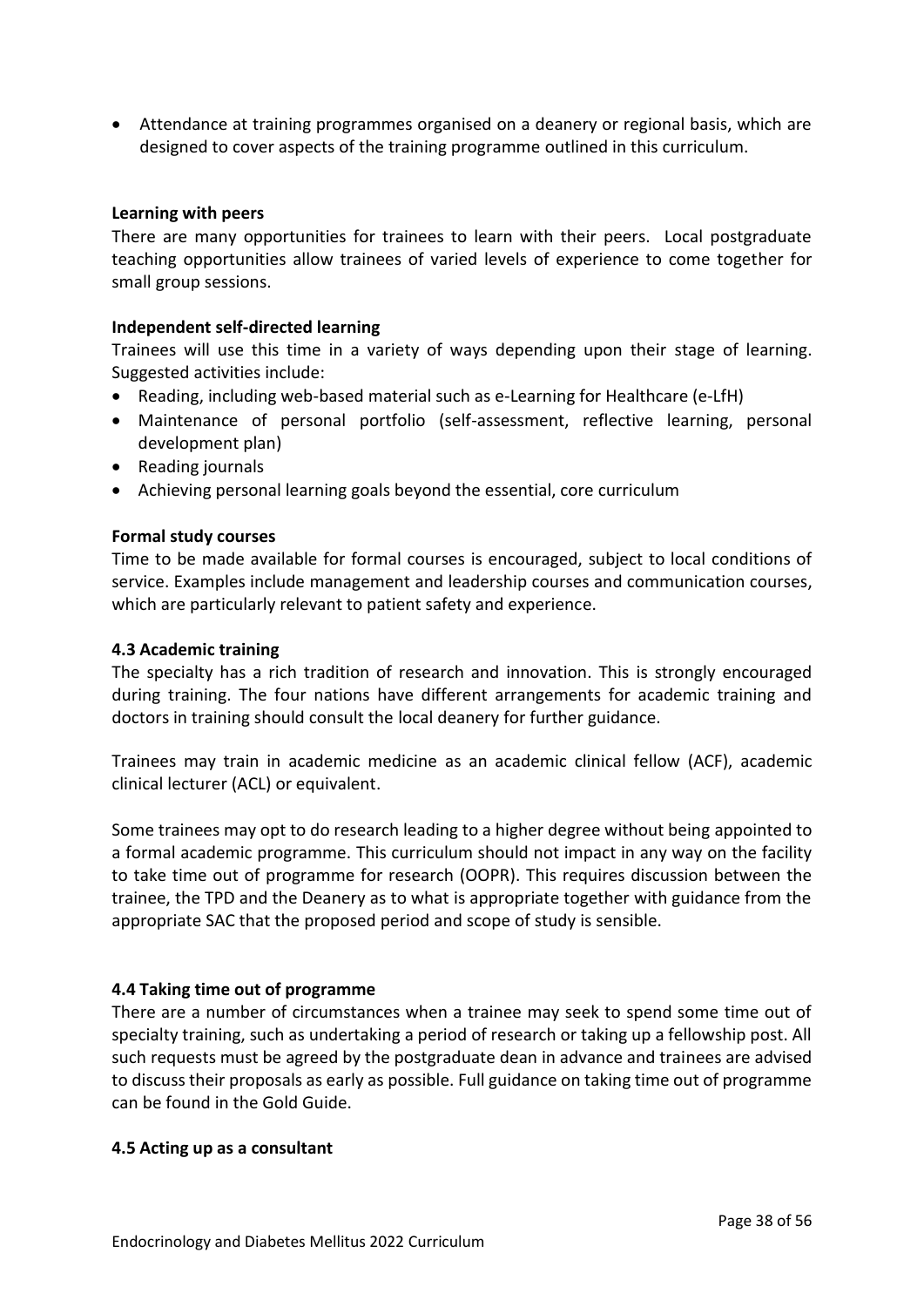A trainee coming towards the end of their training may spend up to three months "acting-up" as a consultant, provided that a consultant supervisor is identified for the post and satisfactory progress is made. As long as the trainee remains within an approved training programme, the GMC does not need to approve this period of "acting up" and their original CCT date will not be affected. More information on acting up as a consultant can be found in the Gold Guide.

# <span id="page-38-0"></span>**5 Programme of Assessment**

# <span id="page-38-1"></span>**5.1 Purpose of assessment**

The purpose of the programme of assessment is to:

- Assess trainees' actual performance in the workplace
- Enhance learning by providing formative assessment, enabling trainees to receive immediate feedback, understand their own performance and identify areas for development
- Drive learning and enhance the training process by making it clear what is required of trainees and motivating them to ensure they receive suitable training and experience
- Demonstrate trainees have acquired the GPCs and meet the requirements of GMP
- Ensure that trainees possess the essential underlying knowledge required for the specialty
- Provide robust, summative evidence that trainees are meeting the curriculum standards during the training programme
- Inform the ARCP, identifying any requirements for targeted or additional training where necessary and facilitating decisions regarding progression through the training programme
- Identify trainees who should be advised to consider changes of career direction.

## <span id="page-38-2"></span>**5.2 Programme of Assessment**

The programme of assessment refers to the integrated framework of exams, assessments in the workplace and judgements made about a learner during their approved programme of training. The purpose of the programme of assessment is to robustly evidence, ensure and clearly communicate the expected levels of performance at critical progression points in, and to demonstrate satisfactory completion of training as required by the curriculum.

The programme of assessment is comprised of several different individual types of assessment. A range of assessments is needed to generate the necessary evidence required for global judgements to be made about satisfactory performance, progression in, and completion of, training. All assessments, including those conducted in the workplace, are linked to the relevant curricular learning outcomes (e.g. through the blueprinting of assessment system to the stated curricular outcomes).

The programme of assessment emphasises the importance and centrality of professional judgement in making sure learners have met the learning outcomes and expected levels of performance set out in the approved curricula. Assessors will make accountable professional judgements. The programme of assessment includes how professional judgements are used and collated to support decisions on progression and satisfactory completion of training.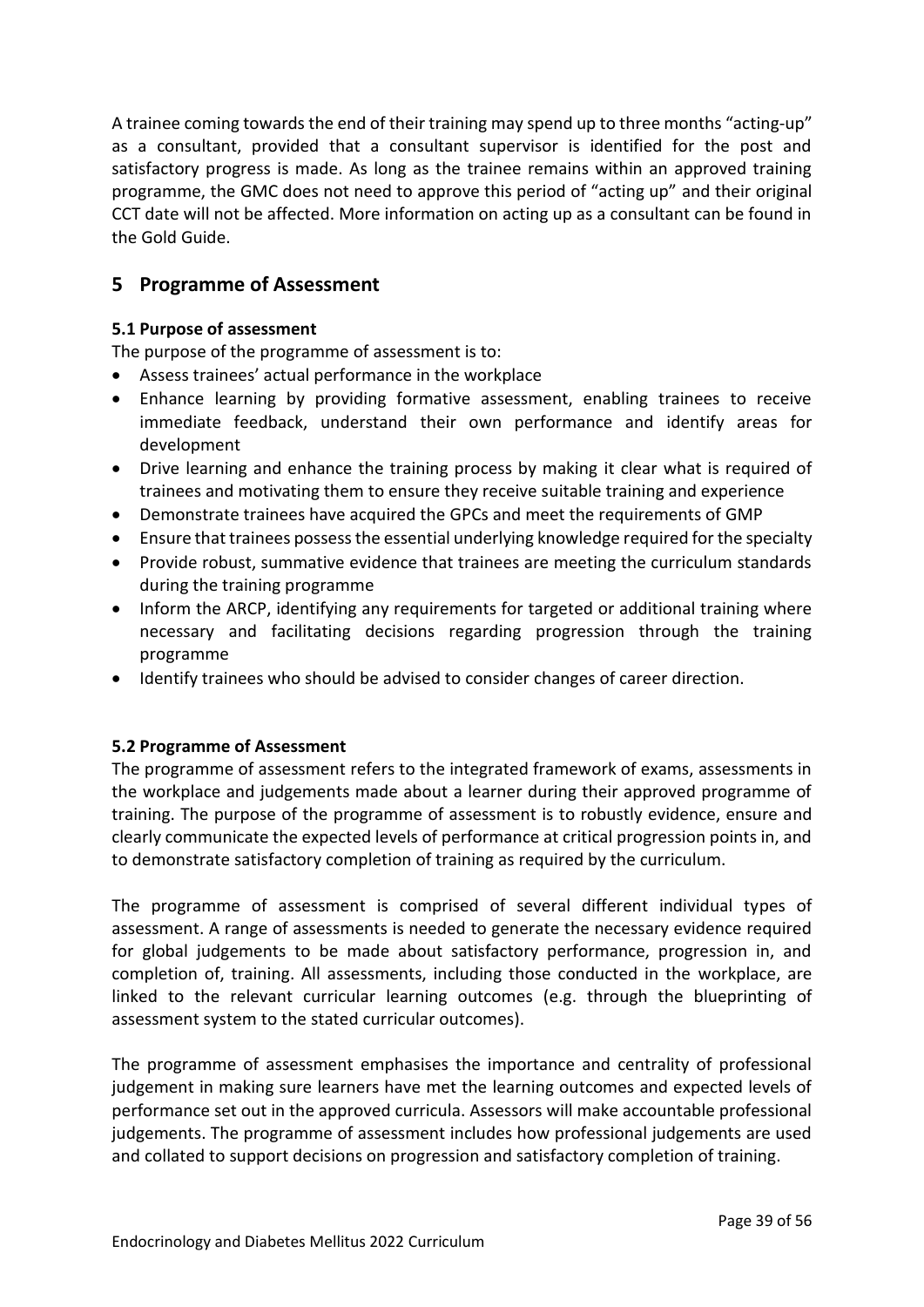The assessments will be supported by structured feedback for trainees. Assessment tools will be both formative and summative and have been selected on the basis of their fitness for purpose.

Assessment will take place throughout the training programme to allow trainees continually to gather evidence of learning and to provide formative feedback. Those assessment tools which are not identified individually as summative will contribute to summative judgements about a trainee's progress as part of the programme of assessment. The number and range of these will ensure a reliable assessment of the training relevant to their stage of training and achieve coverage of the curriculum.

Reflection and feedback should be an integral component to all SLEs and WBPAs. In order for trainees to maximise benefit, reflection and feedback should take place as soon as possible after an event. Every clinical encounter can provide a unique opportunity for reflection and feedback and this process should occur frequently. Feedback should be of high quality and should include an action plan for future development for the trainee. Both trainees and trainers should recognise and respect cultural differences when giving and receiving feedback.

## <span id="page-39-0"></span>**5.3 Assessment of CiPs**

Assessment of CiPs involves looking across a range of different skills and behaviours to make global decisions about a learner's suitability to take on particular responsibilities or tasks.

Clinical supervisors and others contributing to assessment will provide formative feedback to the trainee on their performance throughout the training year. This feedback will include a global rating in order to indicate to the trainee and their educational supervisor how they are progressing at that stage of training. To support this, workplace based assessments and multiple consultant reports will include global assessment anchor statements.

#### **Global assessment anchor statements**

- $\triangleright$  Below expectations for this year of training; may not meet the requirements for critical progression point
- $\triangleright$  Meeting expectations for this year of training; expected to progress to next stage of training
- $\triangleright$  Above expectations for this year of training; expected to progress to next stage of training

Towards the end of the training year, trainees will make a self-assessment of their progression for each CiP and record this in the eportfolio with signposting to the evidence to support their rating.

The educational supervisor (ES) will review the evidence in the eportfolio including workplace based assessments, feedback received from clinical supervisors (via the Multiple Consultant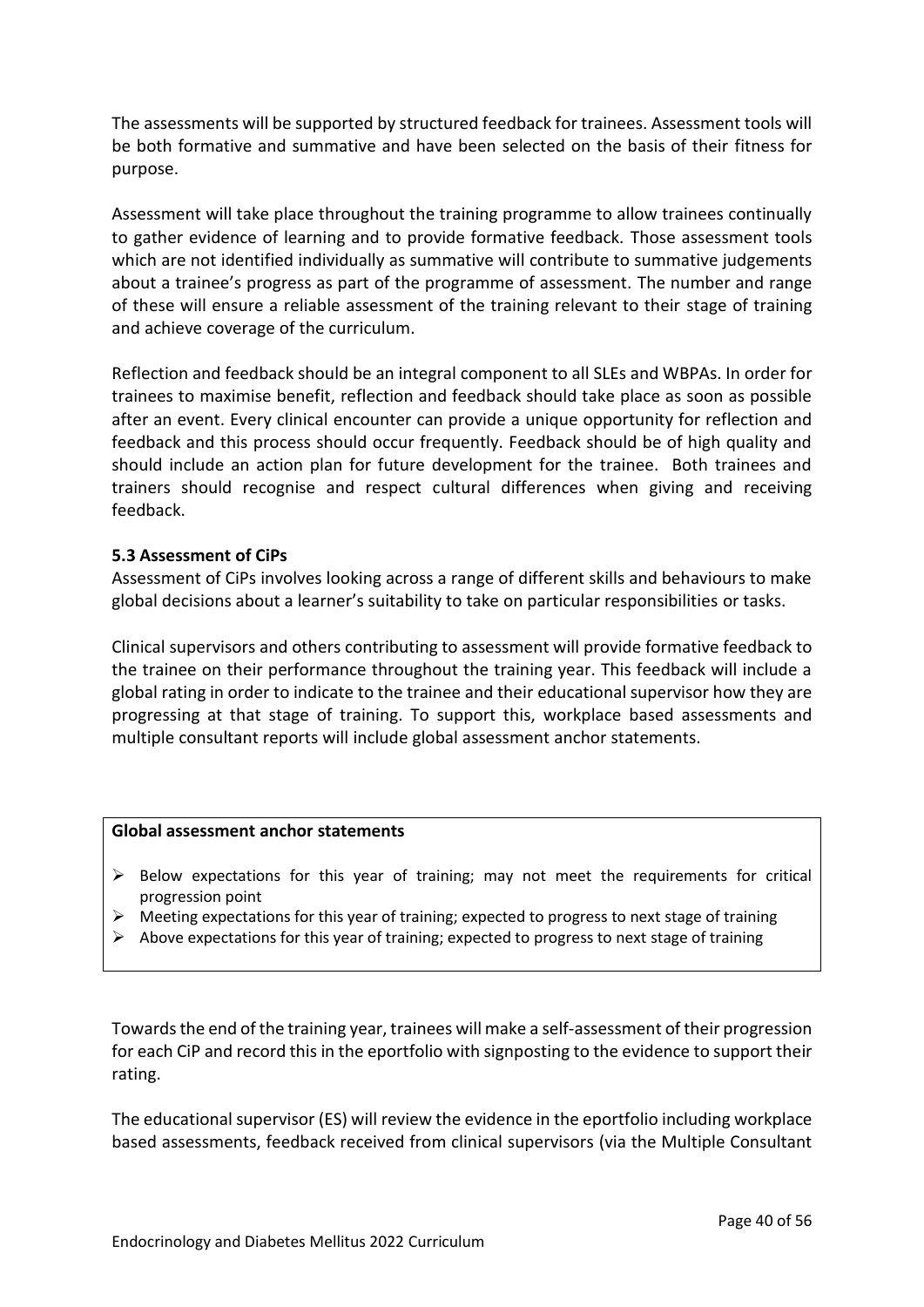Report) and the trainee's self-assessment and record their judgement on the trainee's performance in the ES report, with commentary.

For **generic CiPs**, the ES will indicate whether the trainee is meeting expectations or not using the global anchor statements above. Trainees will need to be meeting expectations for the stage of training as a minimum to be judged satisfactory to progress to the next training year.

For **clinical and specialty CiPs**, the ES will make an entrustment decision for each CiP and record the indicative level of supervision required with detailed comments to justify their entrustment decision. The ES will also indicate the most appropriate global anchor statement (see above) for overall performance.

## **Level descriptors for clinical and specialty CiPs**

| Level   | <b>Descriptor</b>                                                                         |
|---------|-------------------------------------------------------------------------------------------|
| Level 1 | Entrusted to observe only - no provision of clinical care                                 |
| Level 2 | <b>Entrusted to act with direct supervision:</b>                                          |
|         | The trainee may provide clinical care, but the supervising physician is physically within |
|         | the hospital or other site of patient care and is immediately available if required to    |
|         | provide direct bedside supervision                                                        |
| Level 3 | <b>Entrusted to act with indirect supervision:</b>                                        |
|         | The trainee may provide clinical care when the supervising physician is not physically    |
|         | present within the hospital or other site of patient care, but is available by means of   |
|         | telephone and/or electronic media to provide advice, and can attend at the bedside if     |
|         | required to provide direct supervision                                                    |
| Level 4 | <b>Entrusted to act unsupervised</b>                                                      |
|         |                                                                                           |

The ARCP will be informed by the ES report and the evidence presented in the eportfolio. The ARCP panel will make the final summative judgement on whether the trainee has achieved the generic outcomes and the appropriate level of supervision for each CiP. The ARCP panel will determine whether the trainee can progress to the next year/level of training in accordance with the Gold Guide. ARCPs will be held for each training year. The final ARCP will ensure trainees have achieved level 4 in all CiPs for the critical progression point at completion of training.

## <span id="page-40-0"></span>**5.4 Critical progression points**

In addition to acquiring competencies to level 4 competency, trainees should have successfully passed the SCE examination in endocrinology and diabetes. Trainees will be required to be entrusted at level 4 in all CiPs in order to achieve an ARCP outcome 6 and be recommended for a CCT.

The educational supervisor report will make a recommendation to the ARCP panel as to whether the trainee has met the defined levels for the CiPs and acquired the procedural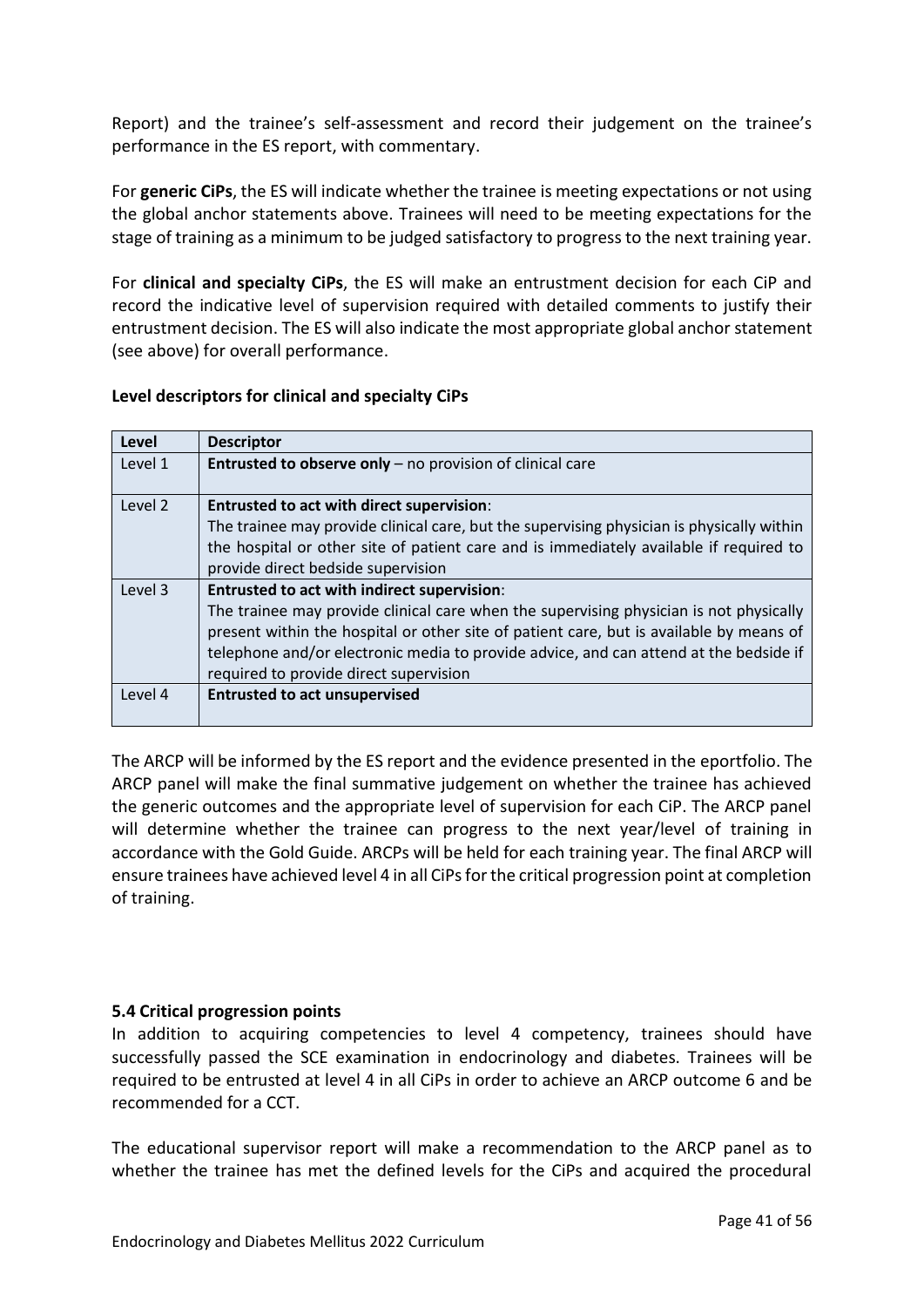competence required for each year of training. The ARCP panel will make the final decision on whether the trainee can be signed off and progress to the next year/level of training [see section 5.6].

The outline grids below set out the expected level of supervision and entrustment for the IM clinical CiPs and the specialty CiPs and include the critical progression points across the whole training programme.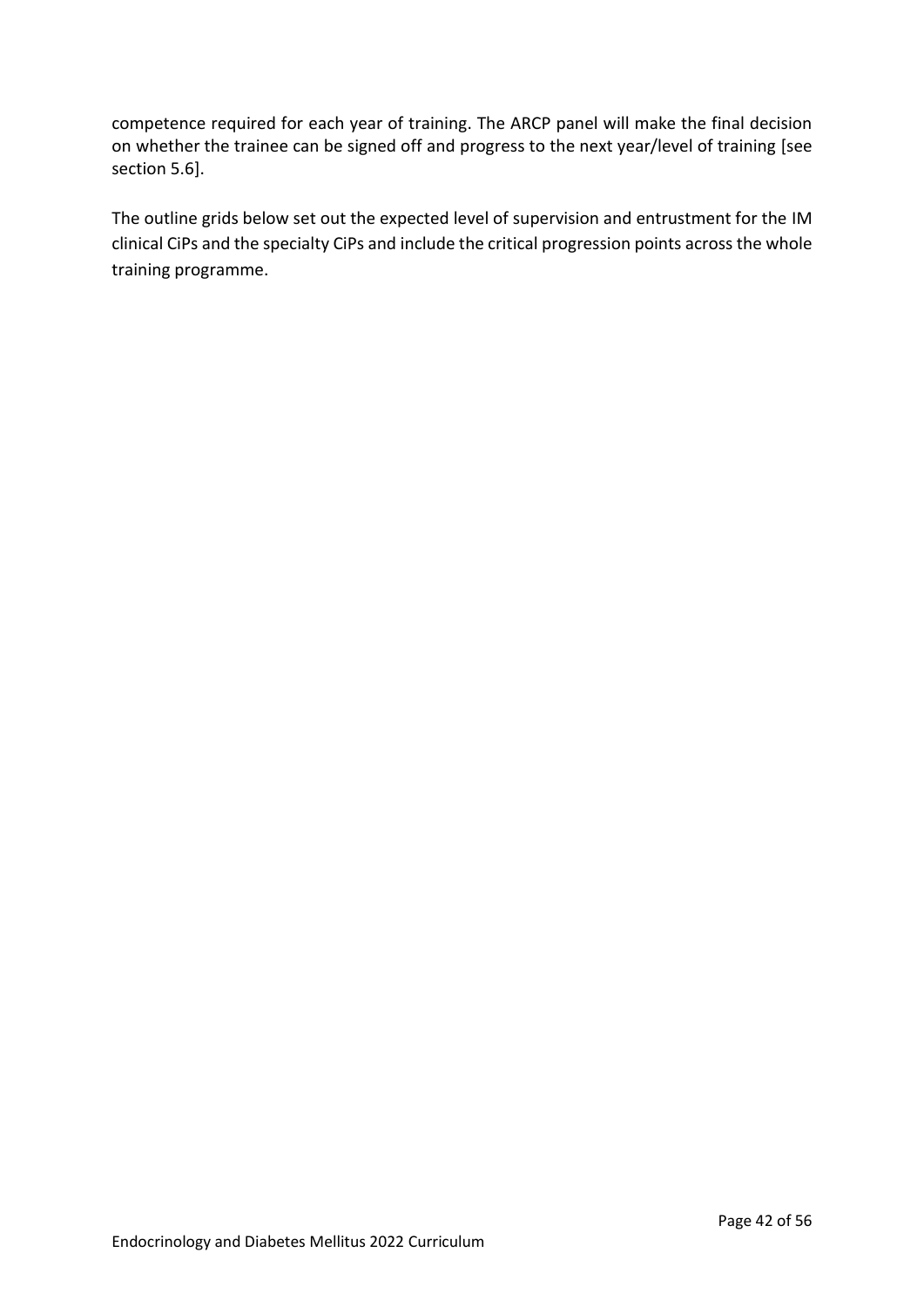# **Table 1: Outline grid of levels expected for Internal Medicine clinical capabilities in practice (CiPs)**

#### **Level descriptors**

Level 1: Entrusted to observe only – no clinical care Level 2: Entrusted to act with direct supervision Level 3: Entrusted to act with indirect supervision Level 4: Entrusted to act unsupervised

| <b>IM Clinical CiP</b>                                                             | ST <sub>4</sub> | ST <sub>5</sub> | ST <sub>6</sub> | ST7 |  |
|------------------------------------------------------------------------------------|-----------------|-----------------|-----------------|-----|--|
| 1. Managing an acute unselected take                                               |                 |                 |                 |     |  |
| 2. Managing the acute care of patients within a medical specialty service          |                 |                 |                 |     |  |
| 3. Providing continuity of care to medical inpatients                              |                 |                 |                 |     |  |
| 4. Managing outpatients with long term conditions                                  |                 |                 |                 |     |  |
| 5. Managing medical problems in patients in other specialties and special<br>cases |                 |                 |                 |     |  |
| 6. Managing an MDT including discharge planning                                    |                 |                 |                 |     |  |
| 7. Delivering effective resuscitation and managing the deteriorating<br>patient    |                 |                 |                 |     |  |
| 8. Managing end of life and applying palliative care skills                        |                 |                 |                 |     |  |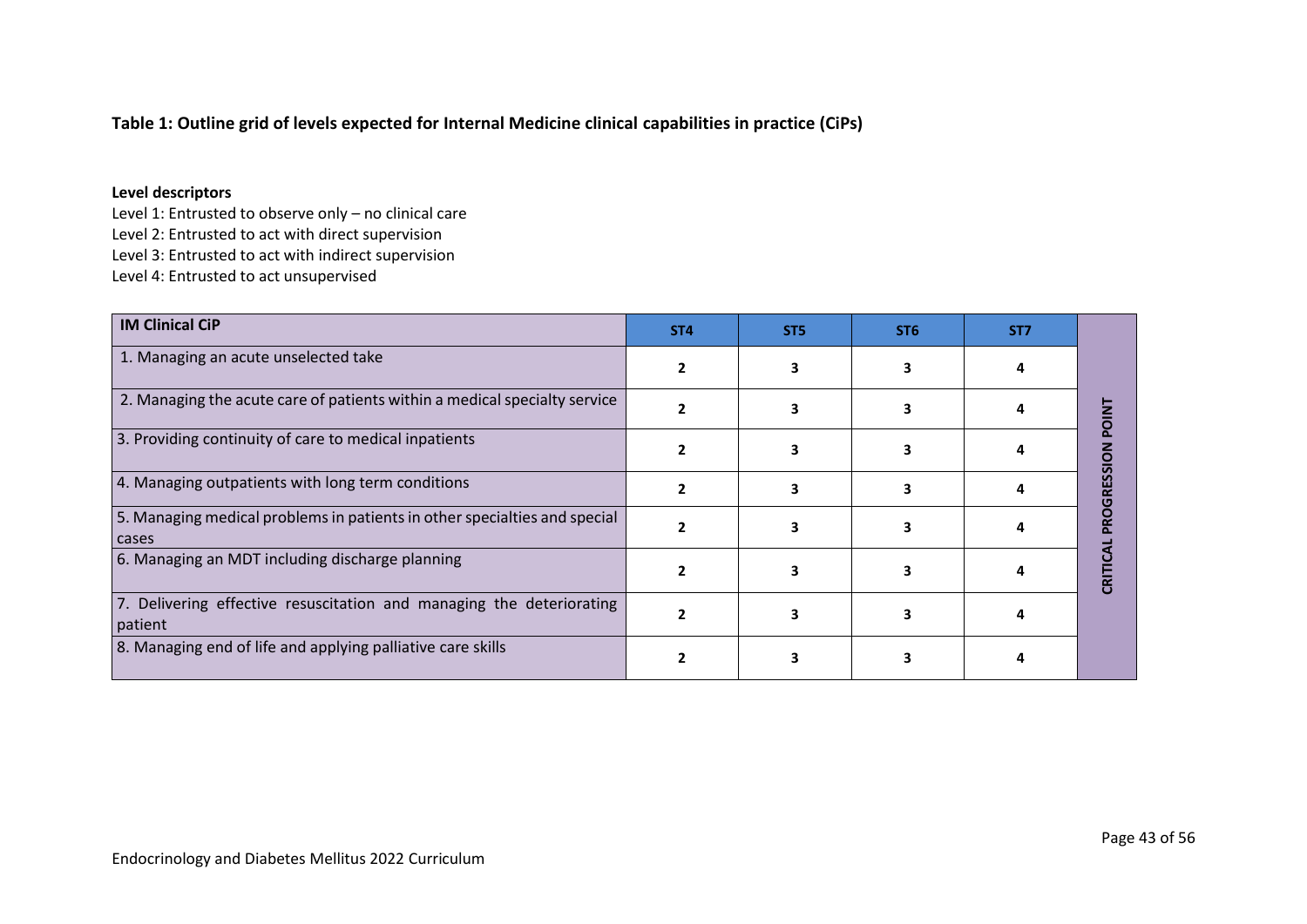## **Table 2: Outline grid of levels expected for Endocrinology and Diabetes Mellitus specialty capabilities in practice (CiPs) Levels to be achieved by the end of each training year for specialty CiPs Level descriptors**

Level 1: Entrusted to observe only – no clinical care

Level 2: Entrusted to act with direct supervision

Level 3: Entrusted to act with indirect supervision

Level 4: Entrusted to act unsupervised

| <b>Specialty CiP</b>                                                                                                                                                     | ST <sub>4</sub> | ST <sub>5</sub> | ST <sub>6</sub> | ST <sub>7</sub> |              |
|--------------------------------------------------------------------------------------------------------------------------------------------------------------------------|-----------------|-----------------|-----------------|-----------------|--------------|
| Providing diagnosis and management of diabetes mellitus<br>as a long-term condition in outpatient, ambulatory or<br>community settings                                   | 2               |                 |                 |                 |              |
| Providing diagnosis, support and management for people<br>2.<br>with diabetic foot disease                                                                               |                 |                 | 3               |                 |              |
| Providing diagnosis, support and management for women<br>3.<br>with diabetes and endocrine disorders in the perinatal<br>period                                          |                 |                 |                 |                 | <b>POINT</b> |
| Providing diagnosis, support and management of diabetes<br>4.<br>and endocrine disorders in adolescents and young adults<br>(AYA)                                        |                 |                 |                 |                 | PROGRESSION  |
| Providing diagnosis, support and management for people<br>5.<br>with endocrine disorders in the outpatient and ambulatory<br>settings                                    |                 |                 | 3               |                 | CRITICAL     |
| Providing support and management of diabetes and<br>6.<br>endocrine disorders in the perioperative period                                                                |                 | 3               | 3               |                 |              |
| Providing support and management of people with<br>7.<br>diabetic<br>emergencies<br>including<br>endocrine<br>and<br>management of these conditions during acute illness |                 |                 |                 |                 |              |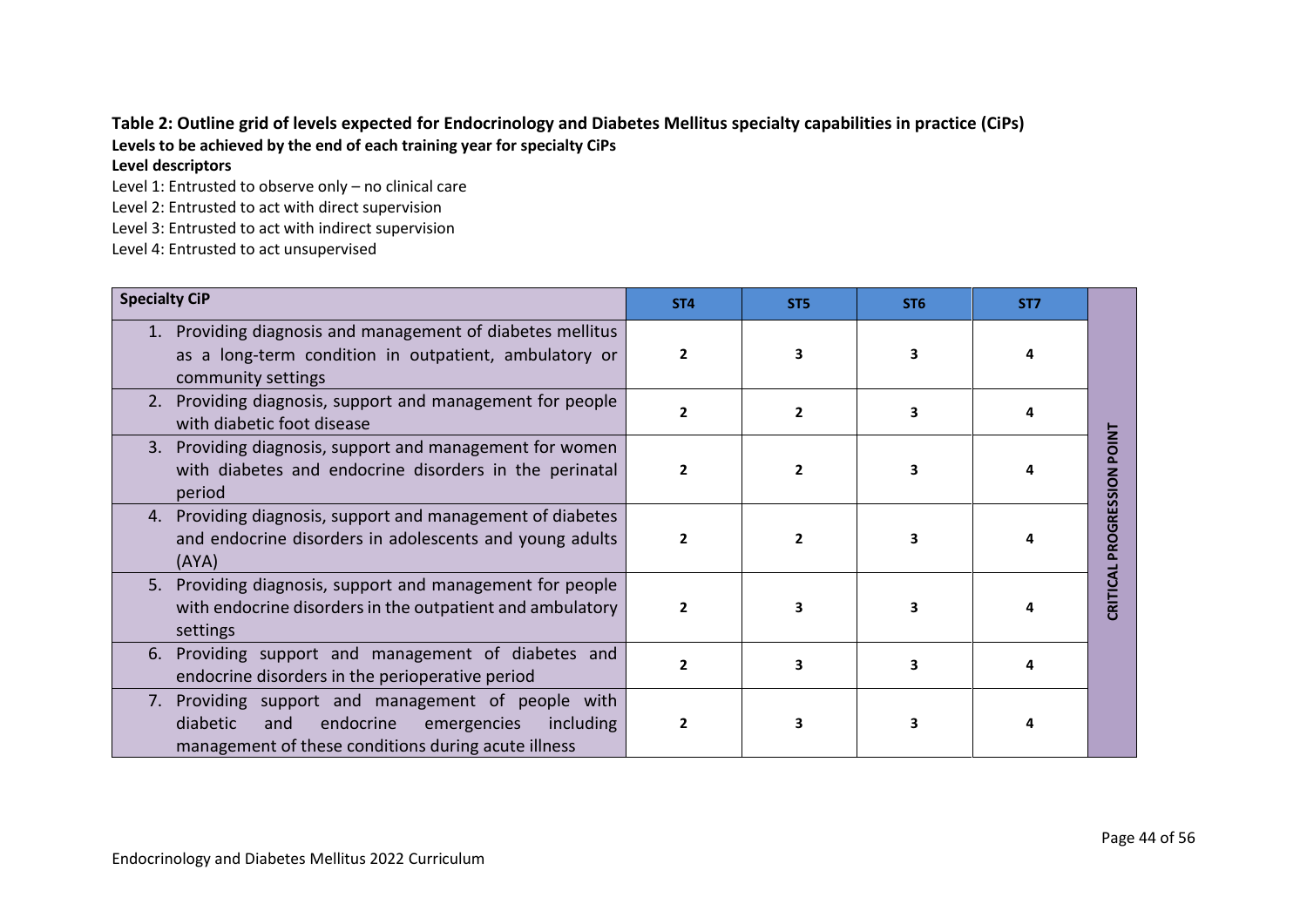## <span id="page-44-0"></span>**5.5 Evidence of progress**

The following methods of assessment will provide evidence of progress in the integrated programme of assessment. The requirements for each training year/level are stipulated in the ARCP decision aid [\(www.jrcptb.org.uk\)](http://www.jrcptb.org.uk/).

### *Summative assessment*

### **Examinations and certificates**

- Valid Advanced Life Support Certificate (ALS)
- Specialty Certificate Examination (SCE) in endocrinology and diabetes

### **Workplace based assessment (WPBA)**

• Direct Observation of Procedural Skills for Internal Medicine (DOPS) – summative

### *Formative assessment*

### **Supervised Learning Events (SLEs)**

- Acute Care Assessment Tool (ACAT)
- Case-Based Discussions (CbD)
- mini-Clinical Evaluation Exercise (mini-CEX)

### **WPBA**

- Multi-Source Feedback (MSF)
- Patient Survey (PS)
- Quality Improvement Project Assessment Tool (QIPAT)
- Teaching Observation (TO)

## *Supervisor reports*

- Multiple Consultant Report (MCR)
- Educational Supervisor Report (ESR)

These methods are described briefly below. More information and guidance for trainees and assessors are available in the eportfolio and on the JRCPTB website [\(www.jrcptb.org.uk\)](http://www.jrcptb.org.uk/).

Assessment should be recorded in the trainee's eportfolio. These methods include feedback opportunities as an integral part of the programme of assessment.

## **Acute Care Assessment Tool (ACAT)**

The ACAT is designed to assess and facilitate feedback on a doctor's performance during their practice on the acute medical take. It is primarily for assessment of their ability to prioritise, to work efficiently, to work with and lead a team, and to interact effectively with nursing and other colleagues. It can also be used for assessment and feedback in relation to care of individual patients. Any doctor who has been responsible for the supervision of the acute medical take can be the assessor for an ACAT.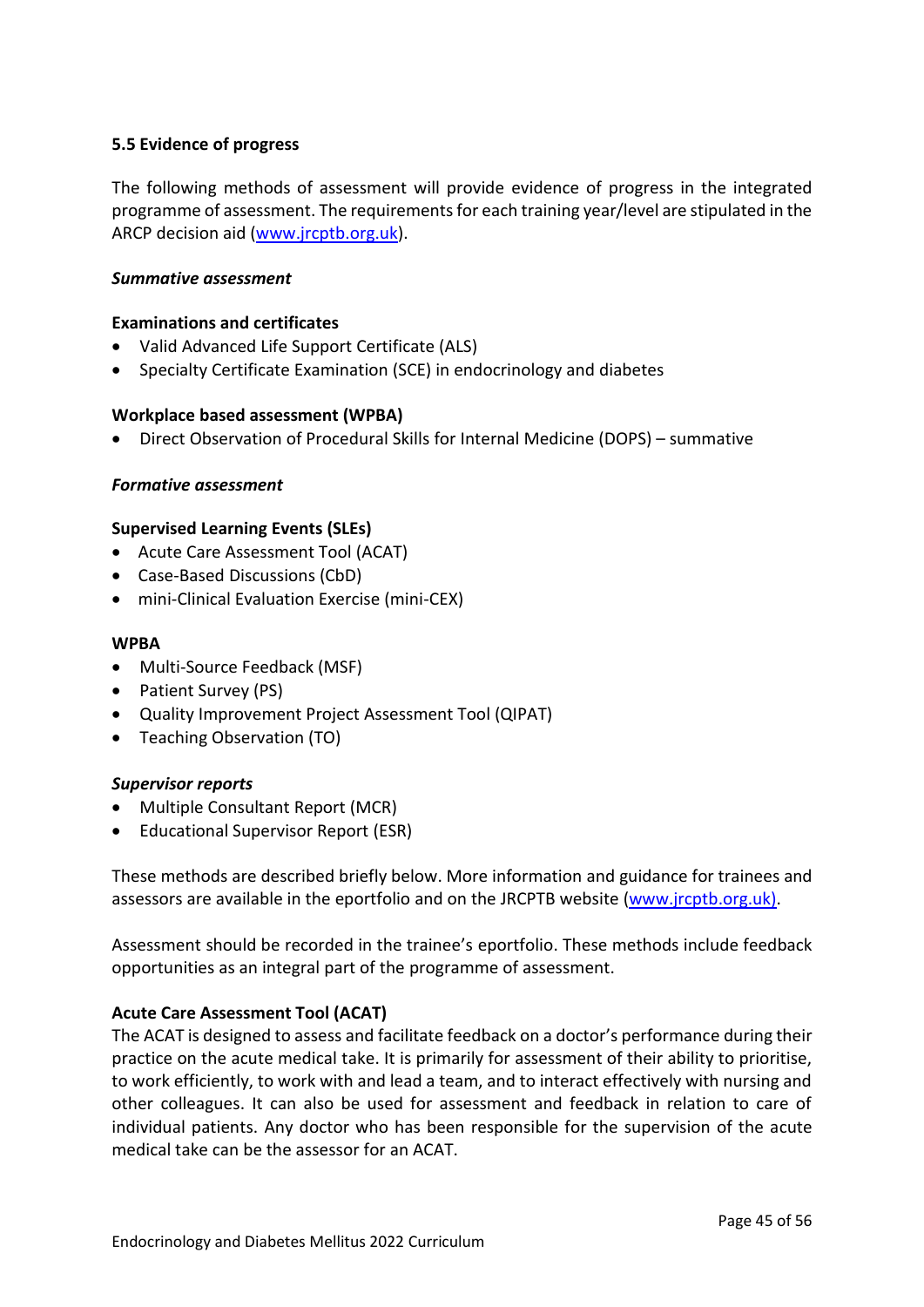### **Case-based Discussion (CbD)**

The CbD assesses the performance of a trainee in their management of a patient to provide an indication of competence in areas such as clinical reasoning, decision-making and application of medical knowledge in relation to patient care. It also serves as a method to document conversations about, and presentations of, cases by trainees. The CbD should focus on a written record (such as written case notes, outpatient letter, and discharge summary). A typical encounter might be when presenting newly referred patients in the outpatient department.

### **mini-Clinical Evaluation Exercise (mini-CEX)**

This tool evaluates a clinical encounter with a patient to provide an indication of competence in skills essential for good clinical care such as history taking, examination and clinical reasoning. The trainee receives immediate feedback to aid learning. The mini-CEX can be used at any time and in any setting when there is a trainee and patient interaction, and an assessor is available.

### **Direct Observation of Procedural Skills (DOPS)**

A DOPS is an assessment tool designed to evaluate the performance of a trainee in undertaking a practical procedure, against a structured checklist. The trainee receives immediate feedback to identify strengths and areas for development. DOPS can be undertaken as many times as the trainee and their supervisor feel is necessary (formative). A trainee can be regarded as competent to perform a procedure independently after they are signed off as such by an appropriate assessor (summative). There are no mandatory DOPS requirements for endocrinology and diabetes, only IM.

#### **Multi-source feedback (MSF)**

This tool is a method of assessing generic skills such as communication, leadership, team working, reliability etc, across the domains of Good Medical Practice. This provides systematic collection and feedback of performance data on a trainee, derived from a number of colleagues. 'Raters' are individuals with whom the trainee works, and includes doctors, administrative staff, and other allied professionals. Raters should be agreed with the educational supervisor at the start of the training year. The trainee will not see the individual responses by raters. Feedback is given to the trainee by the Educational Supervisor.

#### **Patient Survey (PS)**

A trainee's interaction with patients should be continually observed and assessed. The Patient Survey provides a tool to assess a trainee during a consultation period. The Patient Survey assesses the trainee's performance in areas such as interpersonal skills, communication skills and professionalism.

#### **Quality Improvement Project Assessment Tool (QIPAT)**

The QIPAT is designed to assess a trainee's competence in completing a quality improvement project. The QIPAT can be based on review of quality improvement project documentation or on a presentation of the quality improvement project at a meeting. If possible, the trainee should be assessed on the same quality improvement project by more than one assessor.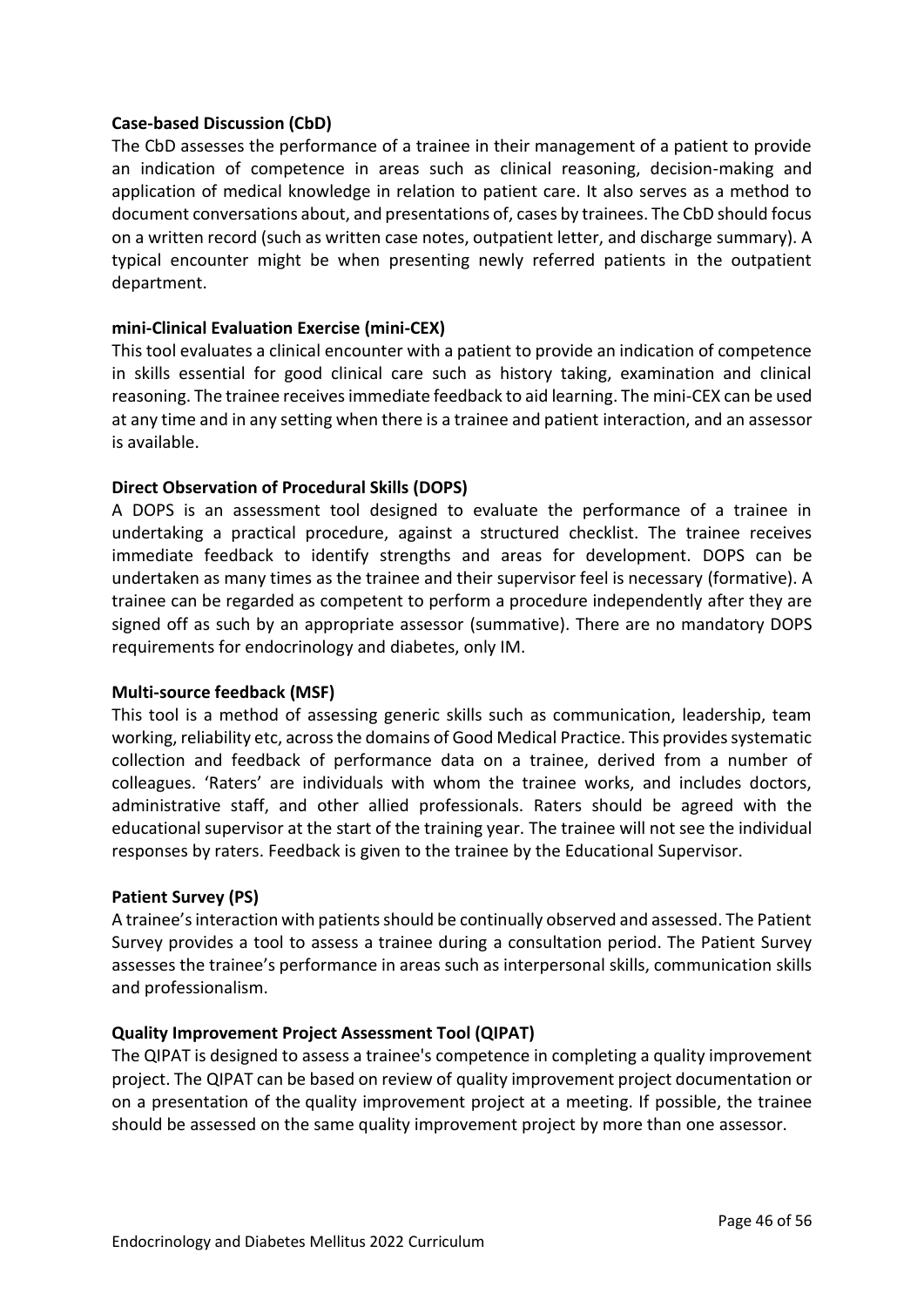## **Teaching Observation (TO)**

The TO form is designed to provide structured, formative feedback to trainees on their competence at teaching. The TO can be based on any instance of formalised teaching by the trainee which has been observed by the assessor. The process should be trainee-led (identifying appropriate teaching sessions and assessors).

## **Speciality Certificate Examination**

The Specialty Certificate Examination has been developed by the Federation of Royal Colleges of Physicians. The examination tests the extra knowledge base that trainees have acquired since taking the MRCP(UK) diploma. The knowledge base itself must be associated with adequate use of such knowledge and passing this examination must be combined with satisfactory progress in workplace based assessments for the trainee to successfully reach the end of training and be awarded the CCT in Endocrinology and Diabetes Mellitus. Information is available on the [MRCPUK website.](https://www.mrcpuk.org/mrcpuk-examinations/specialty-certificate-examinations/specialties/respiratory-medicine)

## *Supervisors' reports*

# **Multiple Consultant Report (MCR)**

The MCR captures the views of consultant supervisors based on observation on a trainee's performance in practice. The MCR feedback and comments received give valuable insight into how well the trainee is performing, highlighting areas of excellence and areas of support required. MCR feedback will be available to the trainee and contribute to the educational supervisor's report.

## **Educational supervisors report (ESR)**

The ES will periodically (at least annually) record a longitudinal, global report of a trainee's progress based on a range of assessment, potentially including observations in practice or reflection on behaviour by those who have appropriate expertise and experience. The ESR will include the ES's summative judgement of the trainee's performance and the entrustment decisions given for the learning outcomes (CiPs). The ESR can incorporate commentary or reports from longitudinal observations, such as from supervisors (MCRs) and formative assessments demonstrating progress over time.

## <span id="page-46-0"></span>**5.6 Decisions on progress (ARCP)**

The decisions made at critical progression points and upon completion of training should be clear and defensible. They must be fair and robust and make use of evidence from a range of assessments, potentially including exams and observations in practice or reflection on behaviour by those who have appropriate expertise or experience. They can also incorporate commentary or reports from longitudinal observations, such as from supervisors or formative assessments demonstrating progress over time.

Periodic (at least annual) review should be used to collate and systematically review evidence about a doctor's performance and progress in a holistic way and make decisions about their progression in training. The annual review of progression (ARCP) process supports the collation and integration of evidence to make decisions about the achievement of expected outcomes.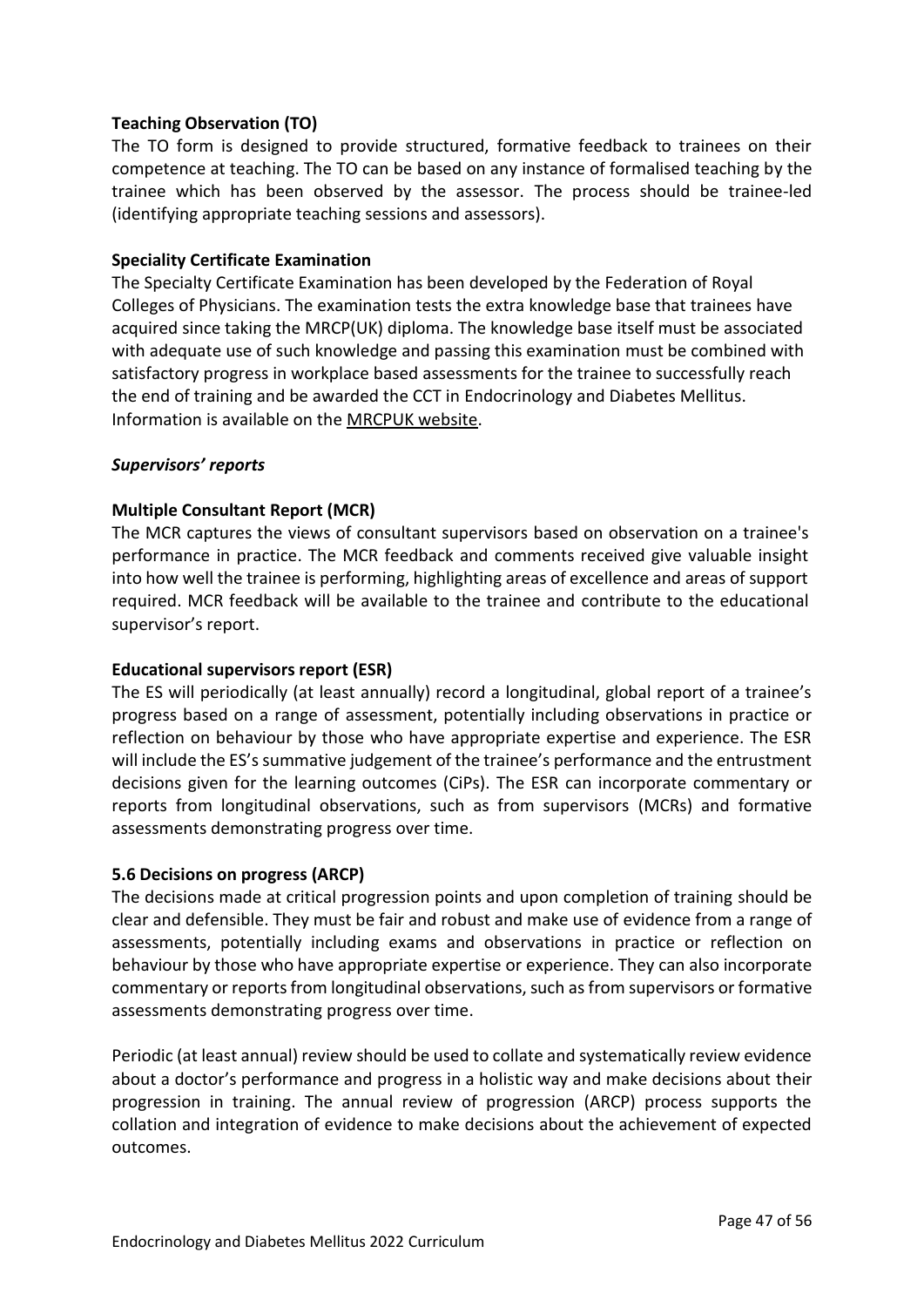Assessment of CiPs involves looking across a range of different skills and behaviours to make global decisions about a learner's suitability to take on particular responsibilities or tasks, as do decisions about the satisfactory completion of presentations/conditions and procedural skills set out in this curriculum. The outline grid in section 5.4 sets out the level of supervision expected for each of the clinical and specialty CiPs. The requirements for each year of training are set out in the ARCP decision aid [\(www.jrcptb.org.uk\)](http://www.jrcptb.org.uk/).

The ARCP process is described in the Gold Guide. Deaneries are responsible for organising and conducting ARCPs. The evidence to be reviewed by ARCP panels should be collected in the trainee's eportfolio.

As a precursor to ARCPs, JRCPTB strongly recommend that trainees have an informal eportfolio review either with their educational supervisor or assessor arranged by the local school of medicine. These provide opportunities for early detection of trainees who are failing to gather the required evidence for ARCP.

There should be review of the trainee's progress to identify any outstanding targets that the trainee will need to complete to meet all the learning outcomes for completion training approximately 12-18 months before CCT. This should include an external assessor from outside the training programme.

In order to guide trainees, supervisors and the ARCP panel, JRCPTB has produced an ARCP decision aid which sets out the requirements for a satisfactory ARCP outcome at the end of each training year and critical progression point. The ARCP decision aid is available on the JRCPTB website [www.jrcptb.org.uk.](http://www.jrcptb.org.uk/)

Poor performance should be managed in line with the Gold Guide.

# <span id="page-47-0"></span>**5.7 Assessment blueprint**

**KEY –**

The table below show the possible methods of assessment for each CiP. It is not expected that every method will be used for each competency and additional evidence may be used to help make a judgement on capability.

| <b>ACAT</b> | Acute care assessment tool   | <b>CbD</b>   | Case-based discussion                  |
|-------------|------------------------------|--------------|----------------------------------------|
| <b>DOPS</b> | Direct observation of        | Mini-        | Mini-clinical evaluation exercise      |
|             | procedural skills            | <b>CEX</b>   |                                        |
| <b>MCR</b>  | Multiple consultant report   | <b>MSF</b>   | Multi source feedback                  |
| <b>PS</b>   | Patient survey               | <b>QIPAT</b> | Quality improvement project assessment |
|             |                              |              | tool                                   |
| <b>SCE</b>  | <b>Specialty Certificate</b> | TO           | Teaching observation                   |
|             | Examination                  |              |                                        |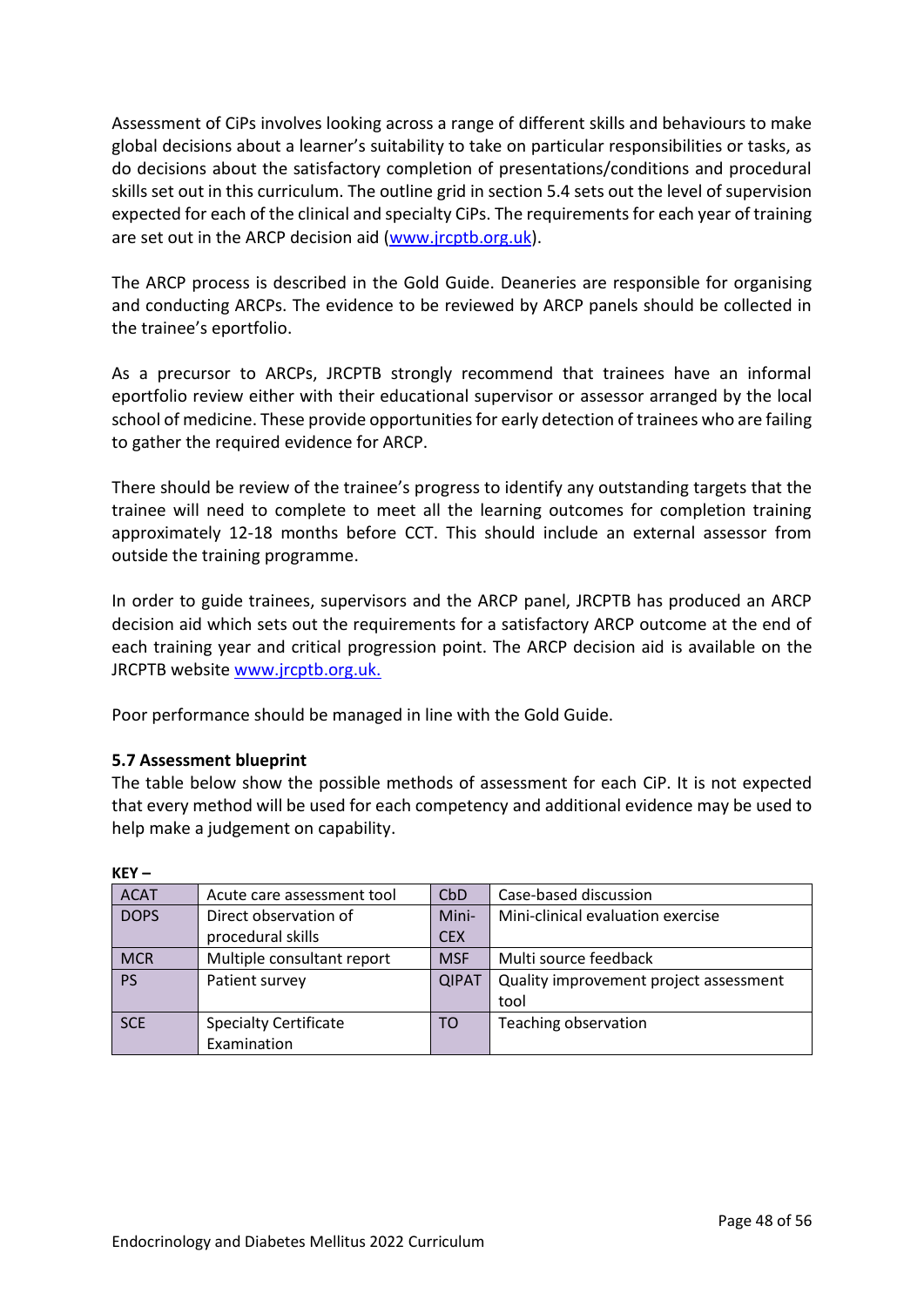# **Blueprint of assessments mapped to the Endocrinology and Diabetes Capabilities in Practice (CiPs)**

| <b>Learning outcomes</b>                                                                                                                                             | ACAT       | <b>CbD</b> | DOPS       | MCR        | Mini -CEX  | SN         | ჯ          | <b>QIPAT</b> | ಕ          | SCE        |
|----------------------------------------------------------------------------------------------------------------------------------------------------------------------|------------|------------|------------|------------|------------|------------|------------|--------------|------------|------------|
| <b>Generic CiPs</b>                                                                                                                                                  |            |            |            |            |            |            |            |              |            |            |
| Able to function successfully within NHS                                                                                                                             |            |            |            | $\sqrt{ }$ |            | $\sqrt{ }$ |            |              |            |            |
| organisational and management systems                                                                                                                                |            |            |            |            |            |            |            |              |            |            |
| Able to deal with ethical and legal issues<br>related to clinical practice                                                                                           |            | $\sqrt{ }$ | $\sqrt{ }$ | $\sqrt{ }$ | $\sqrt{ }$ | $\sqrt{ }$ |            |              |            |            |
| Communicates effectively and is able to share<br>decision making, while maintaining<br>appropriate situational awareness,<br>professional behaviour and professional |            |            |            | $\sqrt{ }$ |            | $\sqrt{ }$ | $\sqrt{ }$ |              |            |            |
| judgement                                                                                                                                                            |            |            |            |            |            |            |            |              |            |            |
| Is focused on patient safety and delivers<br>effective quality improvement in patient care                                                                           |            |            |            | $\sqrt{ }$ |            | $\sqrt{ }$ |            | $\sqrt{ }$   |            |            |
| Carrying out research and managing data<br>appropriately                                                                                                             |            |            |            | $\sqrt{ }$ |            | $\sqrt{ }$ |            |              |            |            |
| Acting as a clinical teacher and clinical<br>supervisor                                                                                                              |            |            |            | $\sqrt{ }$ |            | $\sqrt{ }$ |            |              | $\sqrt{ }$ |            |
| <b>Clinical CiPs</b>                                                                                                                                                 |            |            |            |            |            |            |            |              |            |            |
| Managing an acute unselected take                                                                                                                                    | $\sqrt{ }$ | $\sqrt{ }$ |            | $\sqrt{ }$ |            | $\sqrt{ }$ |            |              |            |            |
| Managing the acute care of patients within a<br>medical specialty service                                                                                            | $\sqrt{ }$ | $\sqrt{ }$ |            | $\sqrt{ }$ |            | $\sqrt{ }$ |            |              |            |            |
| Providing continuity of care to medical<br>inpatients, including management of<br>comorbidities and cognitive impairment                                             | V          |            | $\sqrt{ }$ | $\sqrt{ }$ | $\sqrt{ }$ | $\sqrt{ }$ |            |              |            |            |
| Managing patients in an outpatient clinic,<br>ambulatory or community setting, including<br>management of long term conditions                                       | $\sqrt{ }$ |            |            | $\sqrt{ }$ | $\sqrt{ }$ |            | $\sqrt{ }$ |              |            |            |
| Managing medical problems in patients in<br>other specialties and special cases                                                                                      | V          | V          |            | V          |            |            |            |              |            |            |
| Managing a multidisciplinary team including<br>effective discharge planning                                                                                          | V          |            |            | $\sqrt{ }$ |            | $\sqrt{ }$ |            |              |            |            |
| Delivering effective resuscitation and<br>managing the acutely deteriorating patient                                                                                 | $\sqrt{ }$ |            | $\sqrt{ }$ | $\sqrt{ }$ |            | $\sqrt{ }$ |            |              |            |            |
| Managing end of life and applying palliative<br>care skills                                                                                                          |            | $\sqrt{ }$ |            | $\sqrt{ }$ | $\sqrt{ }$ | $\sqrt{ }$ |            |              |            |            |
| Practical procedural skills                                                                                                                                          |            |            | $\sqrt{ }$ |            |            |            |            |              |            |            |
| Endocrinology and Diabetes Mellitus specialty CiPs                                                                                                                   |            |            |            |            |            |            |            |              |            |            |
| 1. Providing diagnosis and<br>management of diabetes mellitus<br>as a long-term condition in<br>outpatient, ambulatory or<br>community settings                      | V          | $\sqrt{ }$ |            |            | V          |            |            | $\sqrt{ }$   |            | $\sqrt{ }$ |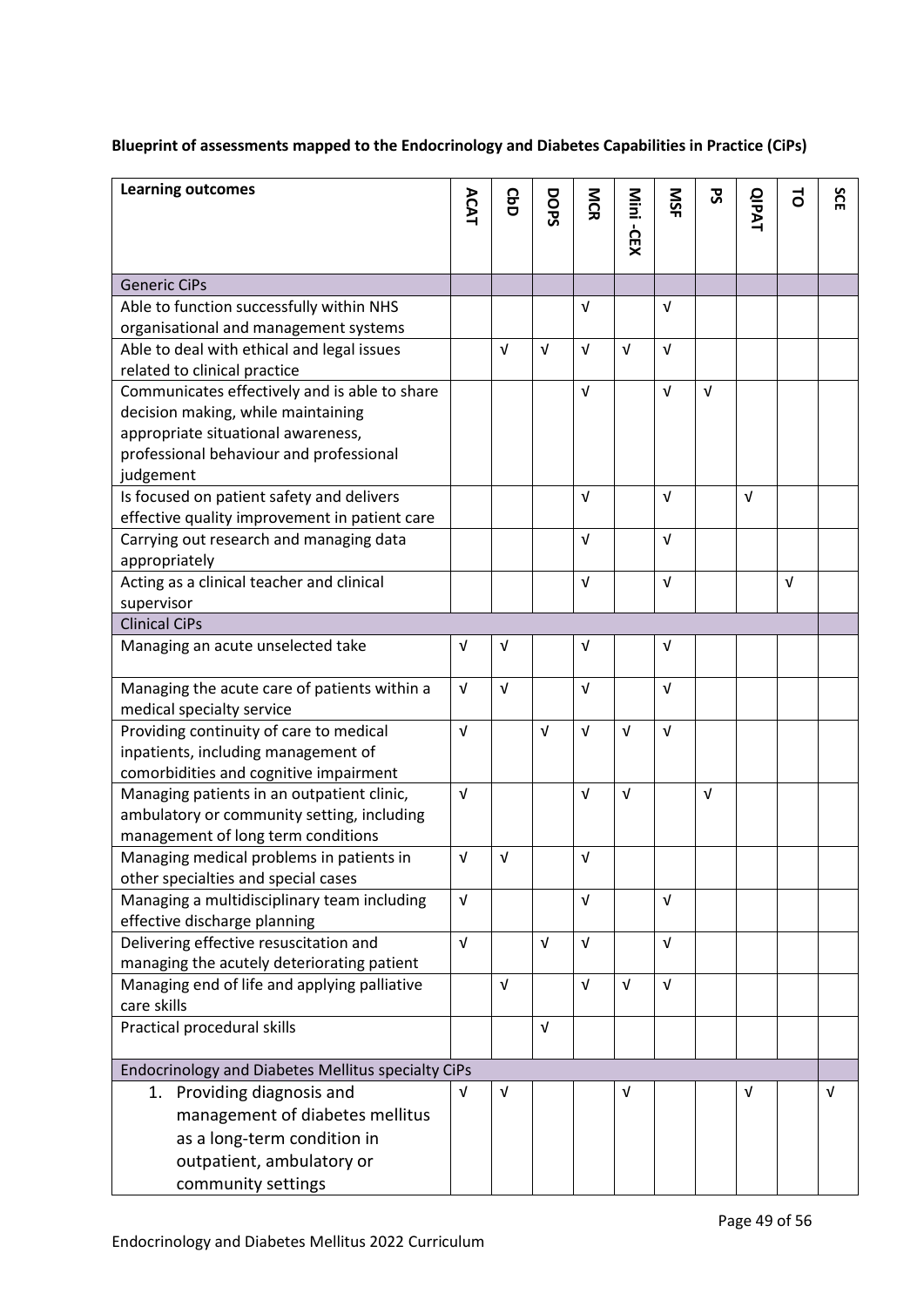| <b>Learning outcomes</b>                                                                                                                                           | ACAT       | <b>GbD</b> | DOPS       | MCR | Mini -CEX  | SN         | 52         | <b>QIPAT</b> | 5          | SCE        |
|--------------------------------------------------------------------------------------------------------------------------------------------------------------------|------------|------------|------------|-----|------------|------------|------------|--------------|------------|------------|
| 2. Providing diagnosis, support and<br>management for people with<br>diabetic foot disease                                                                         | $\sqrt{ }$ | $\sqrt{ }$ |            |     | $\sqrt{ }$ | $\sqrt{ }$ |            | $\sqrt{ }$   | $\sqrt{ }$ | $\sqrt{ }$ |
| Providing diagnosis, support and<br>3.<br>management for women with<br>diabetes and endocrine disorders<br>in the perinatal period                                 | $\sqrt{ }$ | $\sqrt{ }$ |            |     | $\sqrt{ }$ | $\sqrt{ }$ |            | $\sqrt{ }$   | $\sqrt{ }$ | $\sqrt{ }$ |
| 4. Providing diagnosis, support and<br>management of diabetes and<br>endocrine disorders in adolescents<br>and young adults (AY)                                   | $\sqrt{ }$ | $\sqrt{ }$ |            |     | $\sqrt{ }$ |            |            | $\sqrt{ }$   | $\sqrt{ }$ | $\sqrt{ }$ |
| 5. Providing diagnosis, support and<br>management for people with<br>endocrine disorders in the<br>outpatient and ambulatory<br>settings                           |            | $\sqrt{ }$ |            |     | $\sqrt{ }$ |            | $\sqrt{ }$ | $\sqrt{ }$   | $\sqrt{ }$ | $\sqrt{ }$ |
| 6. Providing support and<br>management of diabetes and<br>endocrine disorders in the<br>perioperative period                                                       | $\sqrt{ }$ | $\sqrt{ }$ | $\sqrt{ }$ |     | $\sqrt{ }$ |            |            | $\sqrt{ }$   | $\sqrt{ }$ | V          |
| 7. Providing support and<br>management of people with<br>diabetic and endocrine<br>emergencies including<br>management of these conditions<br>during acute illness | $\sqrt{ }$ | $\sqrt{ }$ |            |     | $\sqrt{ }$ |            |            | $\sqrt{ }$   | $\sqrt{ }$ | $\sqrt{ }$ |

# <span id="page-49-0"></span>**6 Supervision and feedback**

This section of the curriculum describes how trainees will be supervised, and how they will receive feedback on performance. For further information please refer to the AoMRC guidance on Improving feedback and reflection to improve learning<sup>5</sup>.

Access to high quality, supportive and constructive feedback is essential for the professional development of the trainee. Trainee reflection is an important part of the feedback process

<sup>&</sup>lt;sup>5</sup> [Improving feedback and reflection to improve learning. A practical guide for trainees and trainers](http://www.aomrc.org.uk/publications/reports-guidance/improving-feedback-reflection-improve-learning-practical-guide-trainees-trainers/)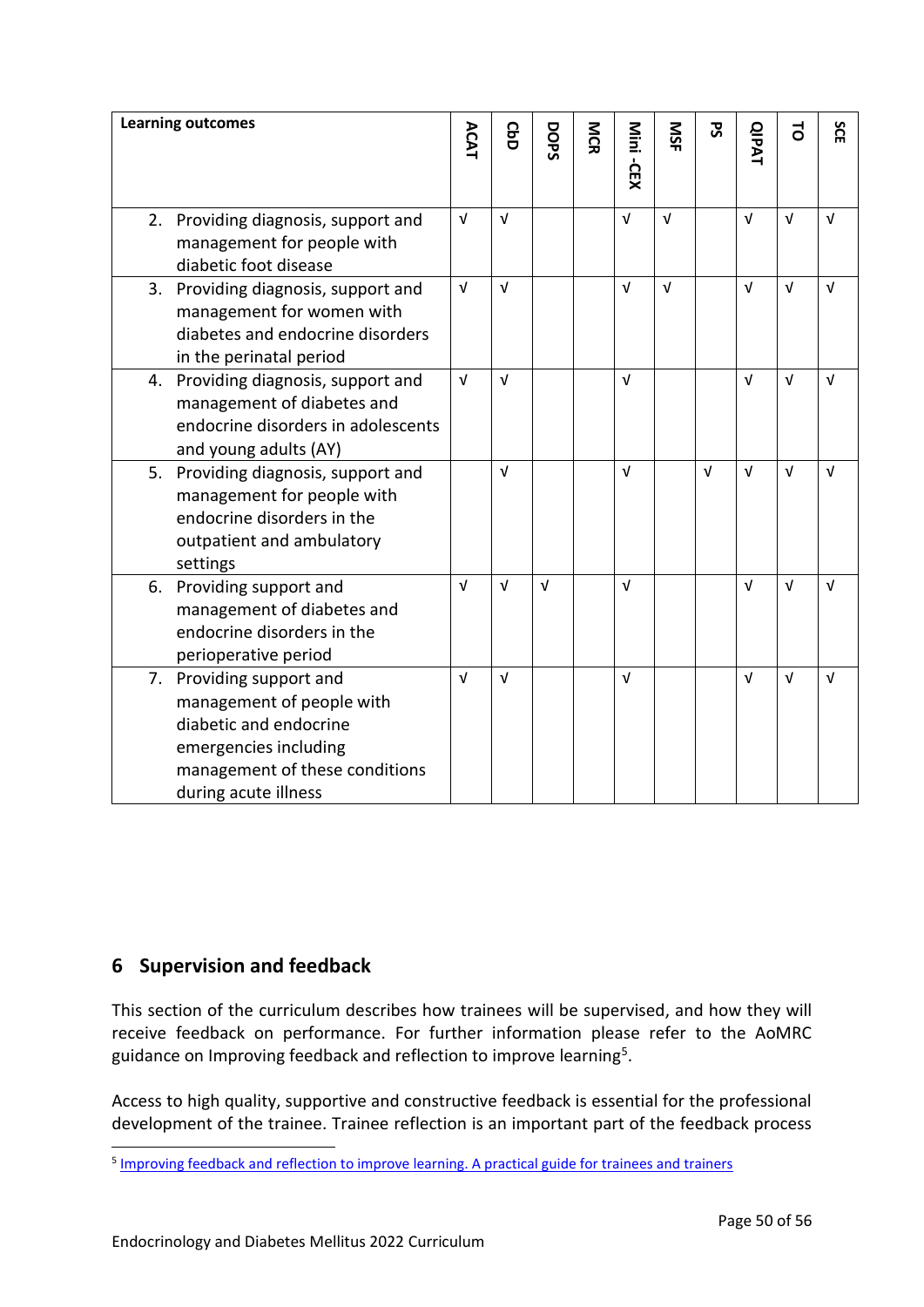and exploration of that reflection with the trainer should ideally be a two-way dialogue. Effective feedback is known to enhance learning and combining self-reflection to feedback promotes deeper learning.

Trainers should be supported to deliver valuable and high-quality feedback. This can be by providing face to face training to trainers. Trainees would also benefit from such training as they frequently act as assessors to junior doctors, and all involved could also be shown how best to carry out and record reflection.

# <span id="page-50-0"></span>**6.1 Supervision**

All elements of work in training posts must be supervised with the level of supervision varying depending on the experience of the trainee and the clinical exposure and case mix undertaken. Outpatient and referral supervision must routinely include the opportunity to discuss all cases with a supervisor if appropriate. As training progresses the trainee should have the opportunity for increasing autonomy, consistent with safe and effective care for the patient.

Organisations must make sure that each doctor in training has access to a named clinical supervisor and a named educational supervisor. Depending on local arrangements these roles may be combined into a single role of educational supervisor. However, it is preferred that a trainee has a single named educational supervisor for (at least) a full training year, in which case the clinical supervisor is likely to be a different consultant during some placements.

The role and responsibilities of supervisors have been defined by the GMC in their standards for medical education and training<sup>6</sup>.

## **Educational supervisor**

The educational supervisor is responsible for the overall supervision and management of a doctor's educational progress during a placement or a series of placements. The educational supervisor regularly meets with the doctor in training to help plan their training, review progress and achieve agreed learning outcomes. The educational supervisor is responsible for the educational agreement, and for bringing together all relevant evidence to form a summative judgement about progression at the end of the placement or a series of placements. Trainees on a dual training program may have a single educational supervisor responsible for their internal medicine and specialty training, or they may have two educational supervisors, one responsible for internal medicine and one for specialty.

## **Clinical supervisor**

Consultants responsible for patients that a trainee looks after, providing clinical supervision for that trainee and thereby contribute to their training. They may also contribute to assessment of their performance by completing a 'Multiple Consultant Report (MCR)' and other WPBAs. A trainee may also be allocated (for instance, if they are not working with their educational supervisor in a particular placement) a named clinical supervisor, who is responsible for reviewing the trainee's training and progress during a particular placement. It is expected that a named clinical supervisor will provide a MCR for the trainee to inform the Educational Supervisor's report.

<sup>6</sup> [Promoting excellence: standards for medical education and training](http://www.gmc-uk.org/education/standards.asp)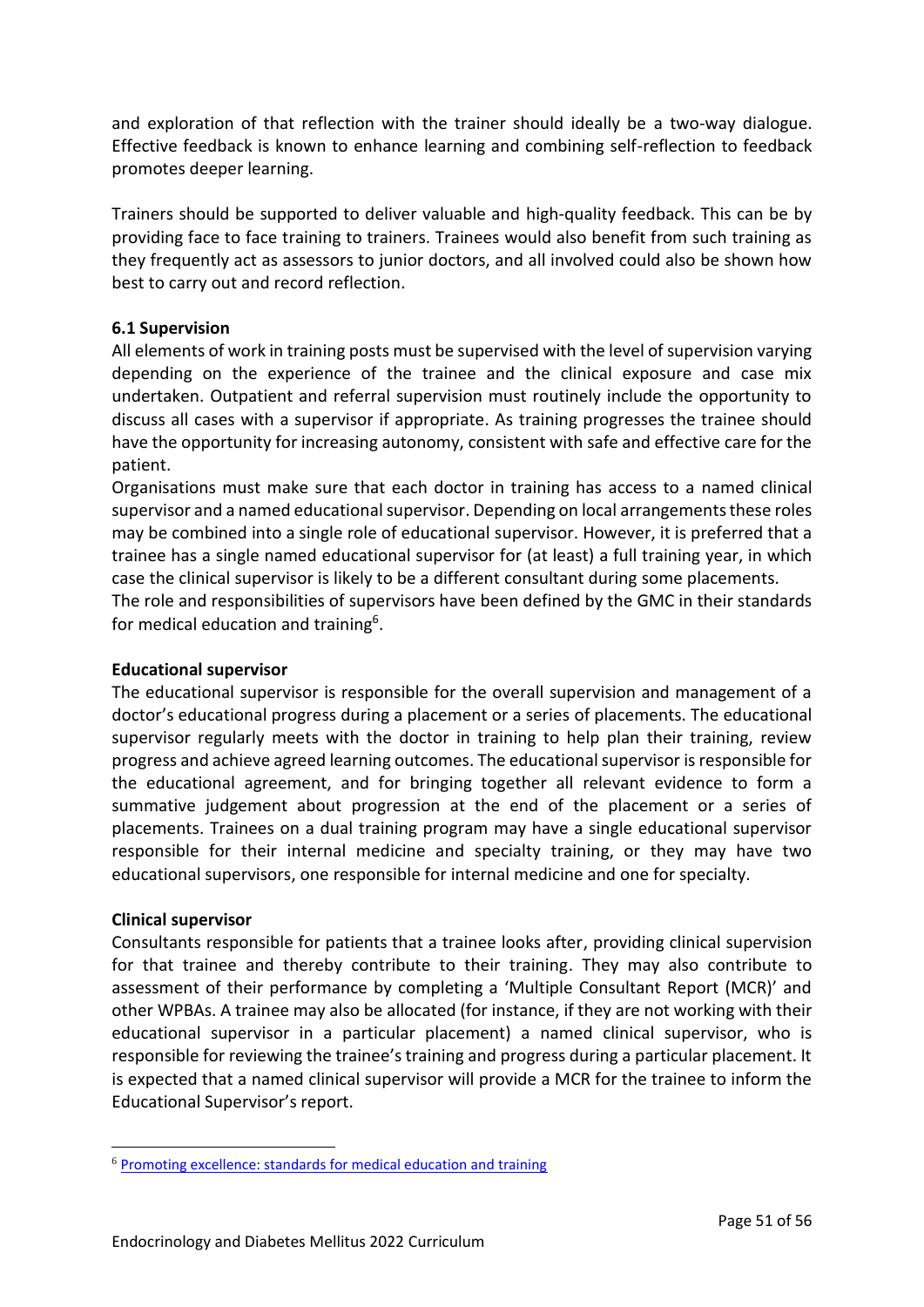The educational and (if relevant) clinical supervisors, when meeting with the trainee, should discuss issues of clinical governance, risk management and any report of any untoward clinical incidents involving the trainee. If the service lead has any concerns about the performance of the trainee, or there are issues of doctor or patient safety, these would be discussed with the clinical and educational supervisors (as well as the trainee). These processes, which are integral to trainee development, must not detract from the statutory duty of the trust to deliver effective clinical governance through its management systems.

Educational and clinical supervisors need to be formally recognised by the GMC to carry out their roles<sup>7</sup>. It is essential that training in assessment is provided for trainers and trainees in order to ensure that there is complete understanding of the assessment system, assessment methods, their purposes and use. Training will ensure a shared understanding and a consistency in the use of the WPBAs and the application of standards.

Opportunities for feedback to trainees about their performance will arise through the use of the workplace based assessments, regular appraisal meetings with supervisors, other meetings and discussions with supervisors and colleagues, and feedback from ARCP.

# **Trainees**

Trainees should make the safety of patients their first priority and they should not be practising in clinical scenarios which are beyond their experiences and competencies without supervision. Trainees should actively devise individual learning goals in discussion with their trainers and should subsequently identify the appropriate opportunities to achieve said learning goals. Trainees would need to plan their WPBAs accordingly to enable their WPBAs to collectively provide a picture of their development during a training period. Trainees should actively seek guidance from their trainers in order to identify the appropriate learning opportunities and plan the appropriate frequencies and types of WPBAs according to their individual learning needs. It is the responsibility of trainees to seek feedback following learning opportunities and WPBAs. Trainees should self-reflect and self-evaluate regularly with the aid of feedback. Furthermore, trainees should formulate action plans with further learning goals in discussion with their trainers.

# <span id="page-51-0"></span>**6.2 Appraisal**

The formal processes of appraisals and reviews underpin training. These processes ensure adequate supervision during training, provide continuity between posts and different supervisors. They are the main ways of providing feedback to trainees. All appraisals should be recorded in the eportfolio.

## **Induction Appraisal**

The trainee and educational supervisor should have an appraisal meeting at the beginning of each post to review the trainee's progress so far, agree learning objectives for the post ahead and identify the learning opportunities presented by the post. Reviewing progress through the curriculum will help trainees to compile an effective Personal Development Plan (PDP) of objectives for the upcoming post. This PDP should be agreed during the Induction Appraisal.

<sup>7</sup> [Recognition and approval of trainers](http://www.gmc-uk.org/education/10264.asp)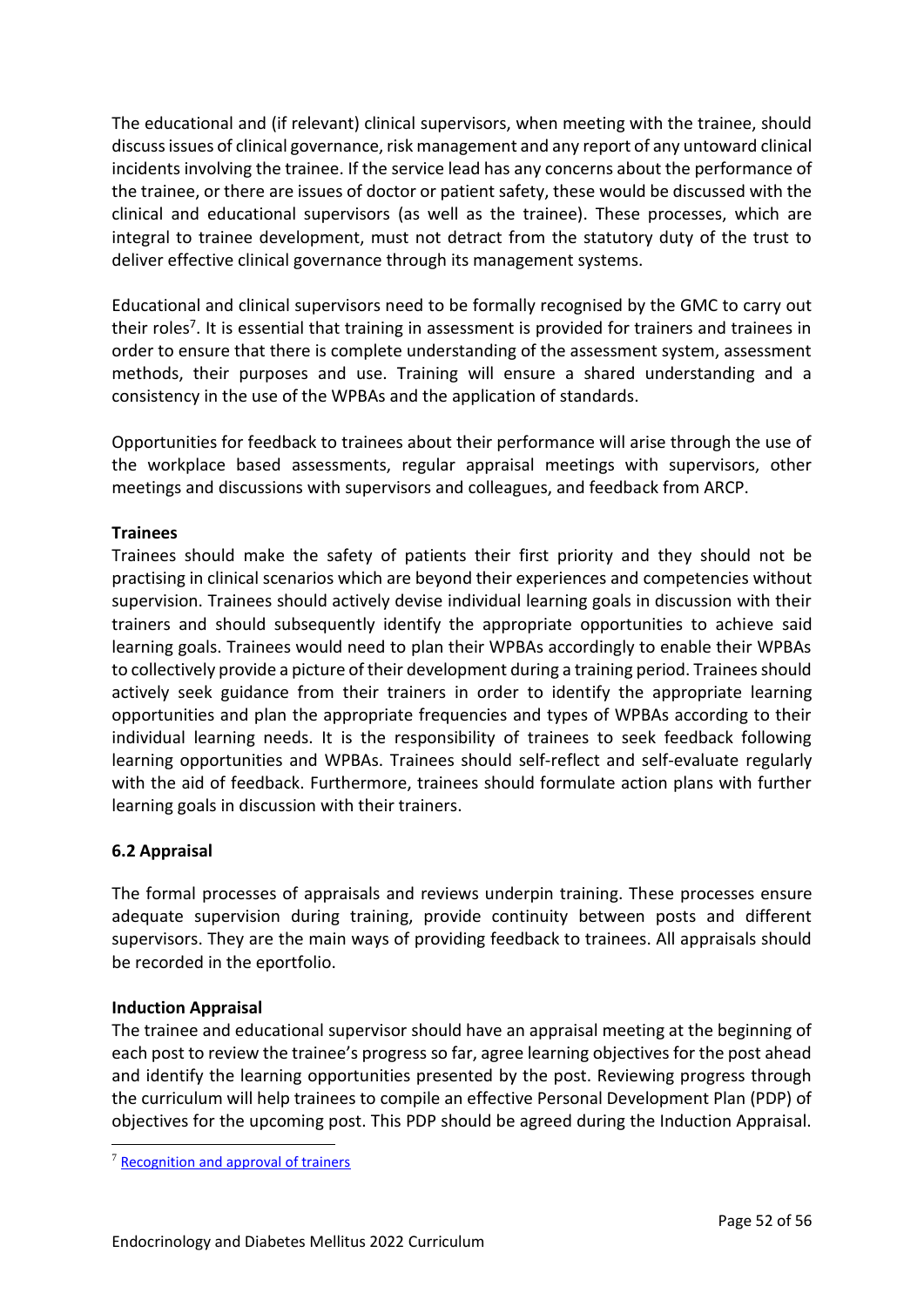The trainee and supervisor should also both sign the educational agreement in the e-portfolio at this time, recording their commitment to the training process.

### **Mid-point Review**

This meeting between trainee and educational supervisor is not mandatory (particularly when an attachment is shorter than 6 months) but is encouraged particularly if either the trainee or educational or clinical supervisor has training concerns, or the trainee has been set specific targeted training objectives at their ARCP). At this meeting trainees should review their PDP with their supervisor using evidence from the e-portfolio. Workplace based assessments and progress through the curriculum can be reviewed to ensure trainees are progressing satisfactorily, and attendance at educational events should also be reviewed. The PDP can be amended at this review.

### **End of Attachment Appraisal**

Trainees should review the PDP and curriculum progress with their educational supervisor using evidence from the e-portfolio. Specific concerns may be highlighted from this appraisal. The end of attachment appraisal form should record the areas where further work is required to overcome any shortcomings. Further evidence of competence in certain areas may be needed, such as planned workplace based assessments, and this should be recorded. If there are significant concerns following the end of attachment appraisal, then the programme director should be informed. Supervisors should also identify areas where a trainee has performed about the level expected and highlight successes.

# <span id="page-52-0"></span>**7 Quality Management**

The organisation of training programs is the responsibility of the deaneries. The deaneries will oversee programmes for postgraduate medical training in their regions. The Schools of Medicine in England, Wales and Northern Ireland and the Medical Specialty Training Board in Scotland will undertake the following roles:

- oversee recruitment and induction of trainees into the specialty
- allocate trainees into particular rotations appropriate to their training needs
- oversee the quality of training posts provided locally
- ensure adequate provision of appropriate educational events
- ensure curricula implementation across training programmes
- oversee the workplace based assessment process within programmes
- coordinate the ARCP process for trainees
- provide adequate and appropriate career advice
- provide systems to identify and assist doctors with training difficulties
- provide flexible training.

Educational programmes to train educational supervisors and assessors in workplace based assessment may be delivered by deaneries or by the colleges or both.

Development, implementation, monitoring and review of the curriculum are the responsibility of the JRCPTB and the SAC. The committee will be formally constituted with representatives from each health region in England, from the devolved nations and with trainee and lay representation. It will be the responsibility of the JRCPTB to ensure that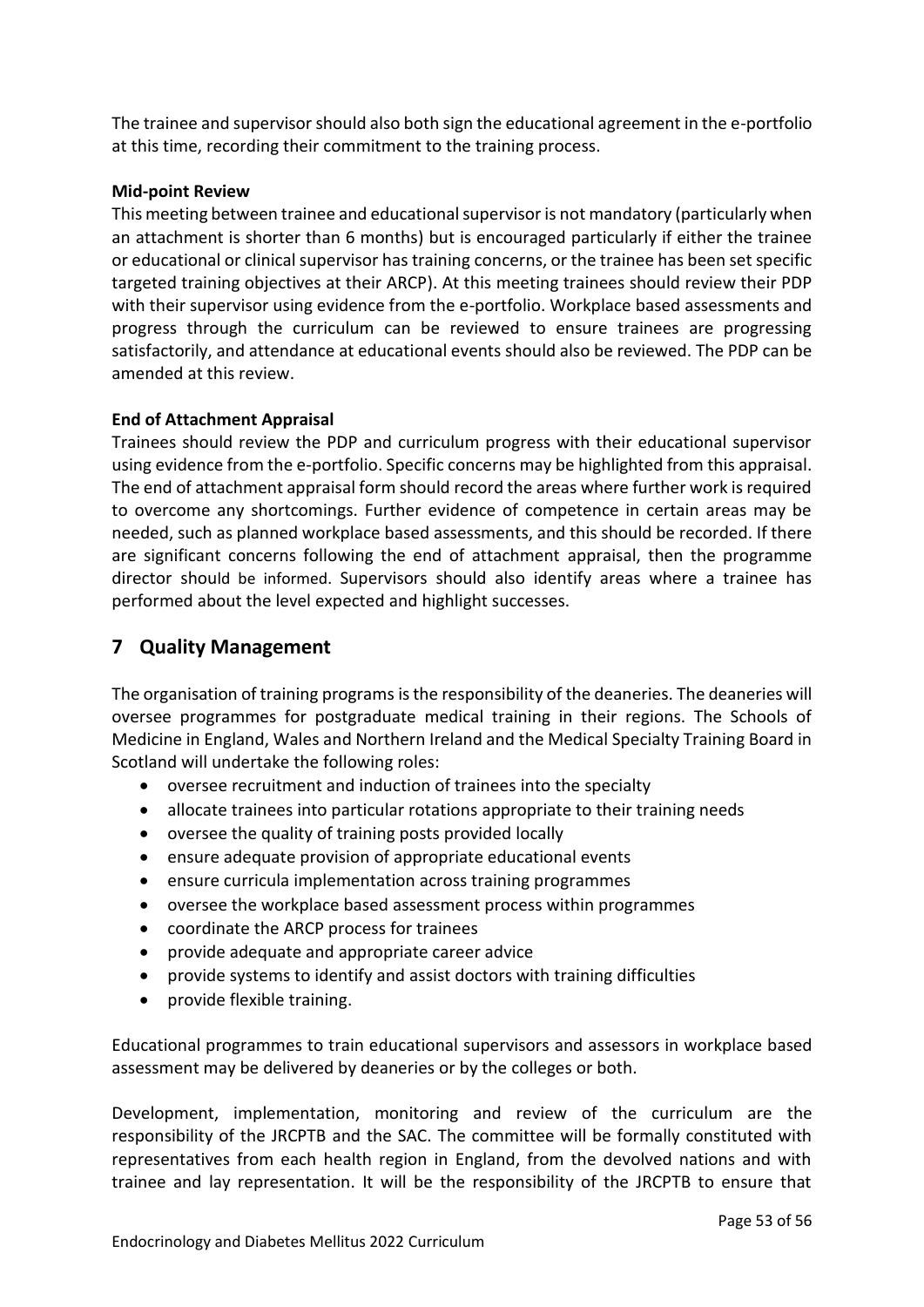curriculum developments are communicated to heads of school, regional specialty training committees and TPDs.

The JRCPTB has a role in quality management by monitoring and driving improvement in the standard of all medical specialties on behalf of the three Royal Colleges of Physicians in Edinburgh, Glasgow and London. The SACs are actively involved in assisting and supporting deaneries to manage and improve the quality of education within each of their approved training locations. They are tasked with activities central to assuring the quality of medical education such as writing the curriculum and assessment systems, reviewing applications for new posts and programmes, provision of external advisors to deaneries and recommending trainees eligible for CCT or Certificate of Eligibility for Specialist Registration (CESR).

JRCPTB uses data from six quality datasets across its specialties and subspecialties to provide meaningful quality management. The datasets include the GMC national Training Survey (NTS) data, ARCP outcomes, examination outcomes, new consultant survey, external advisor reports and the monitoring visit reports.

Quality criteria have been developed to drive up the quality of training environments and ultimately improve patient safety and experience. These are monitored and reviewed by JRCPTB to improve the provision of training and ensure enhanced educational experiences.

# <span id="page-53-0"></span>**8 Intended use of curriculum by trainers and trainees**

This curriculum and ARCP decision aid are available from the Joint Royal Colleges of Physicians Training Board (JRCPTB) via the website [www.jrcptb.org.uk.](http://www.jrcptb.org.uk/)

Clinical and educational supervisors should use the curriculum and decision aid as the basis of their discussion with trainees, particularly during the appraisal process. Both trainers and trainees are expected to have a good knowledge of the curriculum and should use it as a guide for their training programme.

Each trainee will engage with the curriculum by maintaining an eportfolio. The trainee will use the curriculum to develop learning objectives and reflect on learning experiences.

# **Recording progress in the eportfolio**

On enrolling with JRCPTB trainees will be given access to the eportfolio. The eportfolio allows evidence to be built up to inform decisions on a trainee's progress and provides tools to support trainees' education and development.

The trainee's main responsibilities are to ensure the eportfolio is kept up to date, arrange assessments and ensure they are recorded, prepare drafts of appraisal forms, maintain their personal development plan, record their reflections on learning and record their progress through the curriculum.

The supervisor's main responsibilities are to use eportfolio evidence such as outcomes of assessments, reflections and personal development plans to inform appraisal meetings. They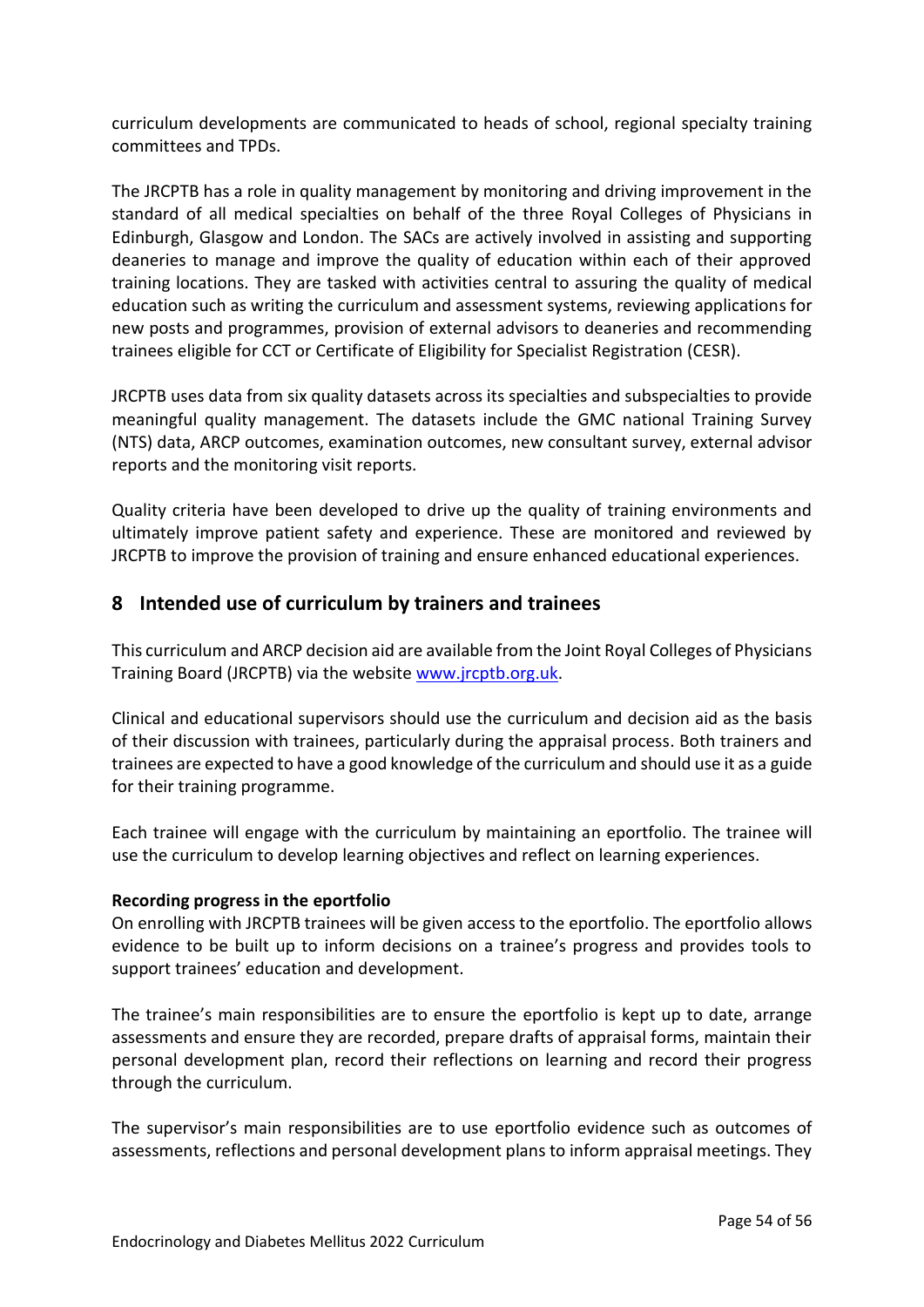are also expected to update the trainee's record of progress through the curriculum, write end-of-attachment appraisals and supervisor's reports.

Deaneries, training programme directors, college tutors and ARCP panels may use the eportfolio to monitor the progress of trainees for whom they are responsible.

JRCPTB will use summarised, anonymous eportfolio data to support its work in quality assurance.

All appraisal meetings, personal development plans and workplace based assessments (including MSF) should be recorded in the eportfolio. Trainees are encouraged to reflect on their learning experiences and to record these in the eportfolio. Reflections can be kept private or shared with supervisors.

Reflections, assessments and other eportfolio content should be used to provide evidence towards acquisition of curriculum capabilities. Trainees should add their own self-assessment ratings to record their view of their progress. The aims of the self-assessment are:

- to provide the means for reflection and evaluation of current practice
- to inform discussions with supervisors to help both gain insight and assists in developing personal development plans.
- to identify shortcomings between experience, competency and areas defined in the curriculum so as to guide future clinical exposure and learning.

Supervisors can sign-off and comment on curriculum capabilities to build up a picture of progression and to inform ARCP panels.

# <span id="page-54-0"></span>**9 Equality and diversity**

The Royal Colleges of Physicians will comply, and ensure compliance, with the requirements of equality and diversity legislation set out in the Equality Act 2010.

The Federation of the Royal Colleges of Physicians believes that equality of opportunity is fundamental to the many and varied ways in which individuals become involved with the Colleges, either as members of staff and Officers; as advisers from the medical profession; as members of the Colleges' professional bodies or as doctors in training and examination candidates.

Deaneries' quality assurance will ensure that each training programme complies with the equality and diversity standards in postgraduate medical training as set by GMC. They should provide access to a professional support unit or equivalent for trainees requiring additional support.

Compliance with anti-discriminatory practice will be assured through:

- Monitoring of recruitment processes
- Ensuring all College representatives and Programme Directors have attended appropriate training sessions prior to appointment or within 12 months of taking up post